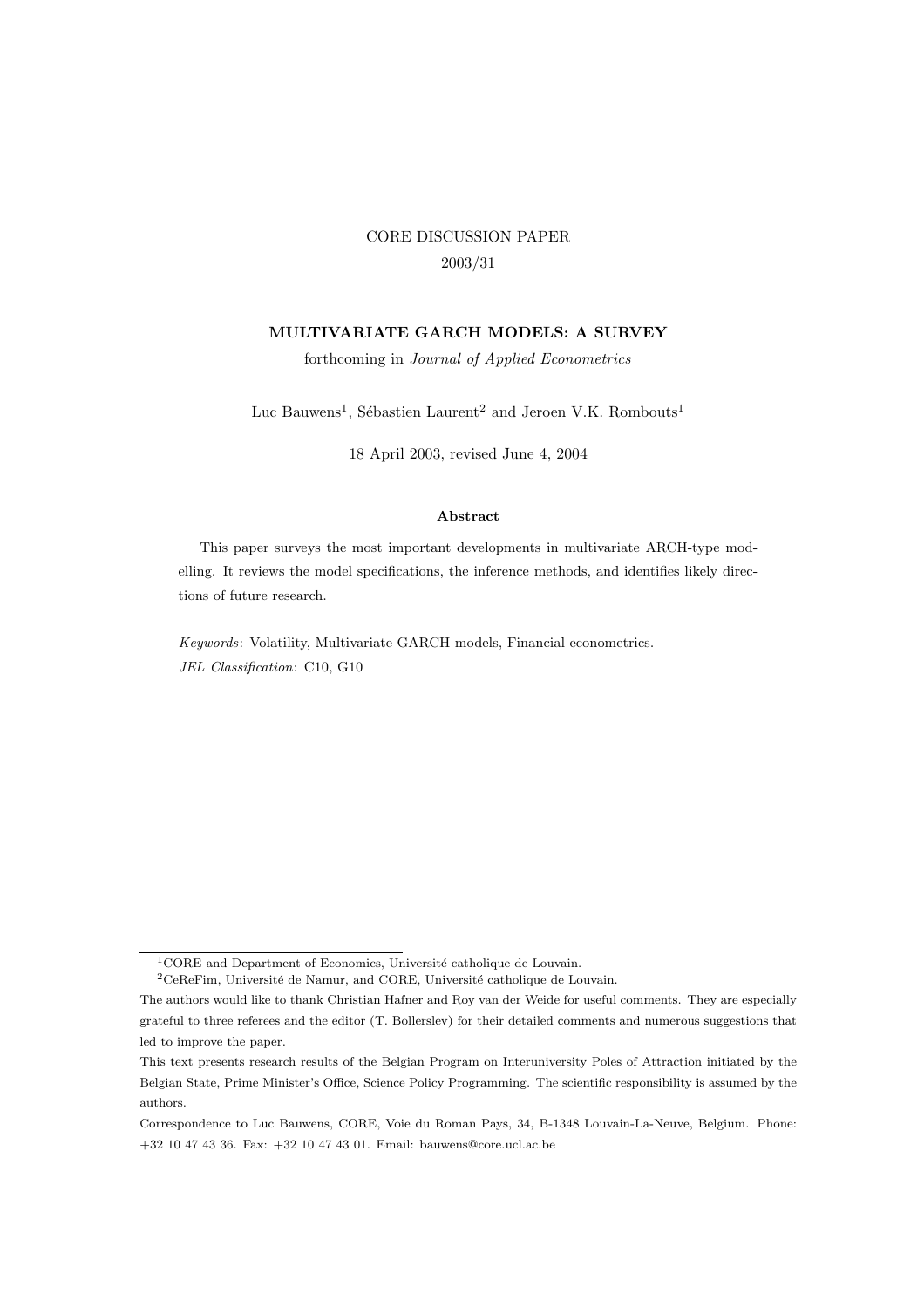# Contents

| 1            |                            | Introduction                                                                                              | $\mathbf{1}$   |
|--------------|----------------------------|-----------------------------------------------------------------------------------------------------------|----------------|
| $\mathbf{2}$ |                            | Overview of models                                                                                        | $\overline{2}$ |
|              | 2.1                        | Generalizations of the univariate standard GARCH model $\ldots$ , $\ldots$ , $\ldots$                     | 3              |
|              |                            | VEC and BEKK models<br>2.1.1                                                                              | $\overline{4}$ |
|              |                            | 2.1.2<br>Factor models                                                                                    | 6              |
|              | 2.2                        |                                                                                                           | 8              |
|              | 2.3                        | Nonlinear combinations of univariate GARCH models                                                         | 10             |
|              |                            | 2.3.1                                                                                                     | 11             |
|              |                            | 2.3.2                                                                                                     | 14             |
|              |                            | 2.3.3                                                                                                     | 15             |
|              | 2.4                        |                                                                                                           | 16             |
|              | 2.5                        |                                                                                                           | 17             |
|              | 2.6                        |                                                                                                           | 18             |
| 3            | Estimation                 |                                                                                                           | 19             |
|              | 3.1                        |                                                                                                           | 19             |
|              | 3.2                        | Two-step estimation $\ldots \ldots \ldots \ldots \ldots \ldots \ldots \ldots \ldots \ldots \ldots \ldots$ | 22             |
|              | 3.3                        |                                                                                                           | 23             |
| 4            | <b>Diagnostic Checking</b> |                                                                                                           | 24             |
|              | 4.1                        |                                                                                                           | 26             |
|              | 4.2                        |                                                                                                           | 26             |
|              | 4.3                        |                                                                                                           | 27             |
| 5            |                            | Conclusion                                                                                                | 28             |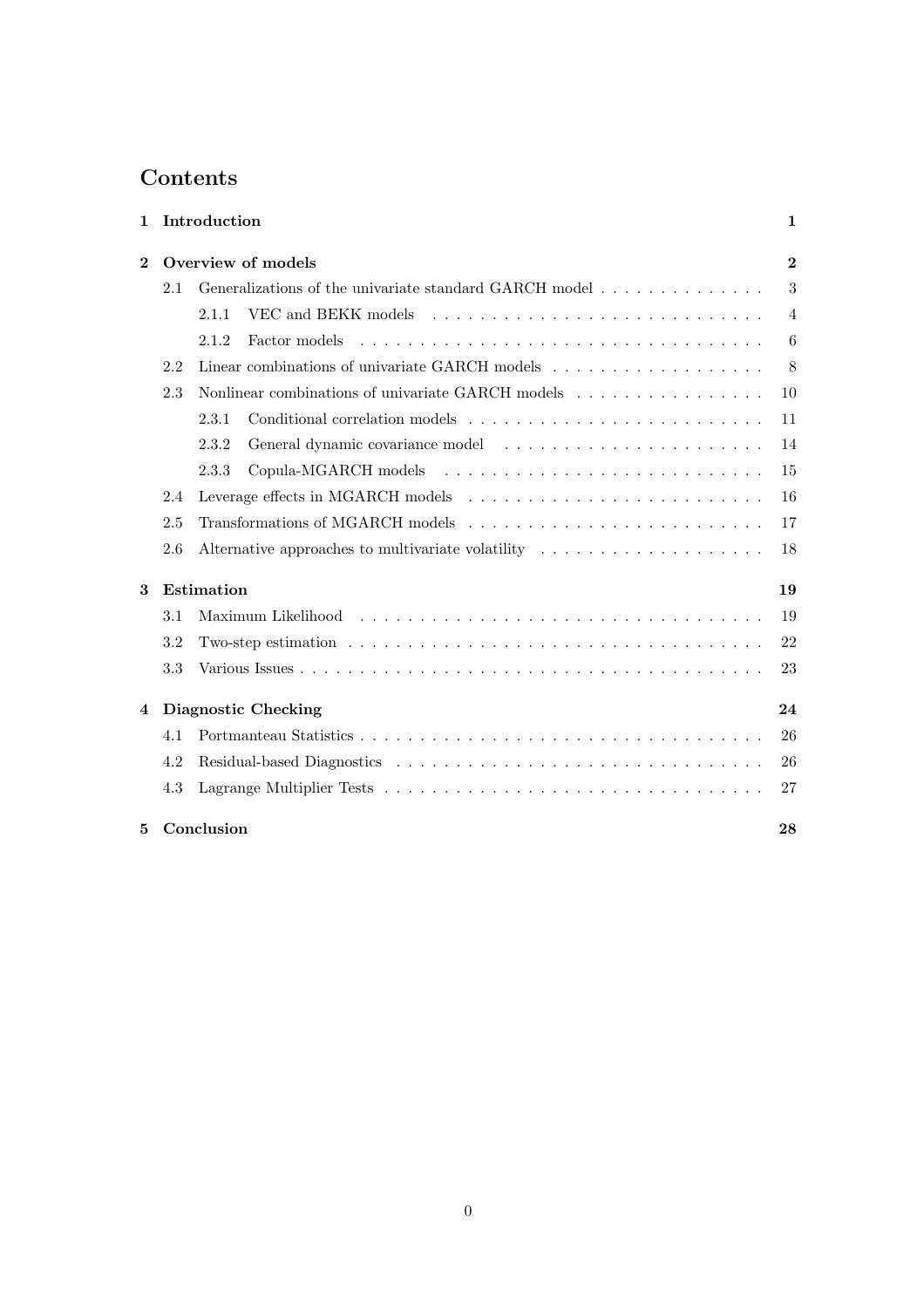# 1 Introduction

Understanding and predicting the temporal dependence in the second order moments of asset returns is important for many issues in financial econometrics. It is now widely accepted that financial volatilities move together over time across assets and markets. Recognizing this feature through a multivariate modelling framework leads to more relevant empirical models than working with separate univariate models. From a financial point of view, it opens the door to better decision tools in various areas, such as asset pricing, portfolio selection, option pricing, hedging, and risk management. Indeed, unlike at the beginning of the 1990s, several institutions have now developed the necessary skills to use the econometric theory in a financial perspective.

Since the seminal paper of Engle (1982), traditional time series tools such as autoregressive moving average (ARMA) models (Box and Jenkins, 1970) for the mean have been extended to essentially analogous models for the variance. Autoregressive conditional heteroscedasticity (ARCH) models are now commonly used to describe and forecast changes in the volatility of financial time series. For a survey of ARCH-type models, see Bollerslev, Chou and Kroner (1992), Bera and Higgins (1993), Bollerslev, Engle and Nelson (1994), Pagan (1996), Palm (1996) and Shephard (1996) among others.

The most obvious application of MGARCH (multivariate GARCH) models is the study of the relations between the volatilities and co-volatilities of several markets.<sup>1</sup> Is the volatility of a market leading the volatility of other markets? Is the volatility of an asset transmitted to another asset directly (through its conditional variance) or indirectly (through its conditional covariances)? Does a shock on a market increase the volatility on another market, and by how much? Is the impact the same for negative and positive shocks of the same amplitude? A related issue is whether the correlations between asset returns change over time.<sup>2</sup> Are they higher during periods of higher volatility (sometimes associated with financial crises)? Are they increasing in the long run, perhaps because of the globalisation of financial markets? Such issues can be directly studied by using a multivariate model, and raise the question of the specification of the dynamics of covariances or correlations. In a slightly different perspective, a few papers have used MGARCH models to assess the impact of volatility in financial markets on real variables like exports and output growth rates, and the volatility of these growth rates.<sup>3</sup>

Another application of MGARCH models is the computation of time-varying hedge ratios. Traditionally, constant hedge ratios are estimated by OLS as the slope of a regression of the spot return on the futures return, because this is equivalent to estimating the ratio of the covariance between spot and futures over the variance of the futures. Since a bivariate MGARCH model for the spot and futures returns directly specifies their conditional variance-covariance matrix, the hedge ratio can be computed as a by-product of estimation and updated by using new observa-

<sup>&</sup>lt;sup>1</sup> Kearney and Patton (2000) and Karolyi (1995) exemplify such studies.

 $2$ See Bollerslev (1990) and Longin and Solnik (1995).

<sup>3</sup>See Kim (2000).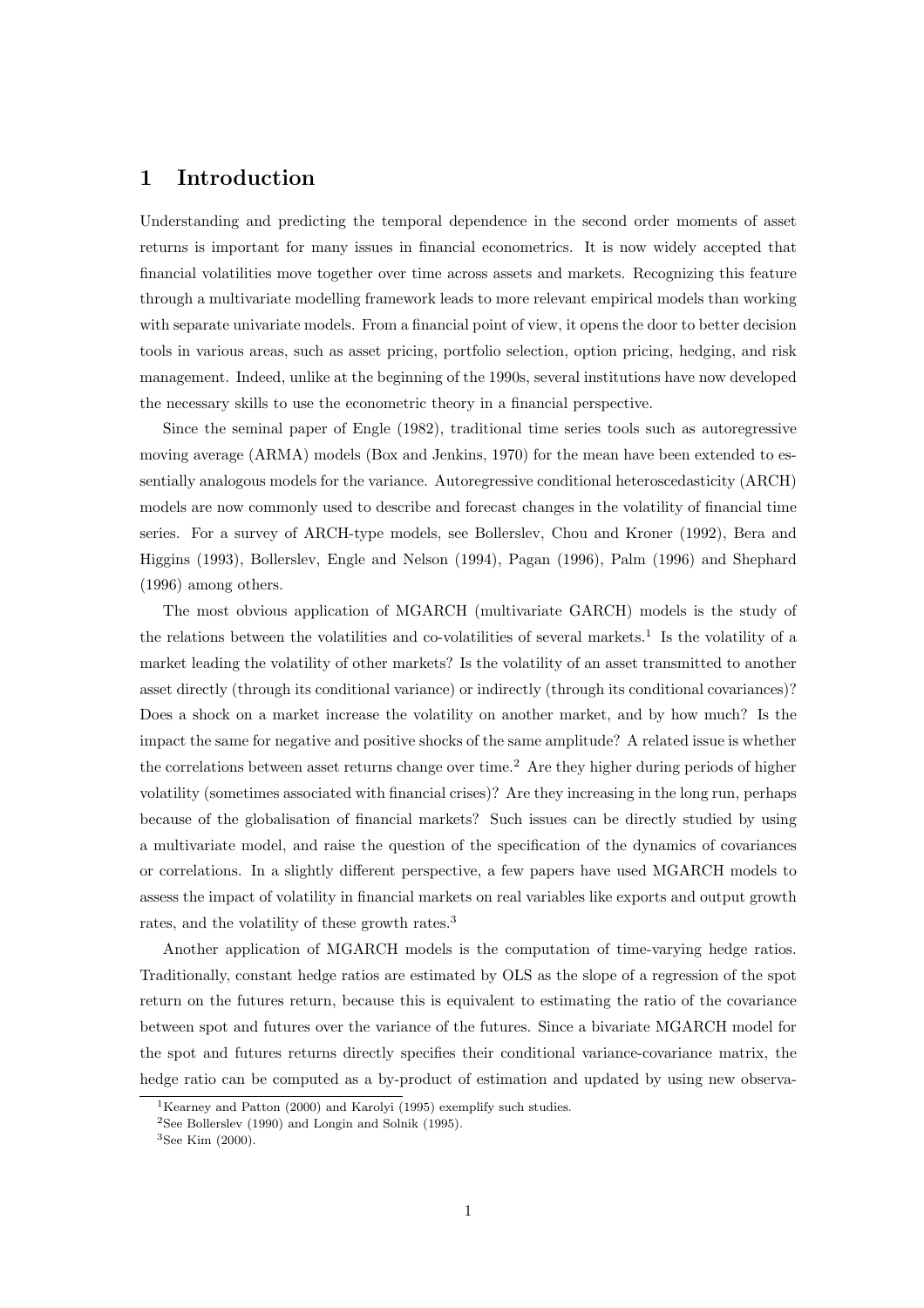tions as they become available. See Lien and Tse (2002) for a survey on hedging and additional references.

Asset pricing models relate returns to "factors", such as the market return in the capital asset pricing model. A specific asset excess return (in excess of the risk-free return) may be expressed as a linear function of the market return. Assuming its constancy, the slope, or  $\beta$  coefficient, may be estimated by OLS. Like in the hedging case, since the  $\beta$  is the ratio of a covariance to a variance, a MGARCH model can be used to estimate time-varying  $\beta$  coefficients. See Bollerslev, Engle and Wooldridge (1988), De Santis and Gérard (1998), and Hafner and Herwartz (1998) for examples.

Given an estimated univariate GARCH model on a return series, one knows the return conditional distribution, and one can forecast the value-at-risk (VaR) of a long or short position. When considering a portfolio of assets, the portfolio return can be directly computed from the asset shares and returns. A GARCH model can be fit to the portfolio returns for given weights. If the weight vector changes, the model has to be estimated again. On the contrary, if a multivariate GARCH model is fitted, the multivariate distribution of the returns can be directly used to compute the implied distribution of any portfolio. There is no need to reestimte the model for different weight vectors. In the present state of arts, it is probably simpler to use the univariate framework if there are many assets, but we conjecture that using a multivariate specification may become a feasible alternative. Whether the univariate "repeated" approach is more adequate than the multivariate one is an open question. The multivariate approach is illustrated by Giot and Laurent (2003) using a trivariate example with a time-varying correlation model.

MGARCH models were initially developed in the late eighties and the first half of the nineties, and after a period of tranquility in the second half of the nineties, this area seems to be experimenting again a quick expansion phase. MGARCH are partly covered in Franses and van Dijk (2000.), Gourieroux (1997.) and most of the surveys on ARCH models cited above, but none of them presents, as this one, a comprehensive and up-to-date survey of the field, including the most recent findings.

The paper is organized in the following way. In Section 2, we review existing MGARCH specifications. Section 3 is devoted to estimation problems and Section 4 to diagnostic tests. Finally, we offer our conclusions and ideas for further developments in Section 5.

# 2 Overview of models

Consider a vector stochastic process  $\{y_t\}$  of dimension  $N \times 1$ . As usual, we condition on the sigma field, denoted by  $I_{t-1}$ , generated by the past information (here the  $y_t$ 's) until time  $t-1$ . We denote by  $\theta$  a finite vector of parameters and we write:

$$
y_t = \mu_t(\theta) + \epsilon_t,\tag{1}
$$

where  $\mu_t(\theta)$  is the conditional mean vector and,

$$
\epsilon_t = H_t^{1/2}(\theta) z_t,\tag{2}
$$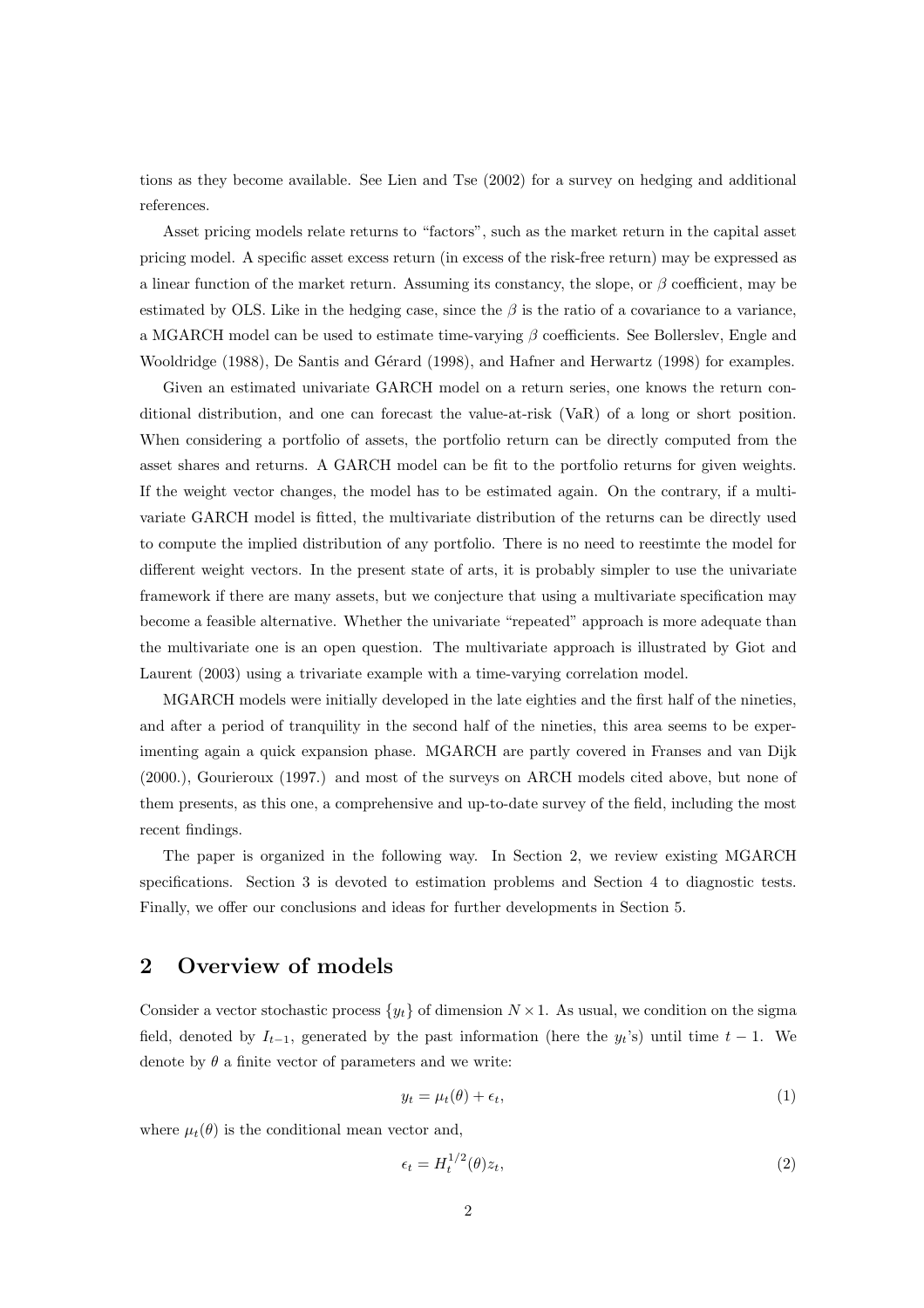where  $H_t^{1/2}(\theta)$  is a  $N \times N$  positive definite matrix. Furthermore, we assume the  $N \times 1$  random vector  $z_t$  to have the following first two moments:

$$
E(z_t) = 0
$$
  
\n
$$
Var(z_t) = I_N,
$$
\n(3)

where  $I_N$  is the identity matrix of order N. We still have to explain what  $H_t^{1/2}$  is (for convenience we leave out  $\theta$  in the notation). To make this clear we calculate the conditional variance matrix of  $y_t$ :

$$
\begin{aligned} \text{Var}(y_t | I_{t-1}) &= \text{Var}_{t-1}(y_t) &= \text{Var}_{t-1}(\epsilon_t) \\ &= H_t^{1/2} \text{Var}_{t-1}(z_t) (H_t^{1/2})' \\ &= H_t. \end{aligned} \tag{4}
$$

Hence  $H_t^{1/2}$  is any  $N \times N$  positive definite matrix such that  $H_t$  is the conditional variance matrix of  $y_t$ , e.g.  $H_t^{1/2}$  may be obtained by the Cholesky factorization of  $H_t$ . Both  $H_t$  and  $\mu_t$  depend on the unknown parameter vector  $\theta$ , which can in most cases be split into two disjoint parts, one for  $\mu_t$  and one for  $H_t$ .<sup>4</sup> A case where this not true is that of GARCH-in-mean models, where  $\mu_t$ is functionally dependent on  $H_t$ . In this section, we make abstraction of the conditional mean vector for notational ease. It is usually specified as a function of the past, through a vectorial autoregressive moving average (VARMA) representation for the level of  $y_t$ .

In the next subsections we review different specifications of  $H_t$ . They differ in various aspects. We distinguish three non mutually exclusive approaches for constructing multivariate GARCH models: (i) direct generalizations of the univiarate GARCH model of Bollerslev (1986), (ii) linear combinations of univariate GARCH models, (iii) nonlinear combinations of univariate GARCH models. In the first category we have VEC, BEKK and factor models. Related models like the flexible MGARCH, Riskmetrics, Cholesky and full factor GARCH models are also in this category. In the second category we have (generalized) orthogonal models and latent factor models. The last category contains constant and dynamic conditional correlation models, the general dynamic covariance model, and copula-GARCH models. To keep the notational burden low, we present the models in their " $(1,1)$ " form rather than in their general " $(p,q)$ " form.

#### 2.1 Generalizations of the univariate standard GARCH model

The models in this category are multivariate extensions of the univariate GARCH model. When we consider VARMA models for the conditional mean of several time series the number of parameters increases rapidly. The same happens for multivariate GARCH models as straightforward extensions of the univariate GARCH model. Furthermore, since  $H_t$  is a variance matrix, positive definiteness has to be ensured. To make the model tractable for applied purposes, additional

<sup>4</sup>Note that although the GARCH parameters do not affect the conditional mean, the conditional mean parameters generally enter the conditional variance specification through the residuals.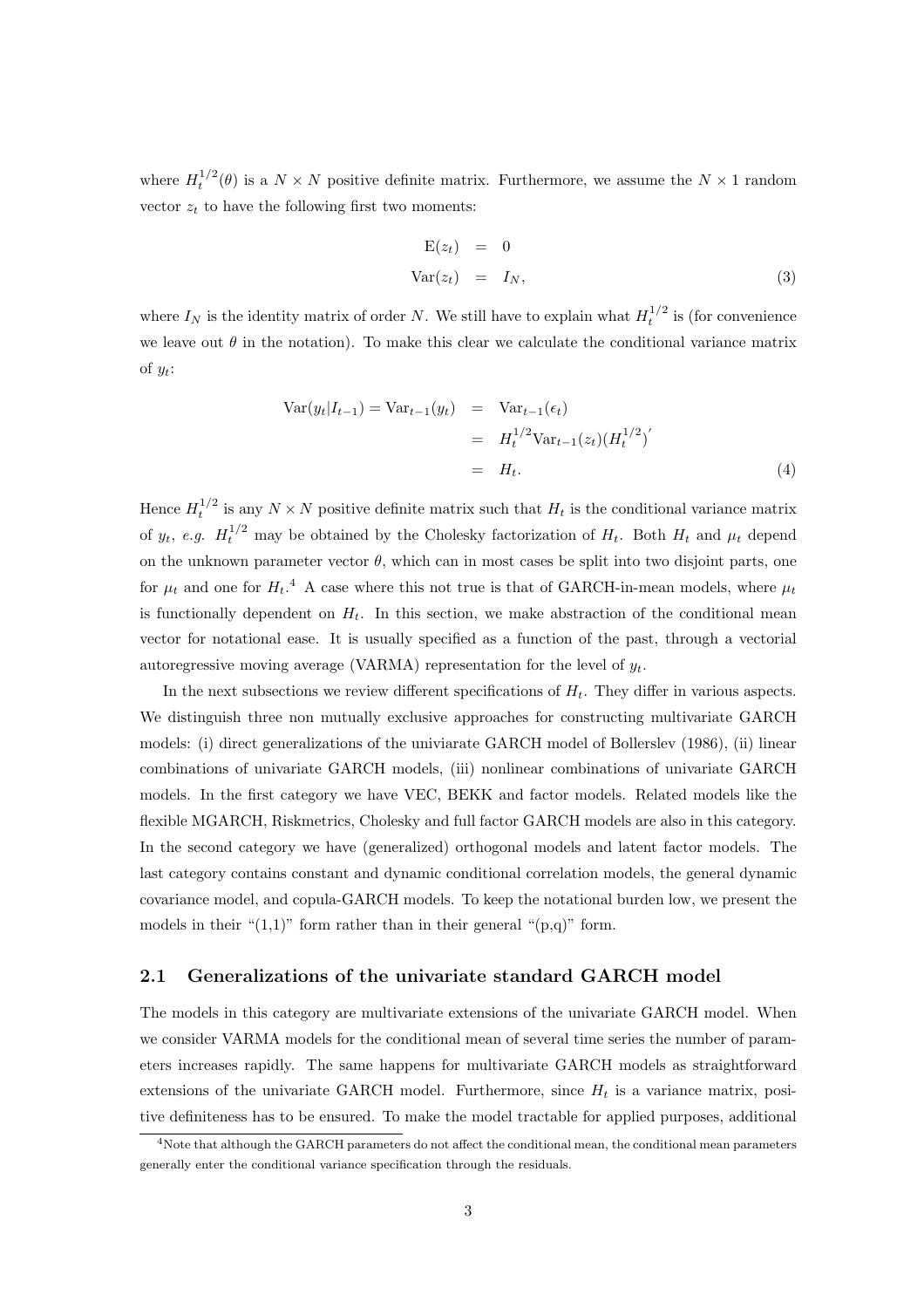structure may be imposed, for example in the form of factors or diagonal parameter matrices. This class of models lends itself to relatively easy theoretical derivations of stationarity and ergodicity conditions, and unconditional moments (see  $e.g.$  He and Teräsvirta, 2002a).

### 2.1.1 VEC and BEKK models

A general formulation of  $H_t$  has been proposed by Bollerslev et al. (1988). In the general VEC model, each element of  $H_t$  is a linear function of the lagged squared errors and cross products of errors and lagged values of the elements of  $H_t$ .

**Definition 1** The VEC $(1, 1)$  model is defined as:

$$
h_t = c + A \eta_{t-1} + G h_{t-1}, \tag{5}
$$

where

$$
h_t = vech (H_t) \tag{6}
$$

$$
\eta_t = \text{vech}(\epsilon_t \epsilon'_t), \tag{7}
$$

and vech (.) denotes the operator that stacks the lower triangular portion of a  $N \times N$  matrix as a  $N(N+1)/2 \times 1$  vector. A and G are square parameter matrices of order  $(N+1)N/2$  and c is a  $(N+1)N/2 \times 1$  parameter vector.

The number of parameters is  $N(N+1)(N(N+1)+1)/2$  (e.g. for  $N=3$  it is equal to 78) which implies that in practice this model is used only in the bivariate case. To overcome this problem some simplifying assumptions have to be imposed. Bollerslev et al. (1988) suggest the diagonal VEC (DVEC) model in which the  $A$  and  $G$  matrices are assumed to be diagonal: each element  $h_{ijt}$  depending only on its own lag and on the previous value of  $\epsilon_{it}\epsilon_{jt}$ . This restriction reduces the number of parameters to  $N(N+5)/2$  (e.g. for  $N=3$  it is equal to 12). But even under this diagonality assumption, large scale systems are still highly parametrized and difficult to estimate in practice.

Necessary and sufficient conditions on the parameters to ensure that the conditional variance matrices in the DVEC model are positive definite almost surely are most easily derived by expressing the model in terms of Hadamard products (denoted by  $\odot$ ).<sup>5</sup> In particular, let us define the symmetric  $N \times N$  matrices  $A^{\diamond}$ ,  $G^{\diamond}$  and  $C^{\diamond}$  as the matrices implied by the relations  $A = \text{diag}$  [vech  $(A^{\circ})$ ],  $G = \text{diag}$  [vech  $(G^{\circ})$ ], and  $c = \text{vech} (C^{\circ})$ . The diagonal model can thus be written as follows:

$$
H_t = C^{\diamond} + A^{\diamond} \odot (\epsilon_{t-1} \epsilon_{t-1}') + G^{\diamond} \odot H_{t-1}.
$$
\n
$$
(8)
$$

<sup>&</sup>lt;sup>5</sup>If  $A = (a_{ij})$  and  $B = (b_{ij})$  are both  $m \times n$  matrices, then  $A \odot B$  is the  $m \times n$  matrix containing elementwise products  $(a_{ij}b_{ij}).$ 

<sup>&</sup>lt;sup>6</sup>If v is a vector of dimension m then diag (v) is the  $m \times m$  diagonal matrix with v on the main diagonal.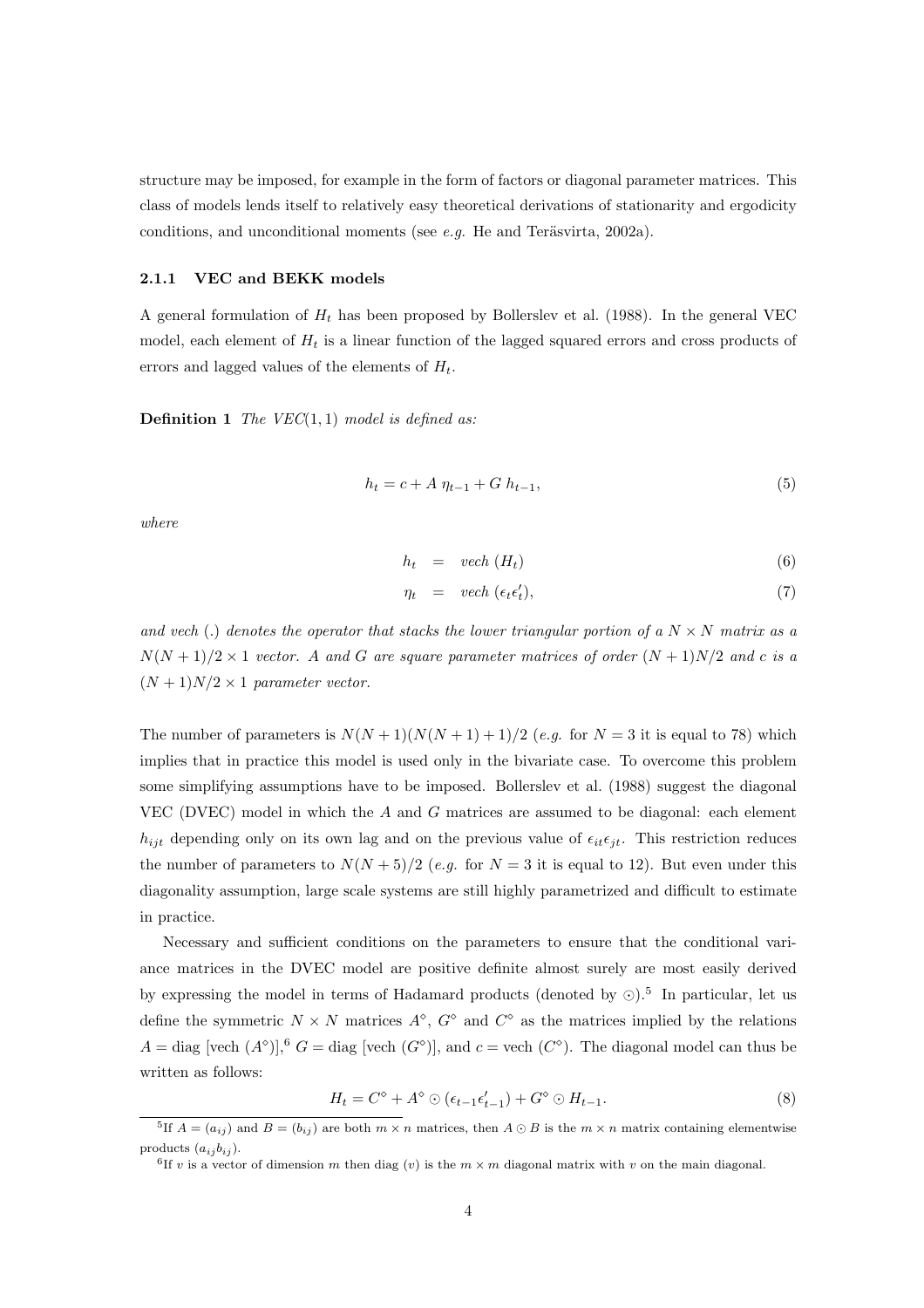It is straightforward to show (see Attanasio, 1991) that  $H_t$  is positive semi-definite for all t provided that  $C^{\diamond}$ ,  $A^{\diamond}$ ,  $G^{\diamond}$  and the initial variance matrice  $(H_0)$  are positive semi-definite. Moreover, these conditions are easily imposed through a Cholesky decomposition of the parameter matrices in (8). Note that even simpler versions of the DVEC model constrain the  $A^{\circ}$  and  $G^{\circ}$  matrices to be rank one matrices, or a positive scalar times a matrix of ones, also called a scalar model (see Ding and Engle, 2001).

Riskmetrics. (1996.) uses the exponentially weighted moving average model (EWMA) to forecast variance and covariances. Practitioners who study volatility processes often observe that their model is very close to the unit root case. To take this into account, Riskmetrics defines the variances and covariances as IGARCH type models (Engle and Bollerslev, 1986):

$$
h_{ij,t} = (1 - \lambda) \epsilon_{i,t-1} \epsilon_{j,t-1} + \lambda h_{ij,t-1}.
$$
\n
$$
(9)
$$

In terms of the VEC model in (5) we have

$$
h_t = (1 - \lambda)\eta_{t-1} + \lambda h_{t-1},\tag{10}
$$

which is a scalar VEC model. The decay factor  $\lambda$  proposed by Riskmetrics is equal to 0.94 for daily data and 0.97 for monthly data. The decay factor is not estimated but suggested by Riskmetrics. In this respect, this model is easy to work with in practice. However, imposing the same dynamics on every component in a multivariate GARCH model, no matter which data are used, is difficult to justify.

Because it is difficult to guarantee the positivity of  $H_t$  in the VEC representation without imposing strong restrictions on the parameters,<sup>7</sup> Engle and Kroner (1995) propose a new parametrization for  $H_t$  that easily imposes its positivity, i.e. the BEKK model (the acronym comes from synthesized work on multivariate models by Baba, Engle, Kraft and Kroner).

**Definition 2** The  $BEKK(1, 1, K)$  model is defined as:

$$
H_t = C^{*'}C^* + \sum_{k=1}^{K} A_k^{*'} \epsilon_{t-1} \epsilon_{t-1}' A_k^* + \sum_{k=1}^{K} G_k^{*'} H_{t-1} G_k^*,
$$
\n(11)

where  $C^*, A_k^*$  and  $G_k^*$  are  $N \times N$  matrices but  $C^*$  is upper triangular.

The summation limit K determines the generality of the process. The parameters of the BEKK model do not represent directly the impact of the different lagged terms on the elements of  $H_t$ , like in the VEC model. The BEKK model is a special case of the VEC model. We refer to Engle and Kroner (1995) for propositions and proofs about VEC and BEKK models. For example, to avoid observationally equivalent structures they provide sufficient conditions to identify BEKK

<sup>&</sup>lt;sup>7</sup>Gourieroux (1997, Section 6.1) gives sufficient conditions for the positivity of  $H_t$ . These conditions are obtained by writing the model for the matrix  $H_t$  itself rather than for its vectorized version.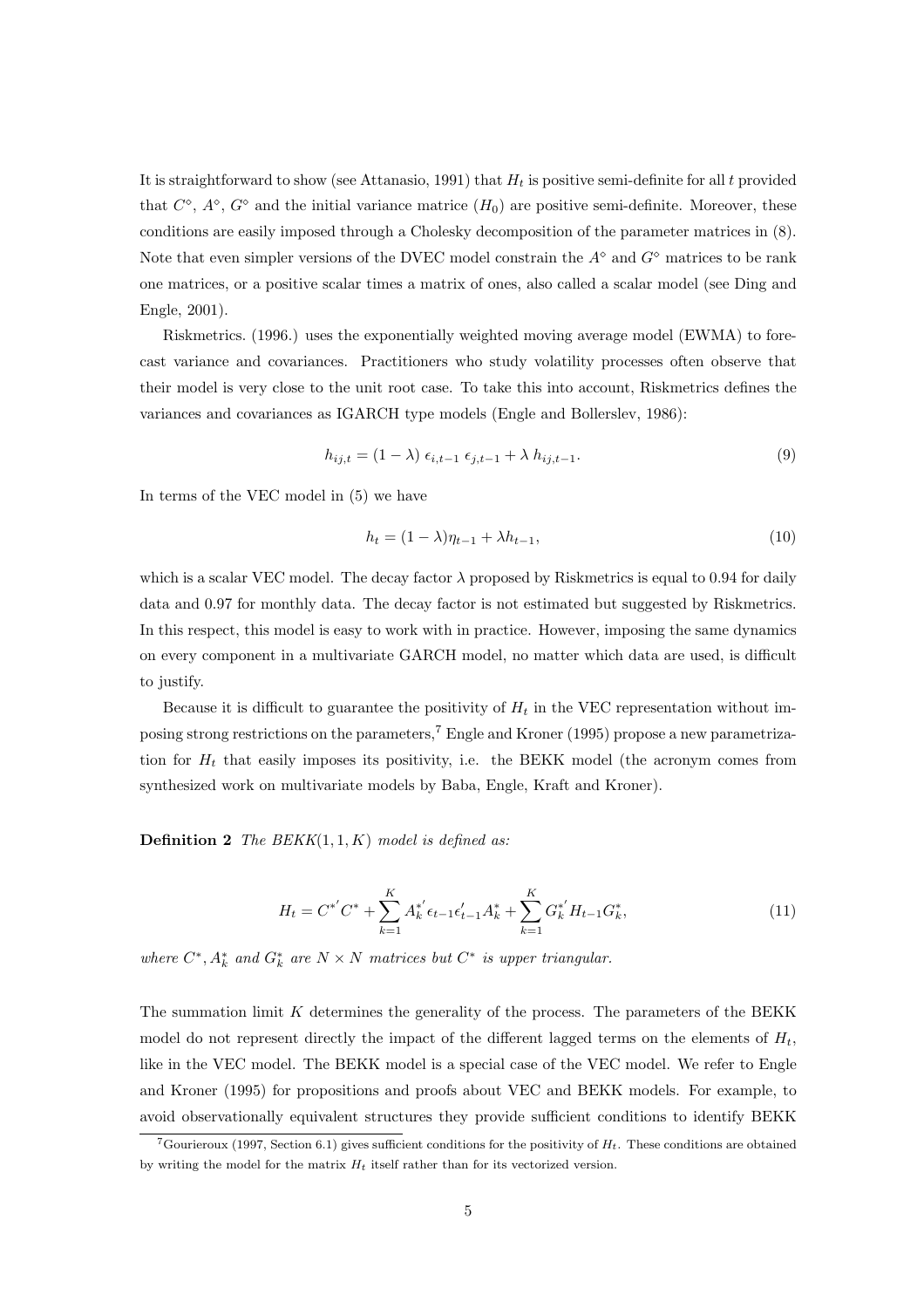models with  $K = 1$ . These conditions are that  $A_{k,11}^*$ ,  $G_{k,11}^*$  and the diagonal elements of  $C^*$  are restricted to be positive.

The number of parameters in the BEKK $(1,1,1)$  model is  $N(5N+1)/2$ . To reduce this number, and consequently to reduce the generality, one can impose a diagonal BEKK model, *i.e.*  $A_k^*$ and  $G_k^*$  in (11) are diagonal matrices. This model is also a DVEC model but it is less general, although it is guaranteed to be positive-definite while the DVEC is not. This can be again easily checked in the bivariate model: the DVEC model contains 9 parameters while the BEKK model contains only 7 parameters. This happens because the parameters governing the dynamics of the covariance equation in the BEKK model are the products of the corresponding parameters of the two variance equations in the same model. Another way to reduce the number of parameters is to use a scalar BEKK model, *i.e.*  $A_k^*$  and  $G_k^*$  are equal to a scalar times a matrix of ones.

For the VEC model in Definition 1 to be covariance-stationary it is required that the eigenvalues of  $A + G$  are less than one in modulus. The unconditional variance matrix  $\Sigma$ , equal to  $E(H_t)$ , is given by vech  $(\Sigma) = [I_{N^*} - A - G]^{-1}$  c, where  $N^* = N(N+1)/2$ . Similar expressions can be obtained for the BEKK model. Hafner (2003a) provides analytical expressions of the fourth order moments of the general VEC model; see also Nijman and Sentana (1996).

Besides the BEKK model, another option to guarantee the positivity of  $H_t$  in the VEC representation is given in Kawakatsu (2003) who proposes the Cholesky factor GARCH model. Instead of specifying a functional form for  $H_t$ , he specifies a model on  $L_t$  where  $H_t = L_t L'_t$ . The advantage of this specification is that  $H_t$  is always positive definite without any restrictions on the parameters. The disadvantage is that identification restrictions are needed which implies that the order of the series in  $y_t$  is relevant and that the interpretation of the parameters is difficult. A similar model based on the Cholesky decomposition can be found in Gallant and Tauchen (2001) and in Tsay (2002.).

The difficulty when estimating a VEC or even a BEKK model is the high number of unknown parameters, even after imposing several restrictions. It is thus not surprising that these models are rarely used when the number of series is larger than 3 or 4. Factor and orthogonal models circumvent this difficulty by imposing a common dynamic structure on all the elements of  $H_t$ , which results in less parameterized models.

#### 2.1.2 Factor models

Engle, Ng and Rothschild (1990b) propose a parametrization of  $H_t$  using the idea that comovements of the stock returns are driven by a small number of common underlying variables, which are called factors. Bollerslev and Engle (1993) use this parametrization to model common persistence in conditional variances. The factor model can be seen as a particular BEKK model. We take the definition of Lin (1992).

**Definition 3** The BEKK $(1, 1, K)$  model in Definition 2 is a factor GARCH model, denoted by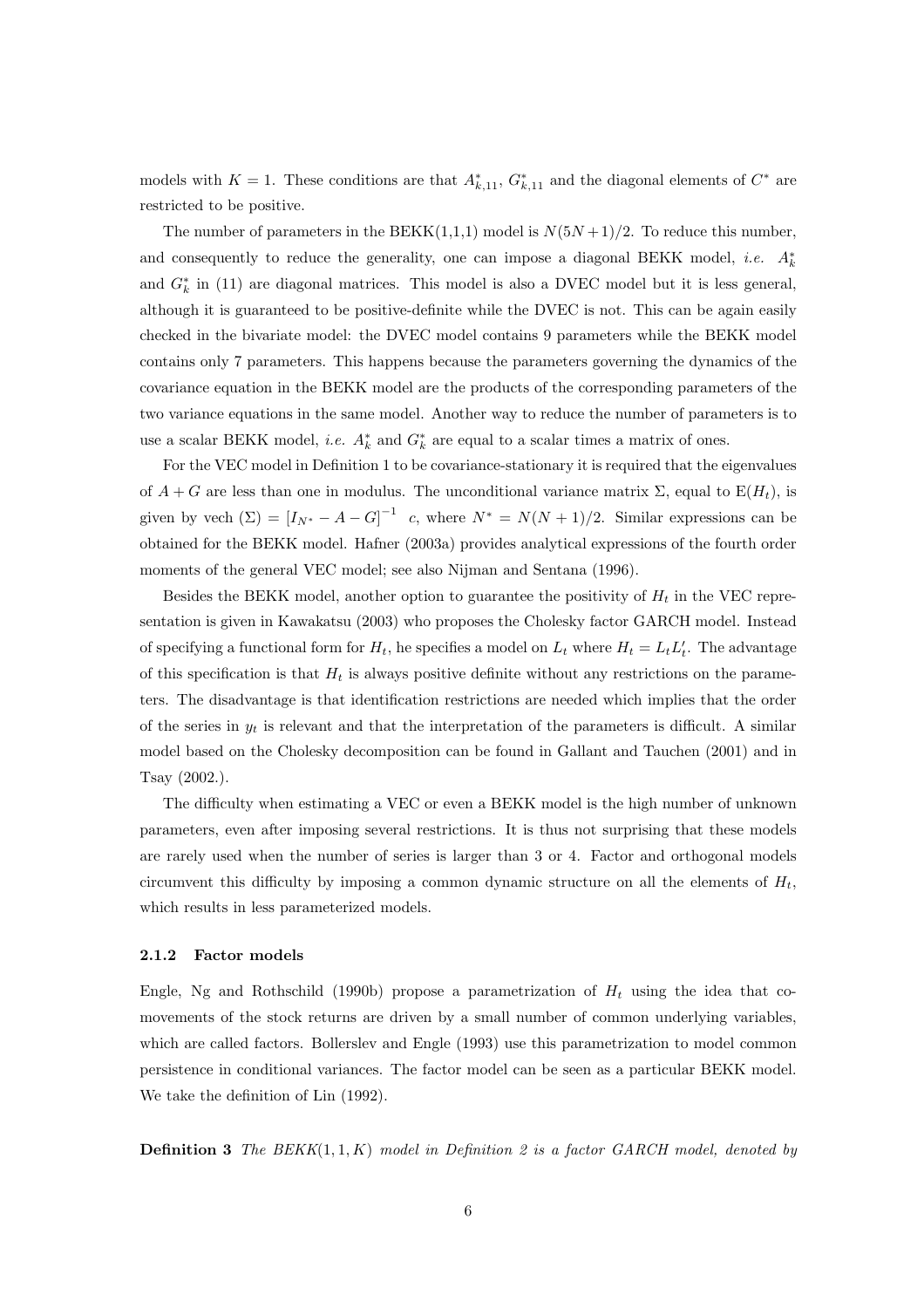$F\text{-}GARCH(1,1,K),$  if for each  $k = 1, ..., K$ ,  $A_k^*$  and  $G_k^*$  have rank one and have the same left and right eigenvectors,<sup>8</sup>  $\lambda_k$  and  $w_k$ , *i.e.* 

$$
A_k^* = \alpha_k w_k \lambda_k' \quad and \quad G_k^* = \beta_k w_k \lambda_k', \tag{12}
$$

where  $\alpha_k$  and  $\beta_k$  are scalars, and  $\lambda_k$  and  $w_k$  (for  $k = 1, ..., K$ ) are  $N \times 1$  vectors satisfying

$$
w'_k \lambda_i = \begin{cases} 0 & \text{for } k \neq i \\ 1 & \text{for } k = i, \end{cases}
$$
 (13)

$$
\sum_{n=1}^{N} w_{kn} = 1.
$$
 (14)

If we substitute (12) and (13) into (11) and define  $\Omega = C^{\ast} C^*$ , we get

$$
H_t = \Omega + \sum_{k=1}^{K} \lambda_k \lambda'_k \left( \alpha_k^2 w'_k \epsilon_{t-1} \epsilon'_{t-1} w_k + \beta_k^2 w'_k H_{t-1} w_k \right). \tag{15}
$$

The restriction (14) is an identification restriction. The K-factor GARCH model implies that the time-varying part of  $H_t$  has reduced rank K, but  $H_t$  remains of full rank because  $\Omega$  is assumed positive definite. The vector  $\lambda_k$  and the scalar  $w'_k \epsilon_t$  (denoted by  $f_{kt}$  hereafter) are also called the  $k$ -th factor loading and the  $k$ -th factor, respectively. The number of parameters in the  $F-GARCH(1, 1, 1)$  is  $N(N + 5)/2$ . In (15), the expression between brackets can be replaced by other univariate GARCH specifications.

For example, the conditional variance matrix of the  $F-GARCH(1, 1, 2)$  model is:

$$
H_t = \Omega + \lambda_1 \lambda_1' \left[ \alpha_1^2 w_1' \epsilon_{t-1} \epsilon_{t-1}' w_1 + \beta_1^2 w_1' H_{t-1} w_1 \right] + \lambda_2 \lambda_2' \left[ \alpha_2^2 w_2' \epsilon_{t-1} \epsilon_{t-1}' w_2 + \beta_2^2 w_2' H_{t-1} w_2 \right],
$$
 (16)

where the parameter vectors  $\lambda_k = (\lambda_{k1}, \lambda_{k2}, \dots, \lambda_{kN})'$  and  $w_k$  are of dimension  $N \times 1$  while  $\alpha_k^2$ and  $\beta_k^2$  are scalar parameters. Denoting  $\sigma_{k,t}^2 = w_k' H_t w_k$  we can write (16) in a more familiar way as:

$$
h_{ijt} = \tau_{ij} + \lambda_{1i}\lambda_{1j}h_{1t} + \lambda_{2i}\lambda_{2j}h_{2t} \quad \forall i, j = 1, ..., N
$$
\n(17)

$$
\sigma_{k,t}^2 = \omega_k + \alpha_k^2 f_{k,t-1}^2 + \beta_k^2 \sigma_{k,t-1}^2 \quad k = 1, 2, \tag{18}
$$

where  $\tau_{ij} = \omega_{ij} - \lambda_{1i}\lambda_{1j}\omega_1 - \lambda_{2i}\lambda_{2j}\omega_2$  and  $\omega_k = w_k'\Omega w_k$ . Hence  $h_{kt}$  is defined as a univariate  $GARCH(1, 1)$  model. The persistence of the conditional variance in  $(16)$  is measured by  $\sum_{k=1}^{2} (\alpha_k^2 + \beta_k^2)$  and can also be interpreted as common persistence. In other words, the dynamics of the elements of  $H_t$  is the same. We can write  $H_t$  as:

$$
H_t = \Omega^* + \lambda_1 \lambda_1' \sigma_{1,t}^2 + \lambda_2 \lambda_2' \sigma_{2,t}^2,\tag{19}
$$

 $8A$  1 × m vector  $v \neq 0$  satisfying  $vA = \lambda v$  for an  $m \times m$  matrix A and a complex number  $\lambda$  is a left eigenvector of A corresponding to the eigenvalue  $\lambda$ , see Lütkepohl (1996, p 256).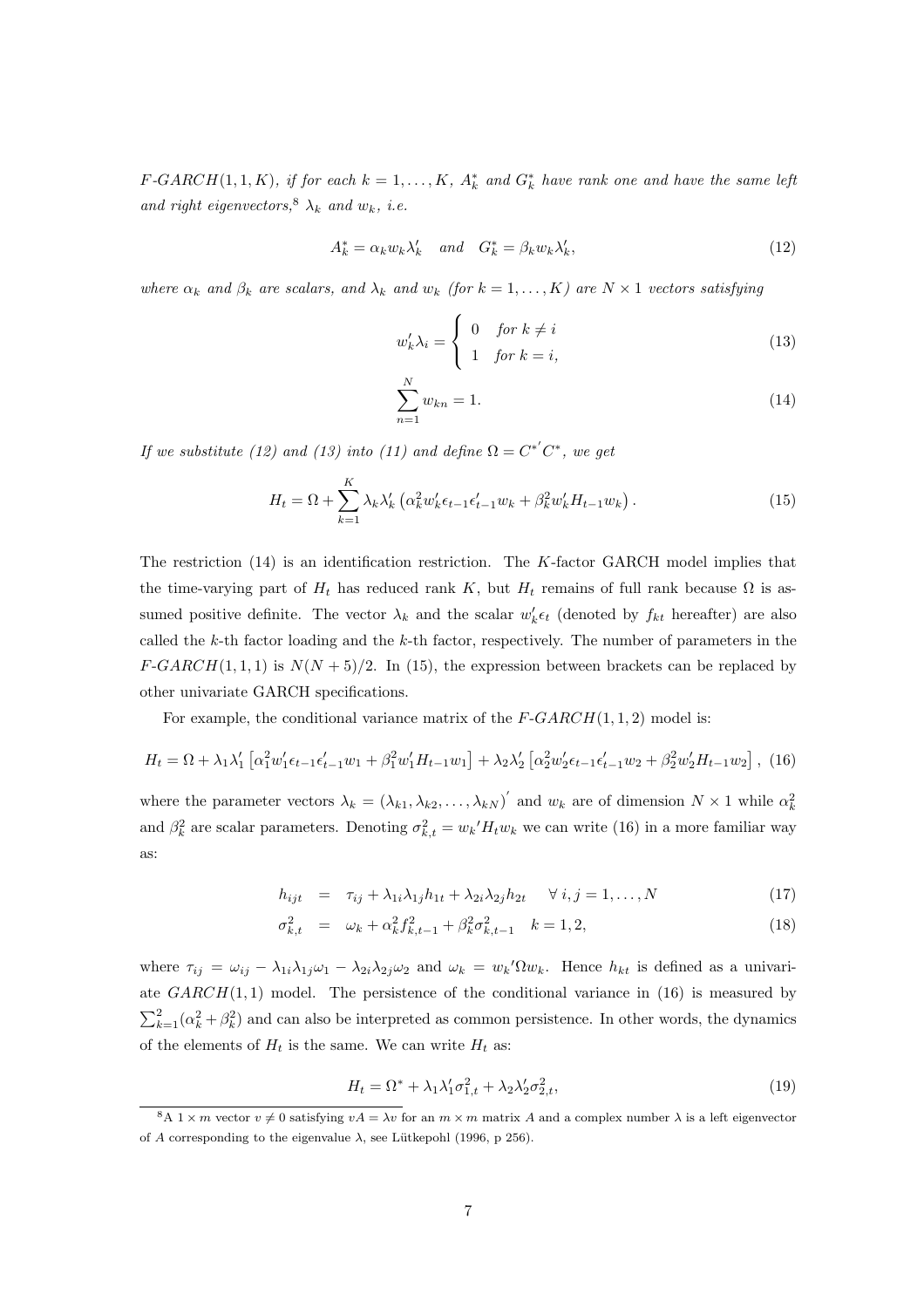where  $\Omega^* = \Omega - \lambda_1 \lambda_1' \omega_1 - \lambda_2 \lambda_2' \omega_2$ . Note that  $E_{t-1}(f_{1t}f_{2t}) = w_1' \Omega w_2$  because  $w'_k \lambda_l = 0$  for  $k \neq l$ , see (13). This implies that in the case of more than one factor we have the result that any pair of factors has a time-invariant conditional covariance.

Alternatively, the two factor model described in (19) can be obtained from

$$
\epsilon_t = \lambda_1 f_{1t} + \lambda_2 f_{2t} + e_t,\tag{20}
$$

where  $e_t$  represents an idiosyncratic shock with constant variance matrix and uncorrelated with the two factors. Each factor  $f_{kt}$  has zero conditional mean and conditional variance like a  $GARCH(1,1)$ process, see (18). The K-factor model can be written as

$$
\epsilon_t = \Lambda f_t + e_t,\tag{21}
$$

where  $\Lambda$  is a matrix of dimension  $N \times K$  and  $f_t$  is a  $K \times 1$  vector. A factor is observable if it is specified as a function of  $\epsilon_t$ , like in (16). See Section 2.6 for a brief discussion of latent factor models.

Several variants of the factor model are proposed in the literature. For example, Vrontos, Dellaportas and Politis (2003) introduce the full-factor multivariate GARCH model.

Definition 4 The FF-MGARCH model is defined as

$$
H_t = W \Sigma_t W',\tag{22}
$$

where W is a  $N \times N$  triangular parameter matrix with ones on the diagonal and the matrix  $\Sigma_t = diag(\sigma_{1,t}^2, \ldots, \sigma_{N,t}^2)$  where  $\sigma_{i,t}^2$  is the conditional variance of the i-th factor, i.e. the i-th element of  $W^{-1} \epsilon_t$ , which can be separately defined as any univariate GARCH model.

By construction,  $H_t$  is always positive definite. Note that  $H_t$  has a structure that depends on the ordering of the time series in  $y_t$ , because of the triangular structure of W. The restriction of having ones on the diagonal of W avoids superfluous parameters if each  $\sigma_{i,t}^2$  has a free constant term.

Rigobon and Sack (2003) start from a system of simultaneous equations in structural form where the conditional variances of the innovations are jointly specified. By deriving the reduced form model one obtains innovations with a conditional variance matrix that can be compared with other unrestricted reduced form MGARCH models. The structural model imposes a number of restrictions on the functional form of the conditional variance of the reduced form innovations resulting in less parameters than in a VEC model.

#### 2.2 Linear combinations of univariate GARCH models

In this category, we consider models, like orthogonal models and latent factor models (briefly discussed in Section 2.6), that are linear combinations of several univariate models, each of which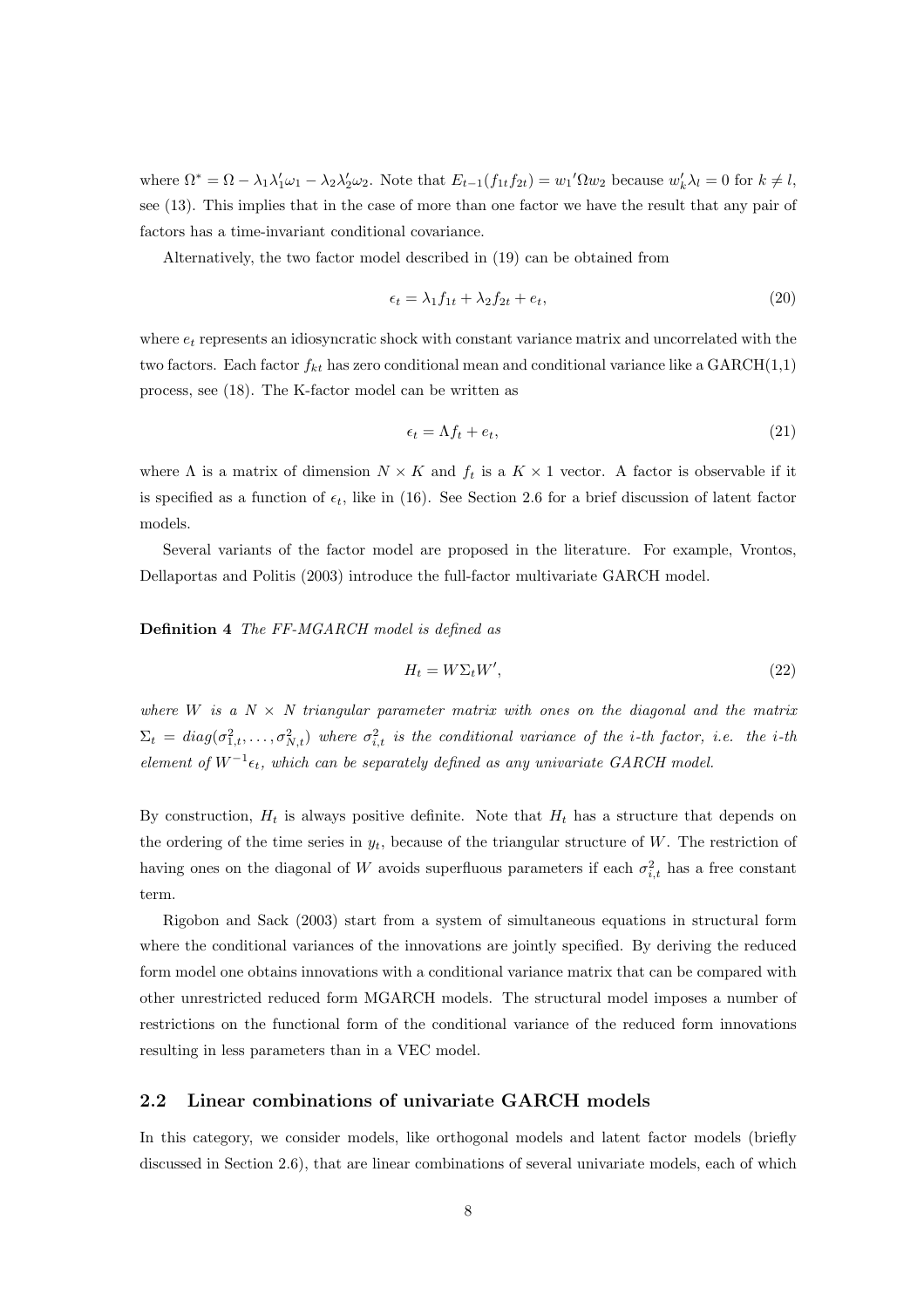is not necessarily a standard GARCH (e.g. the EGARCH model of Nelson, 1991, the APARCH model of Ding, Granger and Engle, 1993, the fractionally integrated GARCH of Baillie, Bollerslev and Mikkelsen, 1996, the contemporaneous asymmetric GARCH model of El Babsiri and Zakoian, 2001, or the quadratic ARCH model of Sentana,1995).

In the orthogonal GARCH model, the observed data are assumed to be generated by an orthogonal transformation of  $N$  (or a smaller number of) univariate GARCH processes. The matrix of the linear transformation is the orthogonal matrix (or a selection) of eigenvectors of the population unconditional covariance matrix of the standardized returns. In the generalized version, this matrix must only be invertible. The orthogonal models can also be considered as factor models, where the factors are univariate GARCH-type processes.

In the orthogonal GARCH model of Kariya (1988) and Alexander and Chibumba (1997), the  $N \times N$  time-varying variance matrix  $H_t$  is generated by  $m \leq N$  univariate GARCH models.

**Definition 5** The  $O-GARCH(1, 1, m)$  model is defined as:

$$
V^{-1/2}\epsilon_t = u_t = \Lambda_m f_t,\tag{23}
$$

where  $V = diag(v_1, v_2, \ldots, v_N)$ , with  $v_i$  the population variance of  $\epsilon_{it}$ , and  $\Lambda_m$  is a matrix of dimension  $N \times m$  given by:

$$
\Lambda_m = P_m \, \text{diag} \, \left( l_1^{1/2} \dots l_m^{1/2} \right), \tag{24}
$$

 $l_1 \geq \ldots \geq l_m > 0$  being the m largest eigenvalues of the population correlation matrix of  $u_t$ , and  $P_m$ the  $N \times m$  matrix of associated (mutually orthogonal) eigenvectors. The vector  $f_t = (f_{1t} \dots f_{mt})'$ is a random process such that:

$$
E_{t-1}(f_t) = 0 \quad and \quad Var_{t-1}(f_t) = \Sigma_t = diag\left(\sigma_{f_{1t}}^2, \dots, \sigma_{f_{mt}}^2\right),\tag{25}
$$

$$
\sigma_{f_{it}}^2 = (1 - \alpha_i - \beta_i) + \alpha_i f_{i,t-1}^2 + \beta_i \sigma_{f_{i,t-1}}^2 \qquad i = 1, \dots, m. \tag{26}
$$

Consequently,

$$
H_t = \text{Var}_{t-1}(\epsilon_t) = V^{1/2} V_t V^{1/2} \quad \text{where} \quad V_t = \text{Var}_{t-1}(u_t) = \Lambda_m \Sigma_t \Lambda'_m. \tag{27}
$$

The parameters of the model are V,  $\Lambda_m$ , and the parameters of the GARCH factors  $(\alpha_i$ 's and  $\beta_i$ 's). The number of parameters is  $N(N+5)/2$  (if  $m = N$ ). In practice, V and  $\Lambda_m$  are replaced by their sample counterparts, and  $m$  is chosen by principal component analysis applied to the standardized residuals  $\hat{u}_t$ . Alexander (2001a, section 7.4.3) illustrates the use of the O-GARCH model. She emphasizes that using a small number of principal components compared to the number of assets is the strength of the approach (in one example, she fixes  $m$  at 2 for 12 assets). However, note that the conditional variance matrix has reduced rank (if  $m < N$ ), which may be a problem for applications and for diagnostic tests which depend on the inverse of  $H_t$ .

In van der Weide (2002) the orthogonality condition assumed in the O-GARCH model is relaxed by assuming that the matrix  $\Lambda$  in the relation  $u_t = \Lambda f_t$  is square and invertible, rather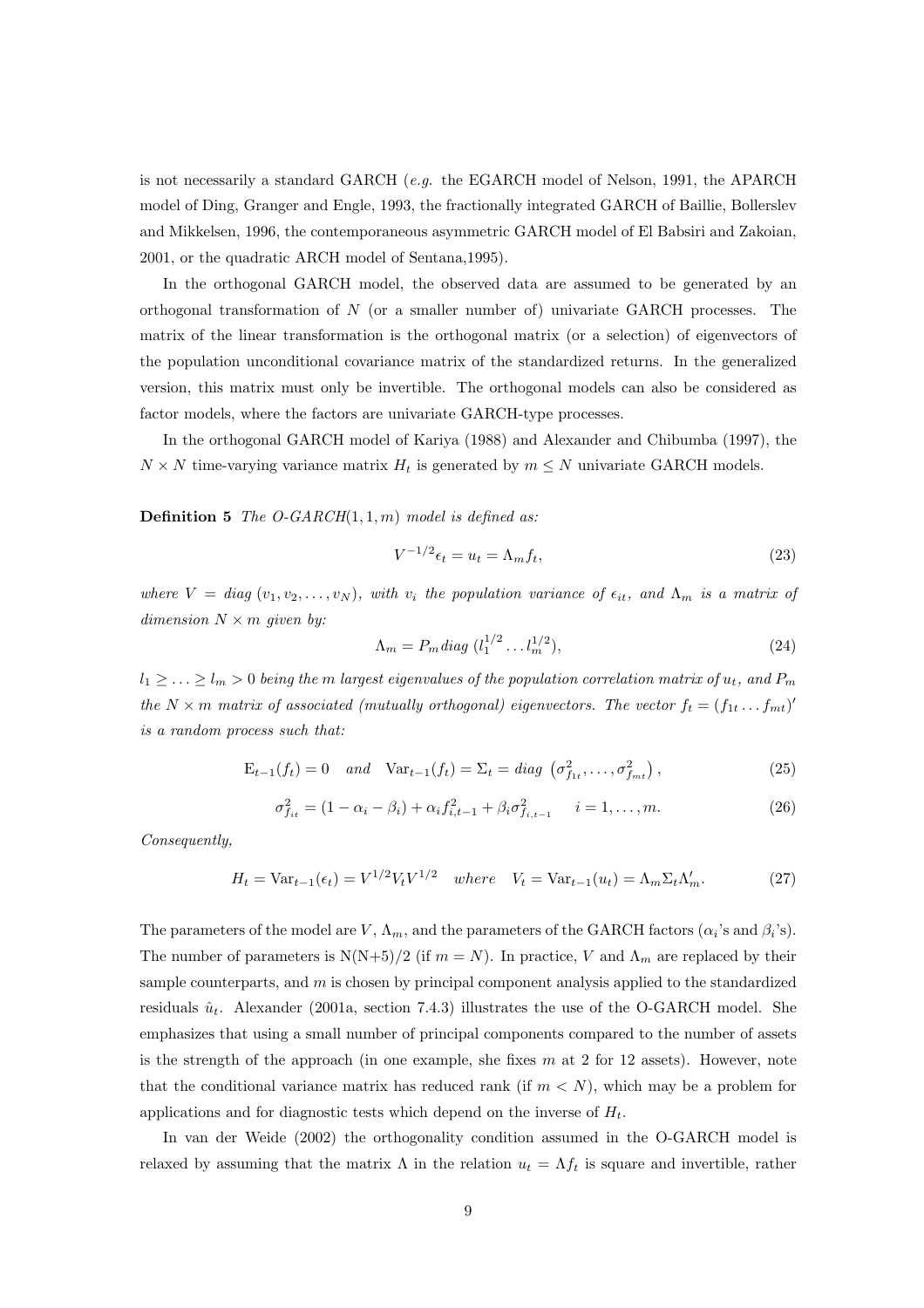than orthogonal. The matrix  $\Lambda$  has  $N^2$  parameters and is not restricted to be triangular like in the model of Vrontos et al. (2003), see Definition 4.

**Definition 6** The GO-GARCH(1,1) model is defined as in Definition 5, where  $m = N$  and  $\Lambda$ is a non-singular matrix of parameters. The implied conditional correlation matrix of  $\epsilon_t$  can be expressed as:

$$
R_t = J_t^{-1} V_t J_t^{-1}, \text{ where } J_t = (V_t \odot I_m)^{1/2} \text{ and } V_t = \Lambda \Sigma_t \Lambda'. \tag{28}
$$

In van der Weide (2002), the singular value decomposition of the matrix  $\Lambda$  is used as a parametrization, i.e.  $\Lambda = PL^{1/2}U$ , where the matrix U is orthogonal, and P and L are defined as above (from the eigenvectors and eigenvalues). The O-GARCH model (when  $m = N$ ) corresponds then to the particular choice  $U = I_N$ . More generally, van der Weide expresses U as the product of  $N(N-1)/2$  rotation matrices:

$$
U = \prod_{i < j} G_{ij}(\delta_{ij}), \quad -\pi \le \delta_{ij} \le \pi, \quad i, j = 1, 2, \dots n,
$$
\n(29)

where  $G_{ij}(\delta_{ij})$  performs a rotation in the plane spanned by the i-th and the j-th vectors of the canonical basis of  $\mathbb{R}^N$  over an angle  $\delta_{ij}$ . For example, in the trivariate case,

$$
G_{12} = \begin{pmatrix} \cos \delta_{12} & \sin \delta_{12} & 0 \\ -\sin \delta_{12} & \cos \delta_{12} & 0 \\ 0 & 0 & 1 \end{pmatrix}, \quad G_{13} = \begin{pmatrix} \cos \delta_{13} & 0 & -\sin \delta_{13} \\ 0 & 1 & 0 \\ -\sin \delta_{13} & 0 & \cos \delta_{13} \end{pmatrix}, \quad (30)
$$

and  $G_{23}$  has the block with cos  $\delta_{23}$  and sin  $\delta_{23}$  functions in the right low corner. The  $N(N-1)/2$ rotation angles are parameters to be estimated.

For estimation, van der Weide (2002) replaces in a first step  $P$  and  $L$  by their sample counterparts and the remaining parameters (those of  $U$ ) are estimated together with the parameters of the GARCH factors in a second step. Note that such a two step estimation method is not applicable if a MGARCH-in-mean effect is included (this is also the case for the O-GARCH model). More generally, as pointed out by a referee, the elements in the matrix  $\Lambda$  could be estimated together with the GARCH parameters of the factors, in a single step.

The orthogonal models are particular F-GARCH models and thus are nested in the BEKK model. As a consequence, their properties follow from those of the BEKK model. In particular, it is obvious that the  $(G)O-GARCH$  model is covariance-stationary if the m univariate GARCH processes are themselves stationary.

### 2.3 Nonlinear combinations of univariate GARCH models

This section collects models that may be viewed as nonlinear combinations of univariate GARCH models. This allows for models where one can specify separately, on the one hand, the individual conditional variances, and on the other hand, the conditional correlation matrix or another measure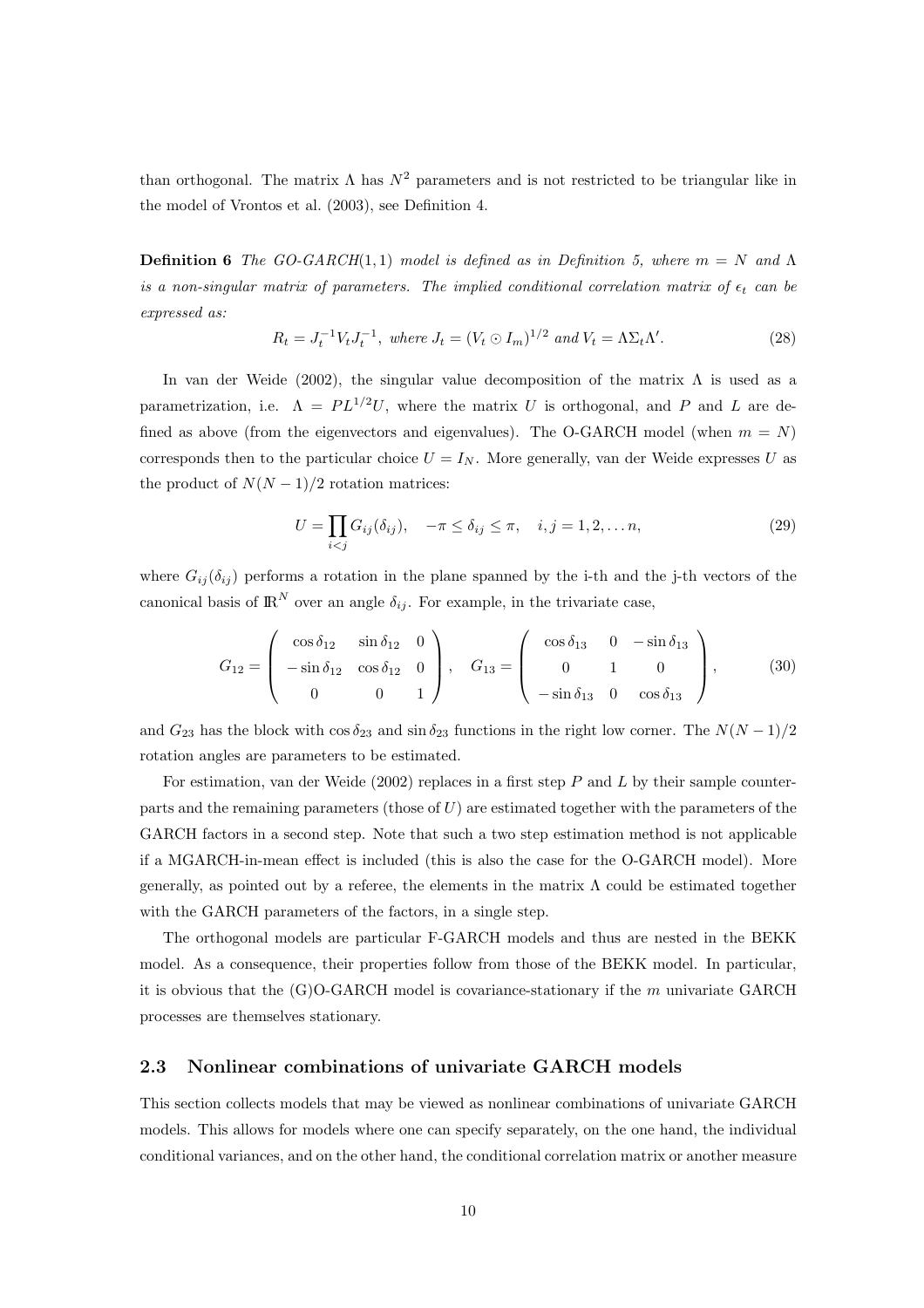of dependence between the individual series (like the copula of the conditional joint density). For models of this category, theoretical results on stationarity, ergodicity and moments may not be so straightforward to obtain as for models presented in the preceding sections. Nevertheless, they are less greedy in parameters than the models of the first category, and therefore they are more easily estimable.

### 2.3.1 Conditional correlation models

The conditional variance matrix for this class of models is specified in a hierarchical way. First, one chooses a GARCH-type model for each conditional variance. For example, some conditional variances may follow a conventional GARCH model while others may be described as an EGARCH model. Second, based on the conditional variances one models the conditional correlation matrix (imposing its positive definiteness  $\forall t$ ).

Bollerslev (1990) proposes a class of MGARCH models in which the conditional correlations are constant and thus the conditional covariances are proportional to the product of the corresponding conditional standard deviations. This restriction highly reduces the number of unknown parameters and thus simplifies estimation.

Definition 7 The CCC model is defined as:

$$
H_t = D_t R D_t = \left(\rho_{ij} \sqrt{h_{iit} h_{jjt}}\right),\tag{31}
$$

where

$$
D_t = diag\ (h_{11t}^{1/2} \dots h_{NNt}^{1/2}),\tag{32}
$$

hiit can be defined as any univariate GARCH model, and

$$
R = (\rho_{ij}) \tag{33}
$$

is a symmetric positive definite matrix with  $\rho_{ii} = 1, \forall i$ .

R is the matrix containing the constant conditional correlations  $\rho_{ii}$ . The original CCC model has a GARCH(1,1) specification for each conditional variance in  $D_t$ :

$$
h_{iit} = \omega_i + \alpha_i \epsilon_{i,t-1}^2 + \beta_i h_{i,i,t-1} \quad i = 1, ..., N. \tag{34}
$$

This CCC model contains  $N(N + 5)/2$  parameters.  $H_t$  is positive definite if and only if all the  $N$  conditional variances are positive and  $R$  is positive definite. The unconditional variances are easily obtained, as in the univariate case, but the unconditional covariances are difficult to calculate because of the nonlinearity in  $(31)$ . He and Teräsvirta  $(2002b)$  use a VEC-type formulation for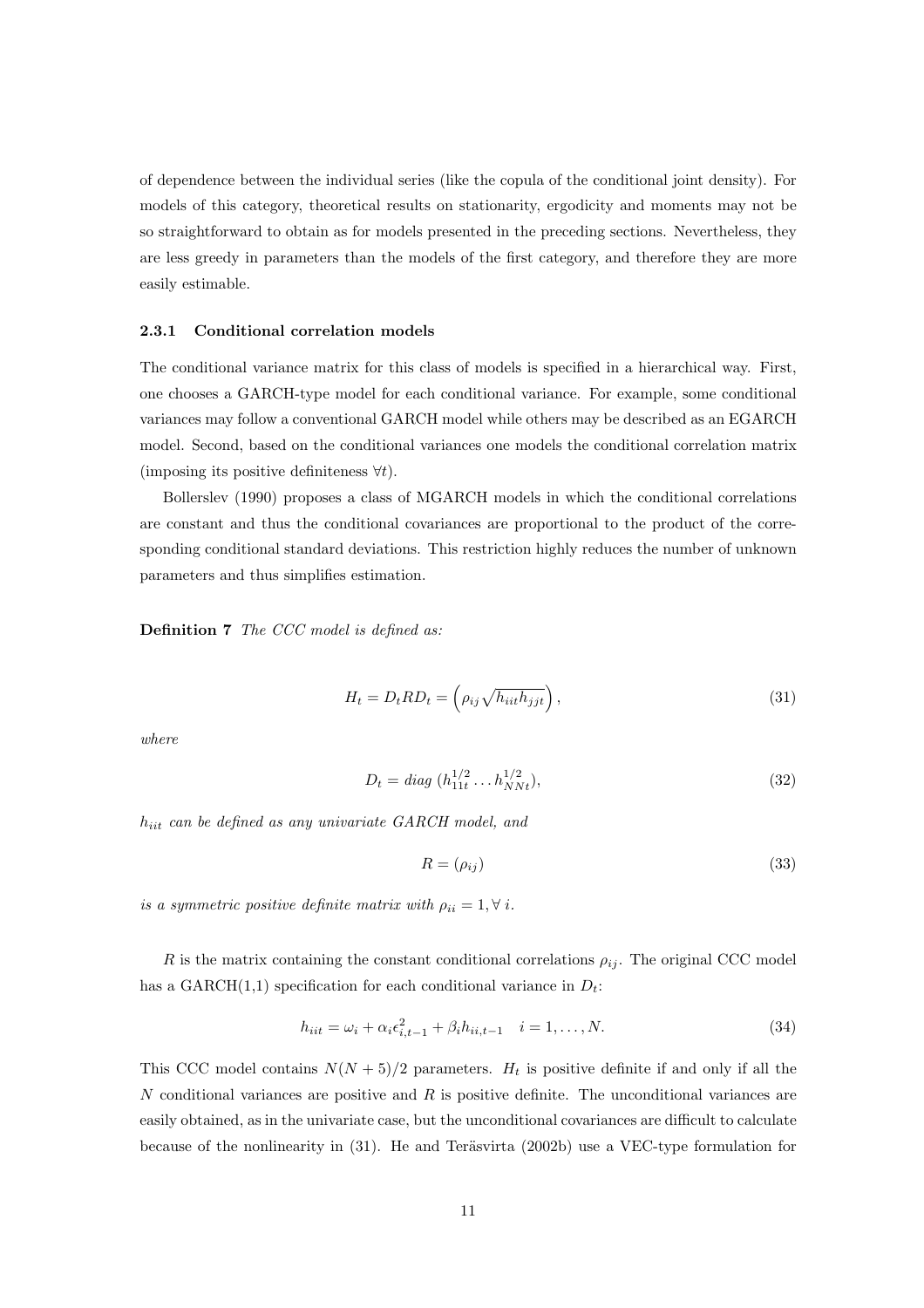$(h_{11t}, h_{22t}, \ldots, h_{NNt})'$ , to allow for interactions between the conditional variances. They call this the extended CCC model.

The assumption that the conditional correlations are constant may seem unrealistic in many empirical applications. Christodoulakis and Satchell (2002), Engle (2002) and Tse and Tsui (2002) propose a generalization of the CCC model by making the conditional correlation matrix time dependent. The model is then called a dynamic conditional correlation (DCC) model. An additional difficulty is that the time dependent conditional correlation matrix has to be positive definite ∀t. The DCC models guarantee this under simple conditions on the parameters.

The DCC model of Christodoulakis and Satchell (2002) uses the Fisher transformation of the correlation coefficient. The specification of the correlation coefficient is  $\rho_{12,t} = (e^{2rt} - 1)/(e^{2rt} + 1)$ where  $r_t$  can be defined as any GARCH model using  $\epsilon_{1t}\epsilon_{2t}/\sqrt{h_{11t}h_{22t}}$  as innovation. This model is easy to implement because the positive definiteness of the conditional correlation matrix is guaranteed by the Fisher transformation. However, it is only a bivariate model. The DCC models of Tse and Tsui (2002) and Engle (2002) are genuinely multivariate and are useful when modelling high dimensional data sets.

**Definition 8** The DCC model of Tse and Tsui (2002) or  $DCC_T(M)$  is defined as:

$$
H_t = D_t R_t D_t,\tag{35}
$$

where  $D_t$  is defined in (32),  $h_{iit}$  can be defined as any univariate GARCH model, and

$$
R_t = (1 - \theta_1 - \theta_2)R + \theta_1 \Psi_{t-1} + \theta_2 R_{t-1}.
$$
\n(36)

In (36),  $\theta_1$  and  $\theta_2$  are non-negative parameters satisfying  $\theta_1 + \theta_2 < 1$ , R is a symmetric  $N \times N$ positive definite parameter matrix with  $\rho_{ii} = 1$ , and  $\Psi_{t-1}$  is the  $N \times N$  correlation matrix of  $\epsilon_{\tau}$ for  $\tau = t - M, t - M + 1, \ldots, t - 1$ . Its i, j-th element is given by:

$$
\psi_{ij,t-1} = \frac{\sum_{m=1}^{M} u_{i,t-m} u_{j,t-m}}{\sqrt{(\sum_{m=1}^{M} u_{i,t-m}^2)(\sum_{h=1}^{M} u_{j,t-m}^2)}},
$$
\n(37)

where  $u_{it} = \epsilon_{it}/\sqrt{h_{it}}$ . The matrix  $\Psi_{t-1}$  can be expressed as:

$$
\Psi_{t-1} = B_{t-1}^{-1} L_{t-1} L'_{t-1} B_{t-1}^{-1},\tag{38}
$$

where  $B_{t-1}$  is a  $N \times N$  diagonal matrix with i-th diagonal element given by  $(\sum_{h=1}^{M} u_{i,t-h}^2)^{1/2}$  and  $L_{t-1} = (u_{t-1}, \ldots, u_{t-M})$  is a  $N \times M$  matrix, with  $u_t = (u_{1t} u_{2t} \ldots u_{Nt})'$ .

A necessary condition to ensure the positivity of  $\Psi_{t-1}$ , and therefore also of  $R_t$ , is that  $M \geq N$ .<sup>9</sup> Then  $R_t$  is itself a correlation matrix if  $R_{t-1}$  is also a correlation matrix (notice that  $\rho_{iit} = 1 \forall i$ ).

Alternatively, Engle (2002) proposes a different DCC model (see also Engle and Sheppard, 2001).

<sup>&</sup>lt;sup>9</sup>Note that when  $M = 1$ ,  $\Psi_{t-1}$  is equal to a matrix of ones.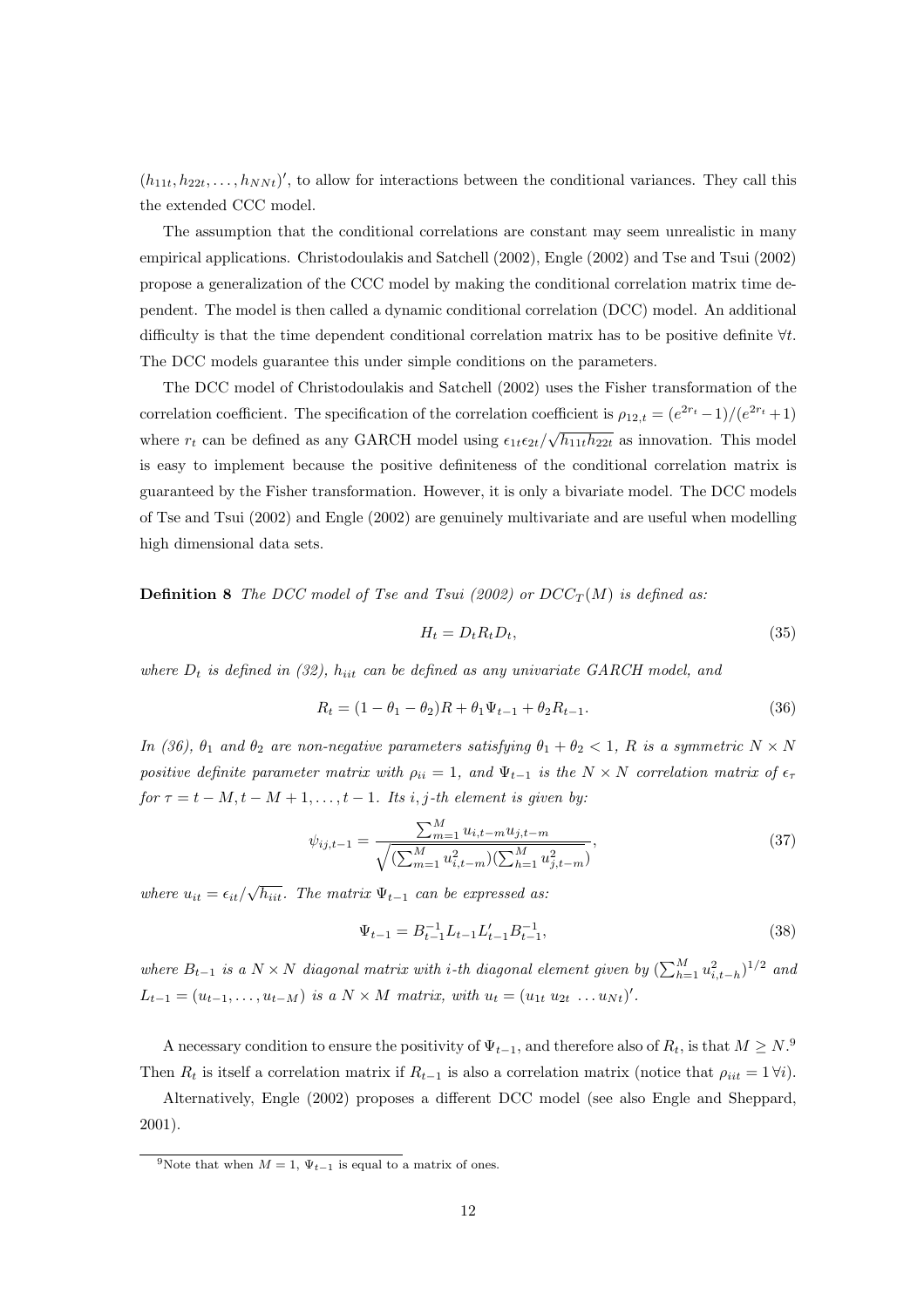**Definition 9** The DCC model of Engle (2002) or  $DCC_E(1, 1)$  is defined as in (35) with

$$
R_t = diag\left(q_{11,t}^{-1/2} \dots q_{NN,t}^{-1/2}\right) Q_t \ diag\left(q_{11,t}^{-1/2} \dots q_{NN,t}^{-1/2}\right),\tag{39}
$$

where the  $N \times N$  symmetric positive definite matrix  $Q_t = (q_{ij,t})$  is given by:

$$
Q_t = (1 - \alpha - \beta)\overline{Q} + \alpha u_{t-1}u'_{t-1} + \beta Q_{t-1},\tag{40}
$$

with  $u_t$  as in Definition 8.  $\overline{Q}$  is the  $N \times N$  unconditional variance matrix of  $u_t$ , and  $\alpha$  and  $\beta$  are nonnegative scalar parameters satisfying  $\alpha + \beta < 1$ .

The elements of  $\overline{Q}$  can be estimated or alternatively set to their empirical counterpart to render the estimation even simpler (see Section 3). To show more explicitly the difference between  $DCC_T$ and  $DCC_E$ , we write the expression of the correlation coefficient in the bivariate case: for the  $DCC_T(M),$ 

$$
\rho_{12t} = (1 - \theta_1 - \theta_2) \rho_{12} + \theta_2 \rho_{12,t-1} + \theta_1 \frac{\sum_{m=1}^{M} u_{1,t-m} u_{2,t-m}}{\sqrt{(\sum_{m=1}^{M} u_{1,t-m}^2)(\sum_{h=1}^{M} u_{2,t-m}^2)}},
$$
(41)

and for the  $DCC_E(1, 1)$ ,

$$
\rho_{12t} = \frac{\left(1 - \alpha - \beta\right) \bar{q}_{12} + \alpha u_{1,t-1} u_{2,t-1} + \beta q_{12,t-1}}{\sqrt{\left(\left(1 - \alpha - \beta\right) \bar{q}_{11} + \alpha u_{1,t-1}^2 + \beta q_{11,t-1}\right) \left(\left(1 - \alpha - \beta\right) \bar{q}_{22} + \alpha u_{2,t-1}^2 + \beta q_{22,t-1}\right)}}.
$$
\n(42)

Unlike in the  $DCC_T$  model, the  $DCC_E$  model does not formulate the conditional correlation as a weighted sum of past correlations. Indeed, the matrix  $Q_t$  is written like a GARCH equation, and then transformed to a correlation matrix. However, for both the  $DCC_T$  and  $DCC_E$  models, one can test  $\theta_1 = \theta_2 = 0$  or  $\alpha = \beta = 0$  respectively to check whether imposing constant conditional correlations is empirically relevant.

A drawback of the DCC models is that  $\theta_1, \theta_2$  in  $DCC_T$  and  $\alpha, \beta$  in  $DCC_E$  are scalars, so that all the conditional correlations obey the same dynamics. This is necessary to ensure that  $R_t$  is positive definite ∀t through sufficient conditions on the parameters. If the conditional variances are specified as GARCH(1,1) models then the  $DCC_T$  and the  $DCC_E$  models contain  $(N+1)(N+4)/2$ parameters.

Interestingly, DCC models can be estimated consistently in two steps (see Section 3.2) which makes this approach feasible when  $N$  is high. Of course, when  $N$  is large, the restriction of common dynamics gets tighter, but for large  $N$  the problem of maintaining tractability also gets harder. In this respect, several variants of the DCC model are proposed in the literature. For example, Billio, Caporin and Gobbo (2003) argue that constraining the dynamics of the conditional correlation matrix to be the same for all the correlations is not desirable. To solve this problem, they propose a block-diagonal structure where the dynamics is constrained to be identical only within each block. The price to pay for this additional flexibility is that the block members have to be defined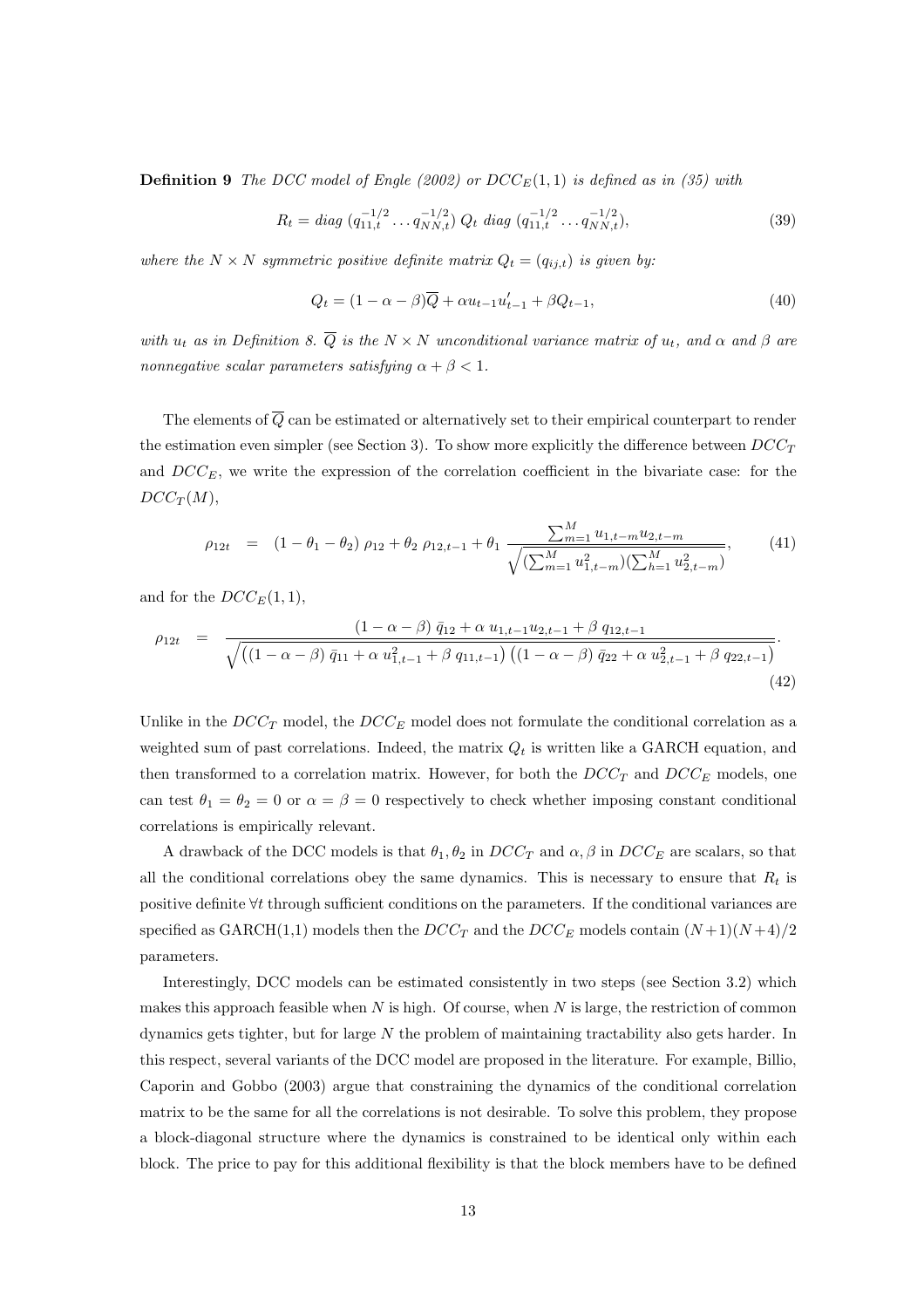a priori, which may be cumbersome in some applications. Pelletier (2003) proposes a model where the conditional correlations follow a switching regime driven by an unobserved Markov chain so that the correlation matrix is constant in each regime but may vary across regimes. Another extension proposed by Engle (2002) consists of changing (40) into

$$
Q_t = \bar{Q} \odot (ii' - A - B) + A \odot u_{t-1}u'_{t-1} + B \odot Q_{t-1},
$$
\n(43)

where i is a vector of ones and A and B are  $N \times N$  matrices of parameters. This increases the number of parameters considerably, but the matrices  $A$  and  $B$  could be defined to depend on a small number of parameters  $(e.g. A = aa').$ 

To conclude, DCC models open the door to using flexible GARCH specifications in the variance part. Indeed, as the conditional variances (together with the conditional means) can be estimated using N univariate models, one can easily extend the DCC-GARCH models to more complex GARCH-type structures (as mentioned in the beginning of Section 2.2). One can also extend the bivariate CCC FIGARCH model of Brunetti and Gilbert (2000) to a model of the DCC family.

#### 2.3.2 General dynamic covariance model

A model somewhat different from the previous ones but that nests several of them is the general dynamic covariance (GDC) model proposed by Kroner and Ng (1998). They illustrate that the choice of a multivariate volatility model can lead to substantially different conclusions in an application that involves forecasting dynamic variance matrices. We extend the definition of Kroner and Ng (1998) to cover models with dynamic conditional correlations.

#### Definition 10 The GDC model is defined as:

$$
H_t = D_t R_t D_t + \Phi \odot \Theta_t, \qquad (44)
$$

where

 $D_t = (d_{ijt}), \quad d_{iit} = \sqrt{\theta_{iit}} \quad \forall i, \quad d_{ijt} = 0 \quad \forall i \neq j$  $\Theta_t = (\theta_{ijt})$  $R_t$  is specified as  $DCC_T(M)$ , see (36) – (37), or as  $DCC_E(1,1)$ , see (39) – (40)  $\Phi = (\phi_{ij}), \quad \phi_{ii} = 0 \ \forall i, \ \phi_{ij} = \phi_{ji}$  $\theta_{ijt} = \omega_{ij} + a'_i \epsilon_{t-1} \epsilon'_{t-1} a_j + g'_i H_{t-1} g_j \quad \forall i, j$ (45)  $a_i, g_i, i = 1, \ldots, N$  are  $(N \times 1)$  vectors of parameters, and  $\Omega = (\omega_{ij})$  is positive definite and symmetric.

Elementwise we have:

$$
h_{iit} = \theta_{iit} \quad \forall i
$$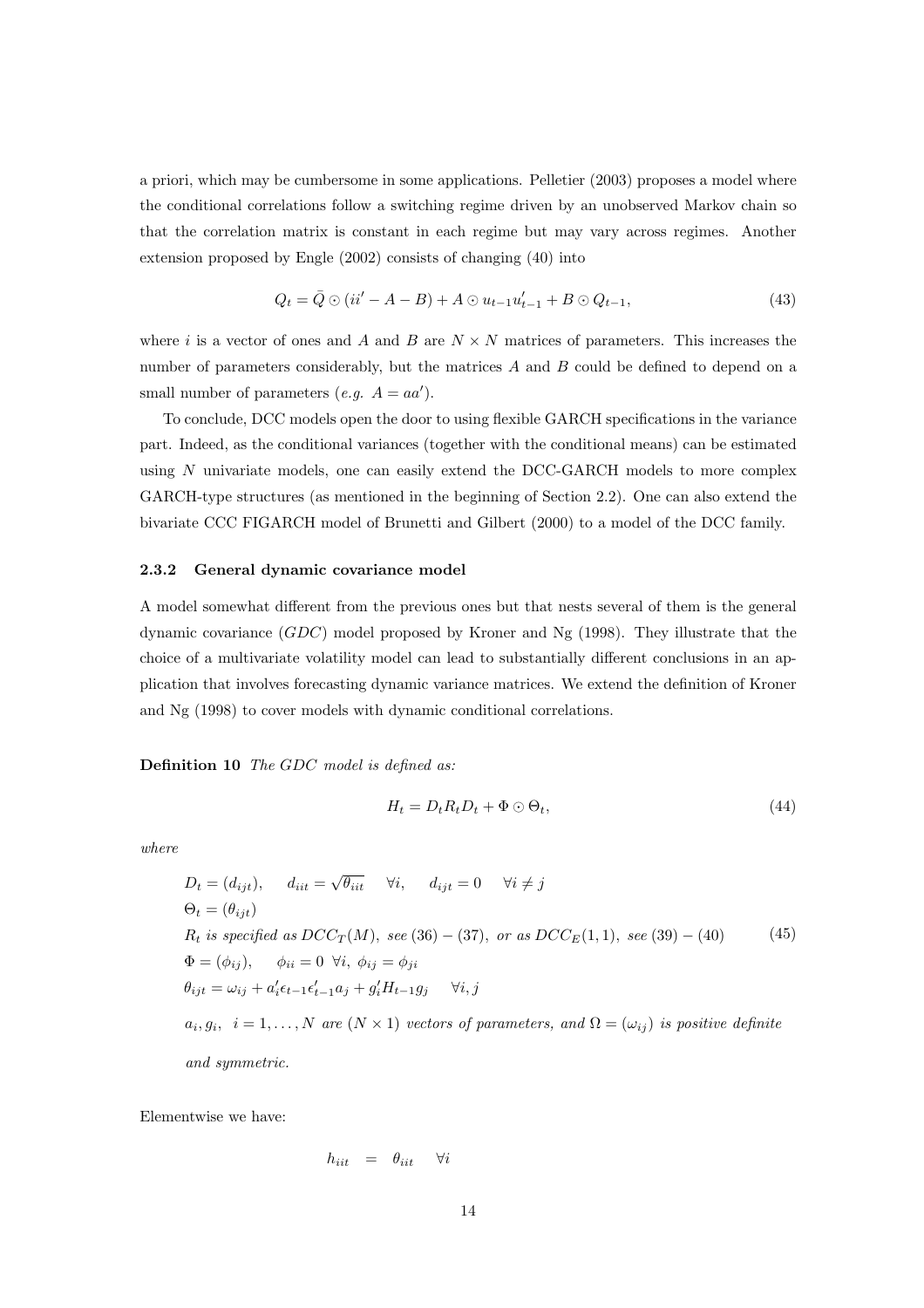$$
h_{ijt} = \rho_{ijt}\sqrt{\theta_{iit} \theta_{jjt}} + \phi_{ij}\theta_{ijt} \quad \forall i \neq j,
$$
\n(46)

where the  $\theta_{ijt}$  are given by the BEKK formulation in (45). The GDC model contains several MGARCH models as special cases. To show this we adapt a proposition from Kroner and Ng (1998). Consider the following set of conditions:

- (ia)  $\theta_1 = \theta_2 = 0$  (DCC<sub>T</sub>) or  $\alpha = \beta = 0$  (DCC<sub>F</sub>).
- (ib)  $R = I_N$  (DCC<sub>T</sub>) or  $\overline{Q} = I_N$  (DCC<sub>E</sub>).
- (ii)  $a_i = \alpha_i l_i$  and  $g_i = \beta_i l_i$   $\forall i$ , where  $l_i$  is the *i*th column of an  $(N \times N)$  identity matrix, and  $\alpha_i$ and  $\beta_i$ ,  $i = 1, ..., N$  are scalars.
- (iii)  $\phi_{ij} = 0 \quad \forall i \neq j$ .
- (iv)  $\phi_{ij} = 1 \quad \forall i \neq j$ .
- (v)  $A = \alpha(w\lambda')$  and  $G = \beta(w\lambda')$  where  $A = [a_1, \ldots, a_N]$  and  $G = [g_1, \ldots, g_N]$  are  $N \times N$  matrices, w and  $\lambda$  are  $N \times 1$  vectors, and  $\alpha$  and  $\beta$  are scalars.

The GDC model reduces to different multivariate GARCH models under different combinations of these conditions. Specifically, the GDC model becomes:

- the  $DCC_T$  or the  $DCC_E(1, 1)$  model with GARCH(1,1) conditional variances under conditions (ii) and (iii),
- the CCC model with GARCH(1,1) conditional variances under conditions (ia), (ii) and (iii),
- a restricted DVEC(1,1) model under conditions (i) and (ii),
- the  $BEKK(1,1,1)$  model under conditions (i) and (iv),
- the  $F\text{-}\text{GARCH}(1,1,1)$  model under conditions (i), (iv) and (v).

Condition (ib) serves as an identification restriction for the VEC, BEKK and F-GARCH models. As we can see, the GDC model is an encompassing model. This requires a large number of parameters (*i.e.*  $[N(7N-1)+4]/2)$ ). For example in the bivariate case there are 11 parameters in  $\Theta_t$ , 3 in  $R_t$  and 1 in  $\Phi$  which makes a total of 15. This is less than for an unrestricted VEC model (21 parameters), but more than for the BEKK model (11 parameters).

#### 2.3.3 Copula-MGARCH models

Another approach for modelling the conditional dependence is known as the copula-GARCH model. This approach makes use of the theorem due to Sklar (1959) stating that any Ndimensional joint distribution function may be decomposed into its  $N$  marginal distributions, and a copula function that completely describes the dependence between the  $N$  variables. See Nelsen (1999.) for a comprehensive introduction to copulas. Patton (2000) and Jondeau and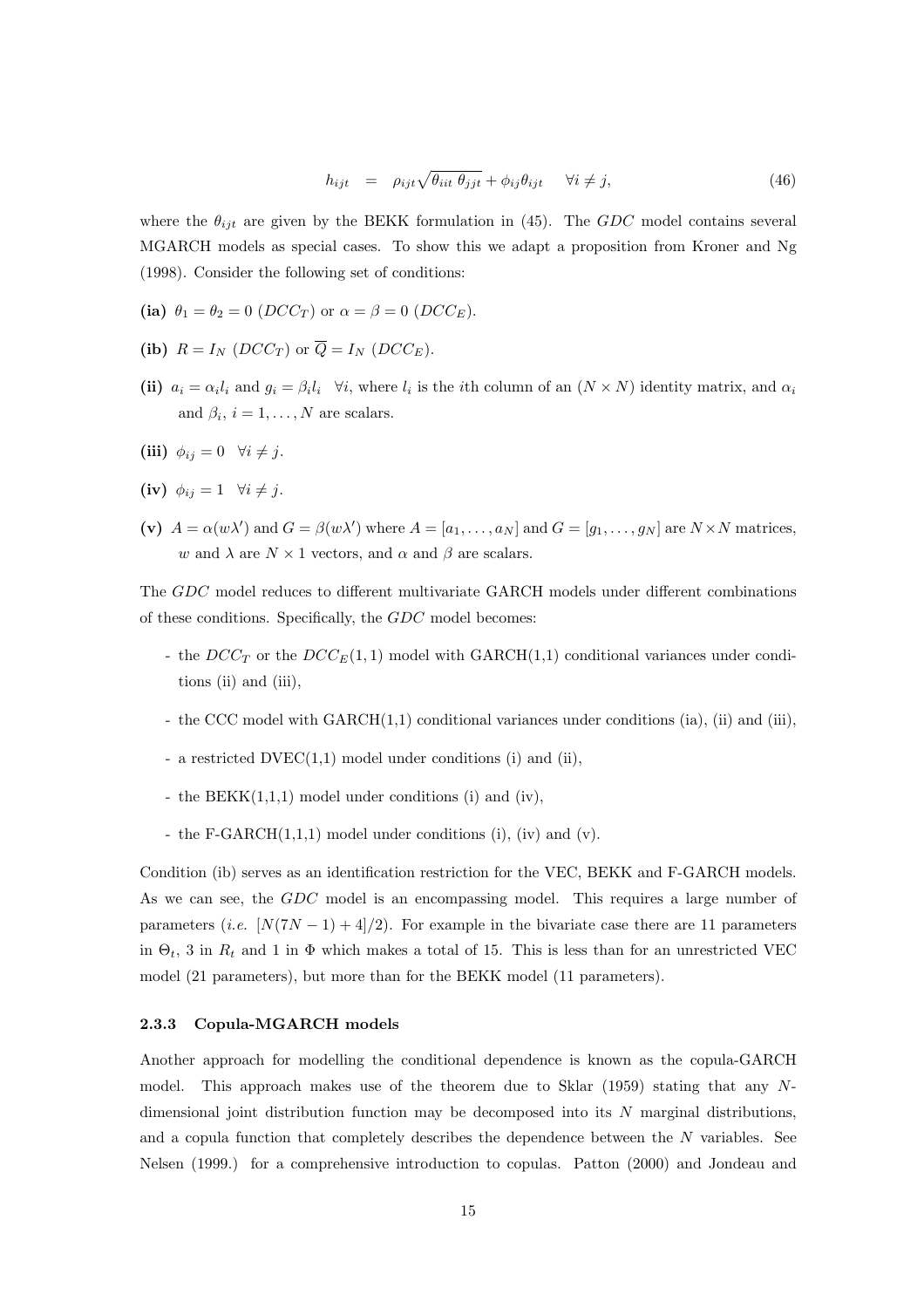Rockinger (2001) have proposed copula-GARCH models. These models are specified by GARCH equations for the conditional variances (possibly with each variance depending on the lag of the other variance and of the other shock), marginal distributions for each series (e.g. t distributions), and a conditional copula function. Both papers highlight the need to allow for time-variation in the conditional copula, extending in some sense the DCC models to other specifications of the conditional dependence. The copula function is rendered time-varying through its parameters, which can be functions of past data. In this respect, like the DCC model of Engle (2002), copula-GARCH models can be estimated using a two-step maximum likelihood approach (see Section 3.2) which solves the dimensionality problem. An interesting feature of copula-GARCH models is the ease with which very flexible joint distributions may be obtained in the bivariate case. Their application to a higher dimension is a subject for further research.

### 2.4 Leverage effects in MGARCH models

For stock returns, negative shocks may have a larger impact on their volatility than positive shocks of the same absolute value (this is most often interpreted as the leverage effect unveiled by Black, 1976). In other words, the news impact curve, which traces the relation between volatility and the previous shock, is asymmetric. Univariate models that allow for this effect are the EGARCH model of Nelson (1991), the GJR model of Glosten, Jagannathan and Runkle (1993), and the threshold ARCH model of Zakoian (1994), among others. For multivariate series the same argument applies: the variances and the covariances may react differently to a positive than to a negative shock. In the multivariate case, a shock can be defined in terms of  $\epsilon_t$  or of  $z_t$ . Note that the signs of  $\epsilon_{it}$  and  $z_{it}$  do not necessarily coincide, see (2).<sup>10</sup>

The MGARCH models reviewed in the previous subsections define the conditional variance matrix as a function of lagged values of  $\epsilon_t \epsilon'_t$ . For example, each conditional variance in the VEC model is a function of its own squared error but it is also a function of the squared errors of the other series as well as the cross-products of errors. A model that takes explicitly the sign of the errors into account is the asymmetric dynamic covariance (ADC) model of Kroner and Ng (1998). The only difference with Definition 10 is an extra term based on the vector  $v_t = \max [0, -\epsilon_t]$  in  $\theta_{ijt}$  to take into account the sign of  $\epsilon_{it}$ :

$$
\theta_{ijt} = \omega_{ij} + a'_i \epsilon_{t-1} \epsilon'_{t-1} a_j + g'_i H_{t-1} g_j + b'_i v_{t-1} v'_{t-1} b_j. \tag{47}
$$

The ADC model nests some natural extensions of MGARCH models that incorporate the leverage effect. Kroner and Ng (1998) apply the model to large and small firm returns. They find that bad news about large firms can cause additional volatility in both small-firm and large-firm returns. Furthermore, this bad news increases the conditional covariance. Small firm news has only minimal effects.

<sup>&</sup>lt;sup>10</sup>Remember that  $H_t^{-1/2}$  and hence  $z_t$  is not unique.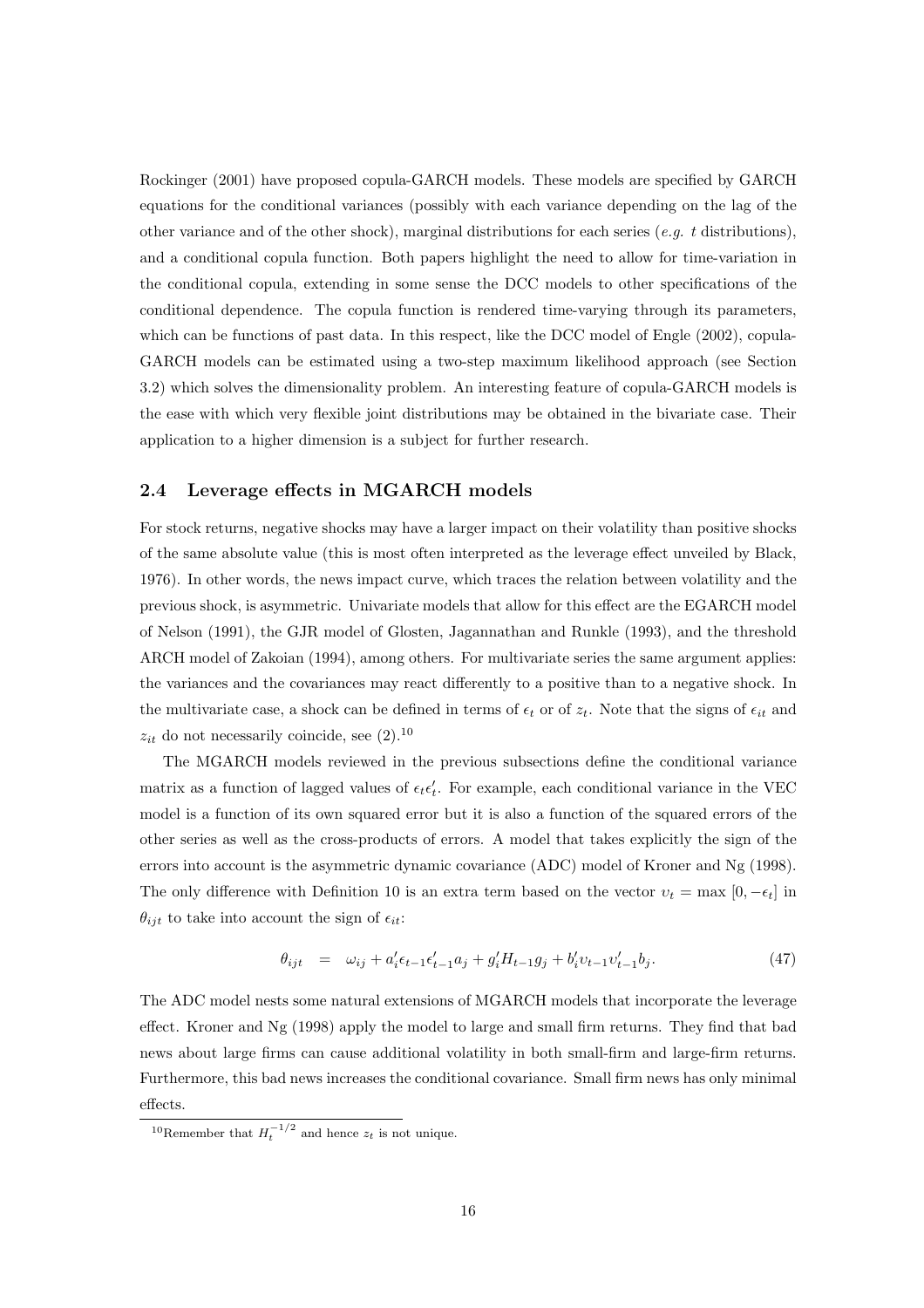Hansson and Hordahl (1998) add the term  $D\odot v_{t-1}v'_{t-1}$ , in a DVEC model like (8), where D is a diagonal matrix of parameters. To incorporate the leverage effect in the (bivariate) BEKK model, Hafner and Herwartz (1998) add the terms  $D'_1 \epsilon_{t-1} \epsilon'_{t-1} D_1 \mathbb{1}_{\{\epsilon_{1,t-1} < 0\}} + D'_2 \epsilon_{t-1} \epsilon'_{t-1} D_2 \mathbb{1}_{\{\epsilon_{2,t-1} < 0\}},$ where  $D_1$  and  $D_2$  are  $2 \times 2$  matrices of parameters and  $\mathbb{1}_{\{\ldots\}}$  is the indicator function. This generalizes the univariate GJR specification.

#### 2.5 Transformations of MGARCH models

Not all MGARCH models are invariant with respect to linear transformations. By invariance of a model, we mean that it stays in the same class if a linear transformation is applied to  $y_t$ , say  $\tilde{y}_t = F y_t$ , where F is a matrix of constants (for simplicity we assume F is square). If  $y_t$  is a vector of returns, a linear transformation corresponds to new assets (portfolios combining the original assets). It seems sensible that a model should be invariant, otherwise the question arises which basic assets should be modelled. In some cases (stocks), these are naturally defined, in other cases, like exchange rates, they are not, since a reference currency must be chosen (see Gourieroux and Jasiak, 2001, p 140). Lack of invariance of a model does not imply that the model is not suitable at all for use in empirical work. Implications of invariance, or lack of invariance, are an open issue. For example, if the model is invariant, one can estimate it with some number of basic assets, as well as with a smaller number of portfolios of the basic assets. Estimates of the larger model imply estimates of the smaller models, which could be compared to the direct estimates of the latter. Very different estimates may lead to question the specification.

Lack of invariance occurs whenever a diagonal matrix in the equation defining  $H_t$  is premultiplied by the matrix  $F$  defined above. The general VEC and BEKK models are invariant, but their diagonal versions are not. Conditional correlation models are not invariant, since  $FD<sub>t</sub>$  is not diagonal when  $D_t$  is diagonal, see (31).

A related question is the marginalization of MGARCH processes: starting from a strong MGARCH model for  $y_t$ , can we characterize the implied marginal process of a sub-vector of  $y_t$ , in particular of the scalar  $y_{it}$ ? Nijman and Sentana (1996) provide an answer to that question.<sup>11</sup> To take a simple case, for a bivariate VEC(1,1) model, the implied process for  $y_{1t}$  is at most a weak GARCH (3,3) process.<sup>12</sup> In the DVEC(1,1) case, the marginal process of  $y_{1t}$  remains a strong GARCH process. In proving such results, they use the  $VARMA(1,1)$  representation of the VEC(1,1) model  $h_t = c + A \eta_{t-1} + G h_{t-1}$ , given by  $\eta_t = c + (A + G)\eta_{t-1} + w_t - G w_{t-1}$ where  $w_t = \eta_t - \mathbb{E}_{t-1}(\eta_t)$  is a martingale difference. Hence it is clear that this approach cannot be applied to the conditional correlation models and the GDC model. Marginalization results for the latter models are not known.

Another question is that of temporal aggregation of MGARCH processes. Hafner (2003b)

 $11$ Nijman and Sentana (1996) and Meddahi and Renault (1996) study the issue of contemporaneous aggregation, i.e. the aggregation of independent univariate GARCH processes.

<sup>&</sup>lt;sup>12</sup>In a weak GARCH process, the dynamic equation for  $h_t$  defines the best linear predictor of  $\epsilon_t^2$  given the past of  $\epsilon_t$ . In a strong GARCH,  $h_t$  is the conditional variance. See Drost and Nijman (1993).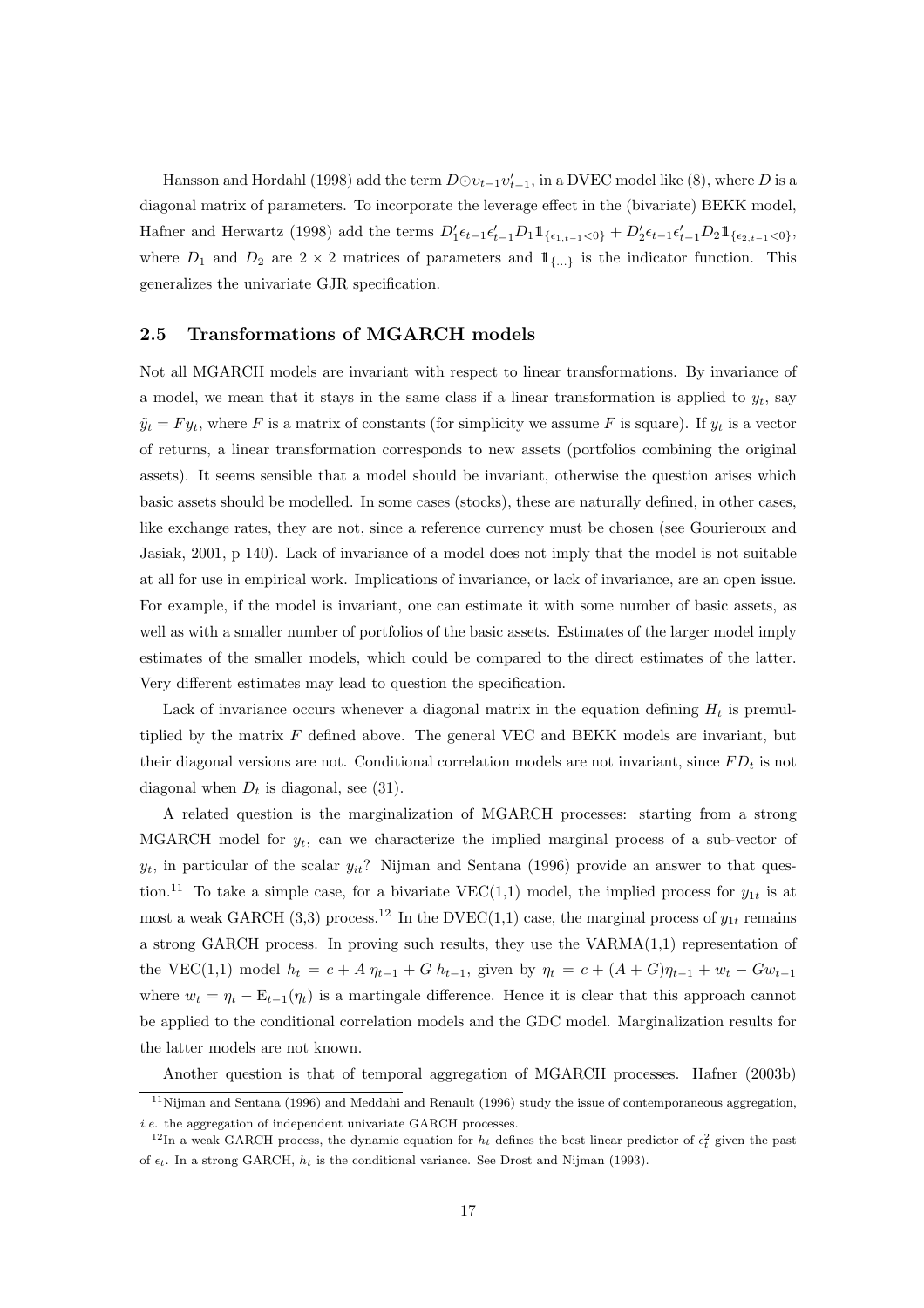shows that, like Drost and Nijman (1993) in the univariate case, the class of weak multivariate GARCH processes is closed under temporal aggregation. Weak multivariate GARCH models are characterized by a weak VARMA structure of  $\eta_t$  in (7). Fourth moment characteristics turn out to be crucial for deriving the low frequency dynamics. The issue of estimation of the parameters of the low frequency model is difficult because the probability law of the innovation vector is unknown, since it is only assumed to be a weak white noise. See Hafner and Rombouts (2003a) for more details.

#### 2.6 Alternative approaches to multivariate volatility

There are at least two other approaches to multivariate volatility than MGARCH models: stochastic volatility (SV) models, and realized volatility.

Multivariate stochastic volatility models (see  $e.g.$  Harvey, Ruiz and Shephard, 1994) specify that the conditional variance matrix depends on some unobserved or latent processes rather than on past observations. A multivariate SV model is typically specified as N univariate SV models for the conditional variances (see Ghysels, Harvey and Renault, 1996, for a survey of SV models):

$$
\epsilon_{it} = \sigma_i z_{it} \exp(0.5h_{it}) \quad i = 1, \dots, N, \quad t = 1, \dots, T,
$$
\n
$$
(48)
$$

where  $\sigma_i$  is a parameter. The innovation vector  $z_t = (z_{1t}, \ldots, z_{Nt})'$  has  $E(z_t) = 0$  and  $Var(z_t) = \Sigma_z$ , while the vector of volatilities  $h_t = (h_{1t}, \ldots, h_{Nt})'$  follows a VAR(1) process  $h_t = \Phi h_{t-1} + \eta_t$  where  $\eta_t$  is *i.i.d.* ~  $N(0, \Sigma_{\eta})$ . In this model, the dynamics of the covariances depends on the dynamics of the corresponding conditional variances, in other words, there is no direct specification of changing covariances or correlations. A drawback of SV models is the complexity of estimation.

Because the main emphasis of this survey is on "data driven" MGARCH models, a thorough discussion of the vast literature on latent factor models is beyond the scope of this paper. The factor model in (21) becomes a latent model if  $F_t$  is latent which means that it is not included in  $I_t$  implying that the conditional variance matrix, see for example (19), is not measurable anymore. This is in contrast with Section 2.1.2 where the conditional variance of the factors are specified as a function of the past data  $(\epsilon_t)$ . Therefore, latent factor models can be classified as stochastic volatility models as mentioned in Shephard (1996). The elements of  $F_t$  typically follow dynamic heteroskedastic processes, for example Diebold and Nerlove (1989) use ARCH models. The fact that the factor is considered as non-observable complicates inference considerably since the likelihood function must be marginalized with respect to it (see Gourieroux, 1997, Section 6.3). The conditional covariance between the factors is usually assumed to be equal to zero. See Sentana and Fiorentini (2001) and Fiorentini, Sentana and Shephard (2004) for more details on identification and estimation of factor models. Sentana (1998) shows that the observed factor model is observationally equivalent (up to conditional second moments) to a class of conditionally heteroskedastic factor models including latent factor models. Doz and Renault (2003) elaborate on this result and draw the conclusions in terms of model specification and identification, and in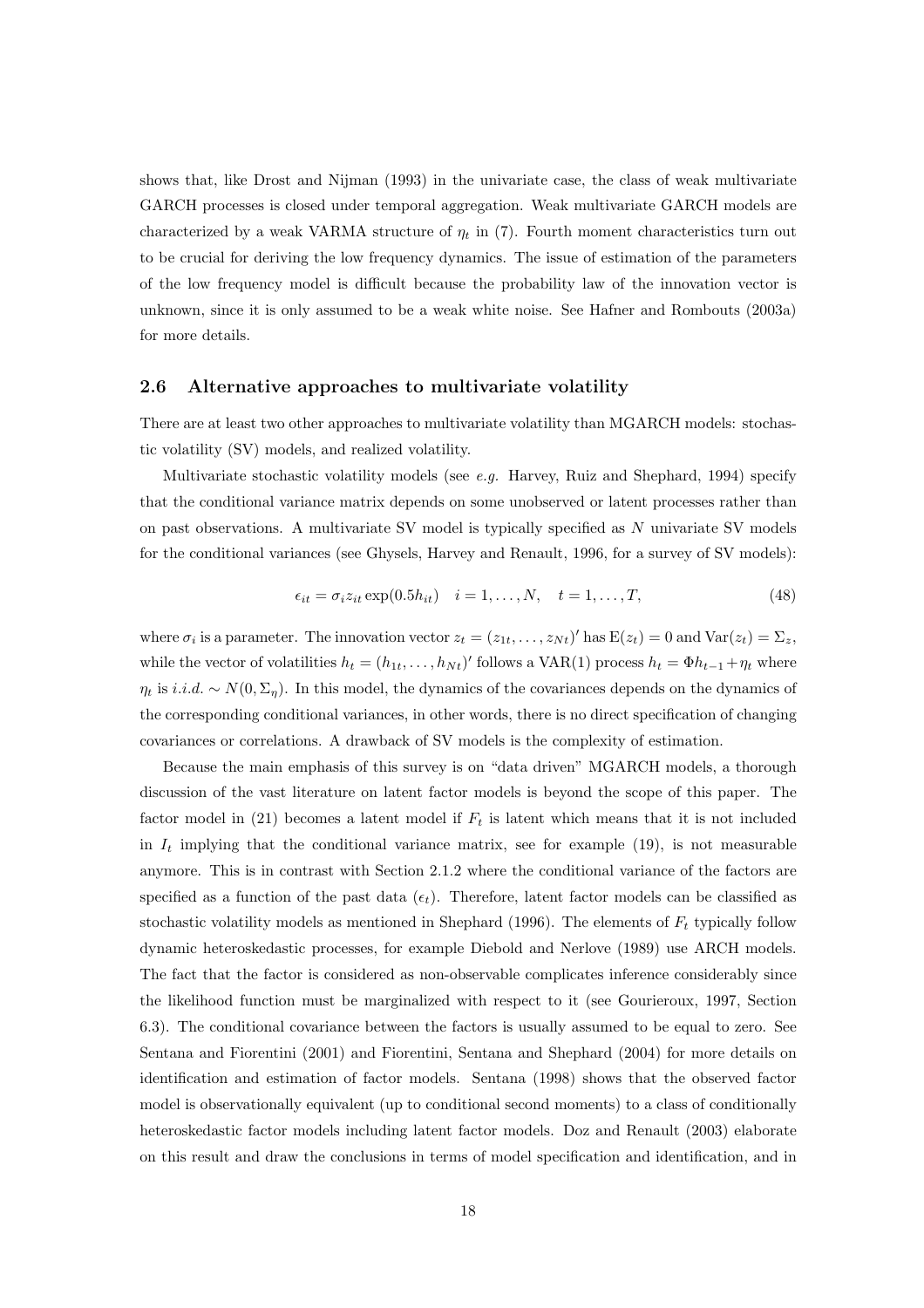terms of inference methodologies.

The second alternative has been proposed by Andersen, Bollerslev, Diebold and Labys (2003). In this case, a daily measure of variances and covariances is computed as an aggregate measure from intraday returns. More specifically, a daily realized variance for day  $t$  is computed as the sum of the squared intraday equidistant returns for the given trading day and a daily realized covariance is obtained by summing the products of intraday returns. Once such daily measures have been obtained, they can be modelled, e.g. for a prediction purpose. A nice feature of this approach is that unlike MGARCH and multivariate stochastic volatility models, the  $N(N -$ 1)/2 covariance components of the conditional variance matrix (or, rather, the components of its Choleski decomposition) can be forecasted independently, using as many univariate models. As shown by Andersen et al. (2003), although the use of the realized covariance matrix facilitates rigorous measurement of conditional volatility in much higher dimensions that is feasible with MGARCH and multivariate SV models, it does not allow the dimensionality to become arbitrary large. Indeed, to ensure the positive definiteness of the realized covariance matrix, the number of assets  $(N)$  cannot exceed the number of intraday returns for each trading day. The main drawback is that intraday data remain relatively costly and are not readily available for all assets. Furthermore, a large amount of data handling and computer programming is usually needed to retrieve the intraday returns from the raw data files supplied by the exchanges or data vendors. On the contrary, working with daily data is relatively simple and the data are broadly available.

Which approach is best, for example in terms of forecasting, is beyond the scope of the paper and an interesting topic for future theoretical and empirical research.

# 3 Estimation

In the previous section we have defined existing specifications of conditional variance matrices that enter the definition either of a data generating process (DGP) or of a model to be estimated. In Section 3.1 we discuss maximum likelihood (ML) estimation of these models, and in Section 3.2 we explain a two-step approach for estimating conditional correlation models. Finally, we review briefly various issues related to practical estimation in Section 3.3.

### 3.1 Maximum Likelihood

Suppose the vector stochastic process  $\{y_t\}$  (for  $t = 1, \ldots, T$ ) is a realization of a DGP whose conditional mean, conditional variance matrix and conditional distribution are respectively  $\mu_t(\theta_0)$ ,  $H_t(\theta_0)$  and  $p(y_t|\zeta_0, I_{t-1})$ , where  $\zeta_0 = (\theta_0 \eta_0)$  is a r-dimensional parameter vector and  $\eta_0$  is the vector that contains the parameters of the distribution of the innovations  $z_t$  (there may be no such parameter). Importantly, to justify the choice of the estimation procedure, we assume that the model to be estimated encompasses the true formulations of  $\mu_t(\theta_0)$  and  $H_t(\theta_0)$ .

The procedure most often used in estimating  $\theta_0$  involves the maximization of a likelihood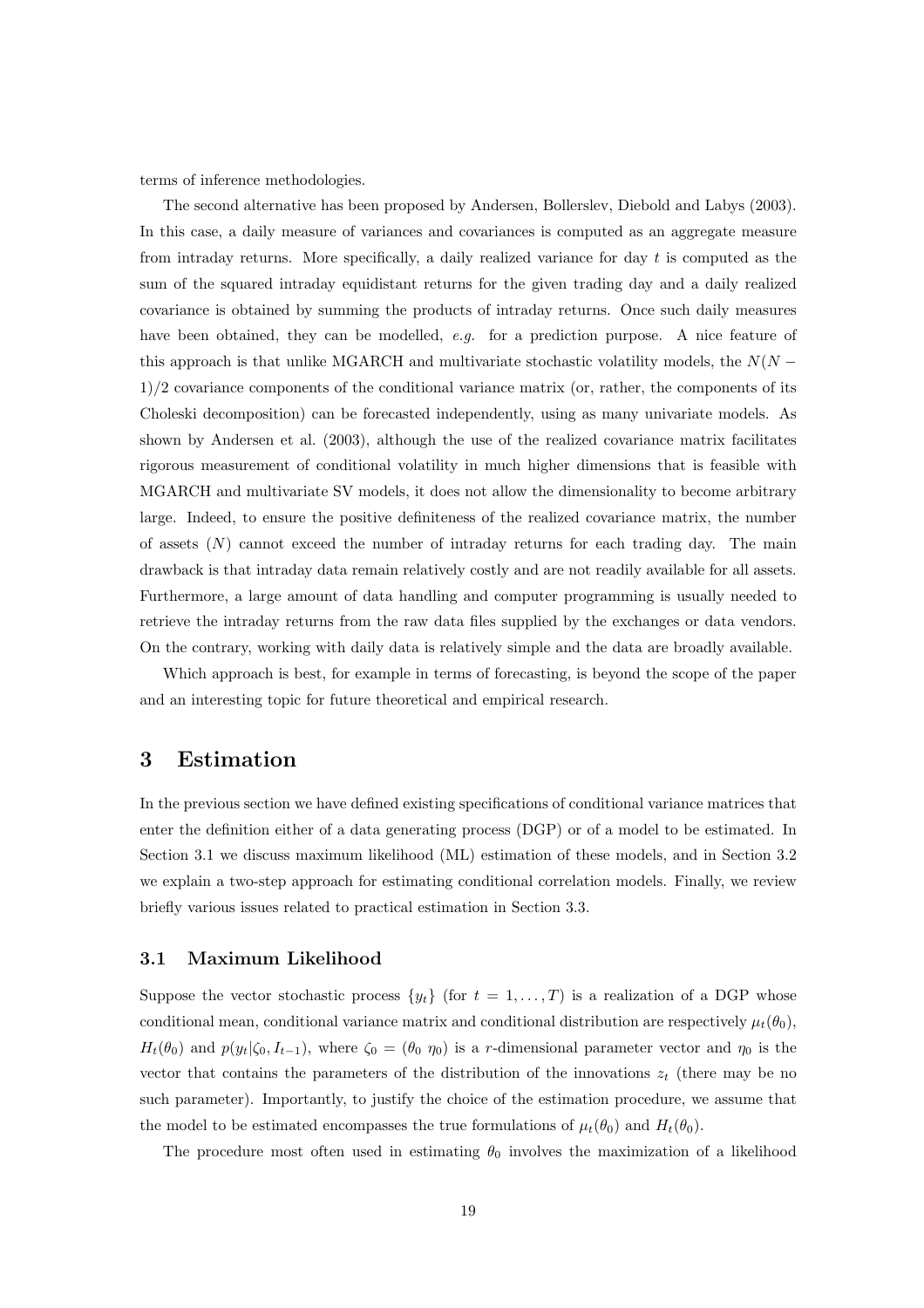function constructed under the auxiliary assumption of an i.i.d. distribution for the standardized innovations  $z_t$ . The *i.i.d.* assumption may be replaced by the weaker assumption that  $z_t$  is a martingale difference sequence with respect to  $I_{t-1}$ , but this type of assumption does not translate into the likelihood function. The likelihood function for the *i.i.d.* case can then be viewed as a quasi-likelihood function.

Consequently, one has to make an additional assumption on the innovation process by choosing a density function, denoted  $g(z_t(\theta)|\eta)$  where  $\eta$  is a vector of nuisance parameters. The problem to solve is thus to maximize the sample log-likelihood function  $L_T(\theta, \eta)$  for the T observations (conditional on some starting values for  $\mu_0$  and  $H_0$ ), with respect to the vector of parameters  $\zeta = (\theta, \eta)$ , where

$$
L_T(\zeta) = \sum_{t=1}^T \log f(y_t | \zeta, I_{t-1}),
$$
\n(49)

with

$$
f(y_t|\zeta, I_{t-1}) = |H_t|^{-1/2} g\left(H_t^{-1/2} (y_t - \mu_t)|\eta\right),\tag{50}
$$

and the dependence with respect to  $\theta$  occurs through  $\mu_t$  and  $H_t$ . The term  $|H_t|^{-1/2}$  is the Jacobian that arises in the transformation from the innovations to the observables. Note that unless  $g(.)$ belongs to the class of elliptical distributions, i.e. is a function of  $z_t^{\prime}z_t$ , the ML estimator depends on the choice of decomposition of  $H_t^{1/2}$ , since  $z_t^{\prime} z_t = (y_t - \mu_t)^{\prime} H_t^{-1} (y_t - \mu_t)$ .

The most commonly employed distribution in the literature is the multivariate normal, uniquely determined by its first two moments (so that  $\zeta = \theta$  since  $\eta$  is empty). In this case, the sample log-likelihood is (up to a constant):

$$
L_T(\theta) = -\frac{1}{2} \sum_{t=1}^T \log |H_t| - \frac{1}{2} \sum_{t=1}^T (y_t - \mu_t)' H_t^{-1} (y_t - \mu_t).
$$
 (51)

It is well-known that the normality of the innovations is rejected in most applications dealing with daily or weekly data. In particular, the kurtosis of most financial asset returns is larger than three, which means that they have too many extreme values to be normally distributed. Moreover, their unconditional distribution has often fatter tails than what is implied by a conditional normal distribution: the increase of the kurtosis coefficient brought by the dynamics of the conditional variance is not usually sufficient to match adequately the unconditional kurtosis of the data.

However, as shown by Bollerslev and Wooldridge (1992), a consistent estimator of  $\theta_0$  may be obtained by maximizing (51) with respect to  $\theta$  even if the DGP is not conditionally Gaussian. This estimator, called (Gaussian) quasi-maximum likelihood (QML) or pseudo-maximum likelihood (PML) estimator, is consistent provided the conditional mean and the conditional variance are specified correctly. Jeantheau (1998) proves the strong consistency of the Gaussian QML estimator of multivariate GARCH models. He also provides sufficient identification conditions for the CCC model. See Gourieroux (1997.) for a detailed description of the QML method in a MGARCH context and its asymptotic properties. For these reasons and as far as the purpose of the analysis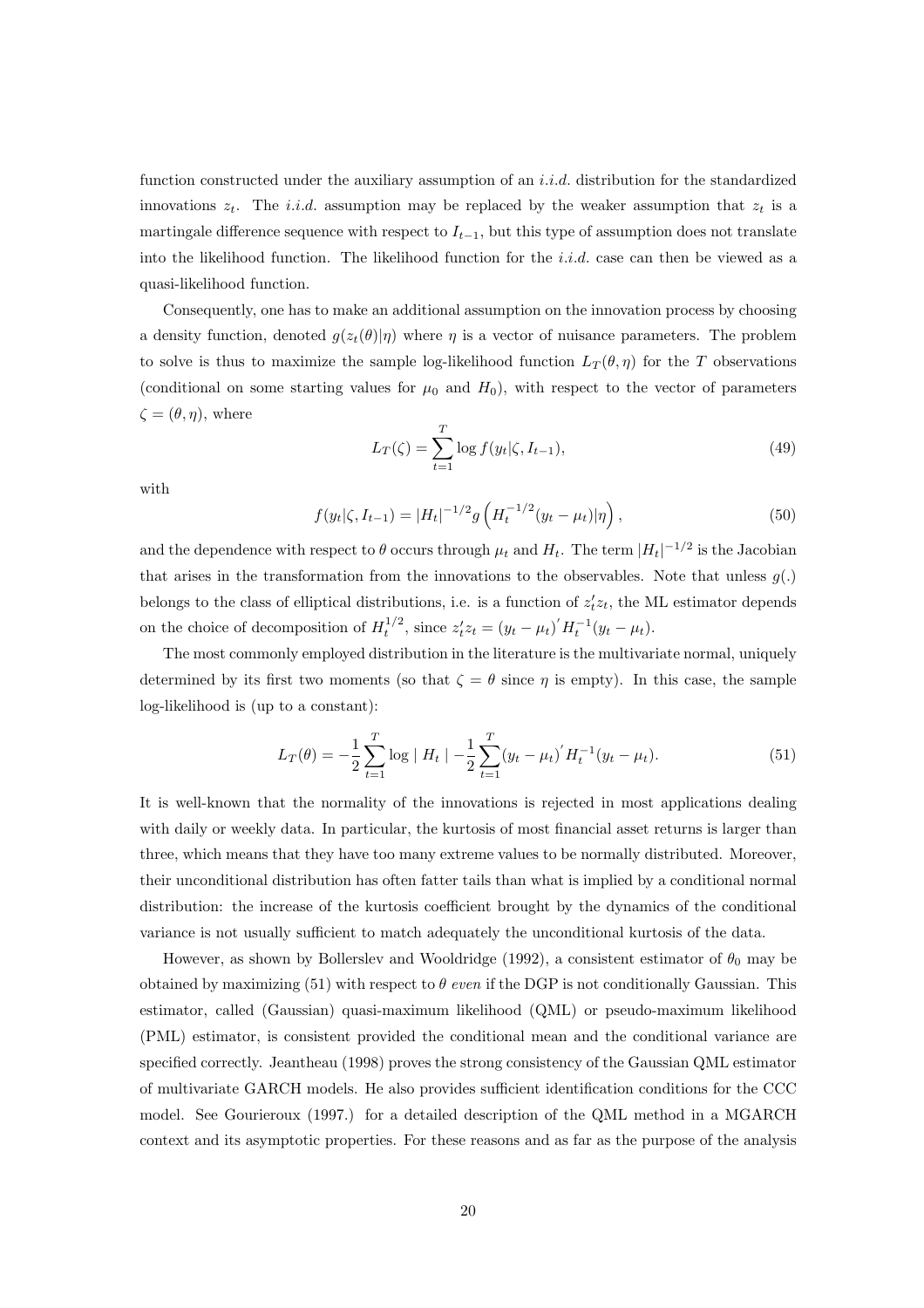is to estimate consistently the first two conditional moments, estimating MGARCH models by QML is justified.

Nevertheless, in certain situations it is desirable to search for a better distribution for the innovation process. For instance, when one is interested in obtaining density forecasts, (see Diebold, Gunther and Tay, 1998, in the univariate case and Diebold, Hahn and Tay, 1999, in the multivariate case) it is natural to relax the normality assumption, keeping in mind the risk of inconsistency of the estimator (see Newey and Steigerwald, 1997).

A natural alternative to the multivariate Gaussian density is the Student density, see Harvey, Ruiz and Shephard (1992) and Fiorentini, Sentana and Calzolari (2003). The latter has an extra scalar parameter, the degrees of freedom parameter, denoted  $\nu$  hereafter. When this parameter tends to infinity, the Student density tends to the normal density. When it tends to zero, the tails of the density become thicker and thicker. The parameter value indicates the order of existence of the moments, e.g. if  $\nu = 2$ , the second order moments do not exist, but the first order moments exist. For this reason, it is convenient (although not necessary) to assume that  $\nu > 2$ , so that  $H_t$ is always interpretable as a conditional covariance matrix. Under this assumption, the Student density can be defined as:

$$
g(z_t|\theta,\nu) = \frac{\Gamma\left(\frac{\nu+N}{2}\right)}{\Gamma\left(\frac{\nu}{2}\right)\left[\pi(\nu-2)\right]^{\frac{N}{2}}}\left[1+\frac{z_t^{\prime}z_t}{\nu-2}\right]^{-\frac{N+\nu}{2}},\tag{52}
$$

where Γ(.) is the Gamma function. Note that in this case  $\eta = \nu$ . The density function of  $y_t$  is easily obtained by applying (50).

The relevance of the Student distribution may be questioned when the innovations are found to be skewed. To account for both the skewness and the excess kurtosis in returns, a MGARCH model can be combined with a multivariate density for the innovations, which is skewed and has fat tails. Densities used in this context are mixtures of multivariate normal densities (see Vlaar and Palm, 1993), the generalized hyperbolic distribution (see Barndorff-Nielsen and Shephard, 2001, for the density and Mencía and Sentana, 2003, for a recent application to a MGARCH context), and a multivariate skew-Student density (see Bauwens and Laurent, 2002). The latter authors show in applications to several portfolios of stocks and currencies that the multivariate skew-Student density improves the quality of out-of-sample Value-at-Risk forecasts, by comparison with a symmetric density.

Alternatively, Hafner and Rombouts (2003b) propose a semiparametric estimation technique, extending the previous work of Engle and González-Rivera (1991) and Drost and Klaassen (1997) to MGARCH models. This consists of first estimating the model by QML, which provides consistent estimates of the innovations. In a second step, these are used to estimate the function  $g(.)$ nonparametrically. Finally, the parameters of the GARCH model are estimated using  $\hat{q}()$  to define the likelihood function.

The asymptotic properties of ML and QML estimators in multivariate GARCH models are not yet firmly established, and are difficult to derive from low level assumptions. As mentioned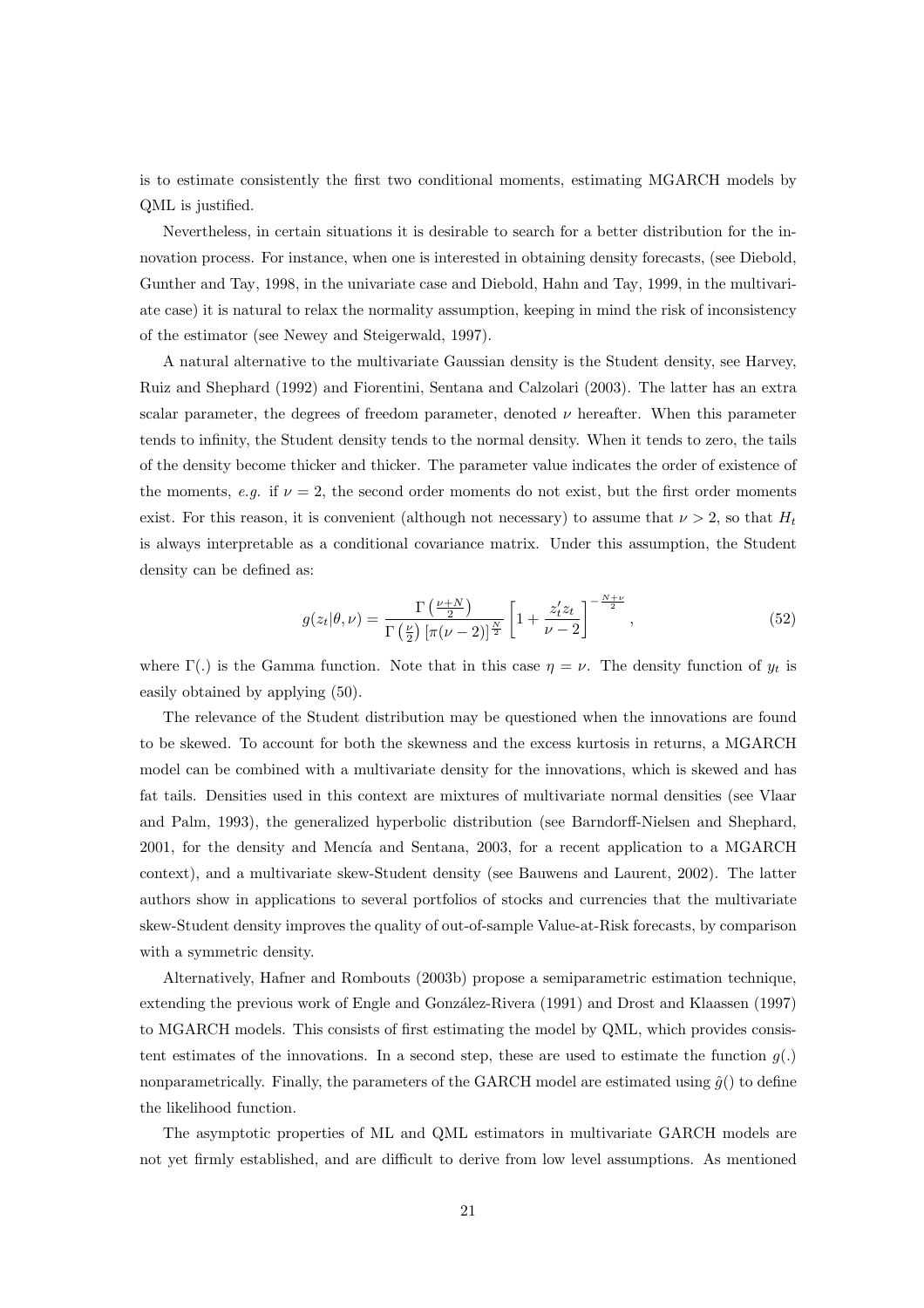previously, consistency has been shown by Jeantheau (1998). Asymptotic normality of the QMLE is not established generally. Gourieroux (1997, Section 6.3) proves it for a general formulation using high level assumptions. Comte and Lieberman (2003) prove it for the BEKK formulation. Since F-GARCH and (G)O-GARCH models are special cases of the BEKK model, this result holds also for these two models (see van der Weide, 2002). Researchers who use MGARCH models have generally proceeded as if asymptotic normality holds in all cases. Asymptotic normality of the MLE and QMLE has been proved in the univariate case under low level assumptions, one of which being the existence of moments of order four or higher of the innovations (see Lee and Hansen, 1994, Lumsdaine, 1996, and Ling and McAleer, 2003). However, Hall and Yao (2003) show that the asymptotic distribution of the QMLE in the univariate  $GARCH(p, q)$  model is not normal, but is a multivariate stable distribution (with fatter tails than the normal), if the innovations are in the domain of attraction of a stable law with exponent smaller than two (implying non existing fourth moments). Extension of this result to the multivariate case is a subject for further research.

Finally, it is worth mentioning that the conditional mean parameters may be consistently estimated in a first stage, prior to the estimation of the conditional variance parameters, for example for a VARMA model, but not for a GARCH-in-mean model. Estimating the parameters simultaneously with the conditional variance parameters would increase the efficiency at least in large samples (unless the asymptotic covariance matrix is block diagonal between the mean and variance parameters), but this is computationally more difficult. For this reason, one usually takes either a very simple model for the conditional mean or one considers  $y_t - \hat{\mu}_t$  as the data for fitting the MGARCH model. A detailed investigation of the consequences of such a two step procedure on properties of estimators has still to be conducted. Conditions for block diagonality of the asymptotic covariance matrix have also to be worked out (generalizing results of Engle, 1982 for the univariate case).

### 3.2 Two-step estimation

A useful feature of the DCC models presented in Section 2.3.1 is that they can be estimated consistently using a two-step approach. Engle and Sheppard (2001) show that in the case of a  $DCC_E$  model, the log-likelihood can be written as the sum of a mean and volatility part (depending on a set of unknown parameters  $\theta_1^*$ ) and a correlation part (depending on  $\theta_2^*$ ).

Indeed, recalling that the conditional variance matrix of a DCC model can be expressed as  $H_t = D_t R_t D_t$ , an inefficient but consistent estimator of the parameter  $\theta_1^*$  can be found by replacing  $R_t$  by the identity matrix in (51). In this case the quasi-loglikelihood function corresponds to the sum of loglikelihood functions of  $N$  univariate models:

$$
QL1_T(\theta_1^*) = -\frac{1}{2} \sum_{t=1}^T \sum_{i=1}^N \left[ \log(h_{iit}) + \frac{(y_{it} - \mu_{it})^2}{h_{iit}} \right].
$$
 (53)

Given  $\theta_1^*$  and under appropriate regularity conditions, a consistent, but inefficient, estimator of  $\theta_2^*$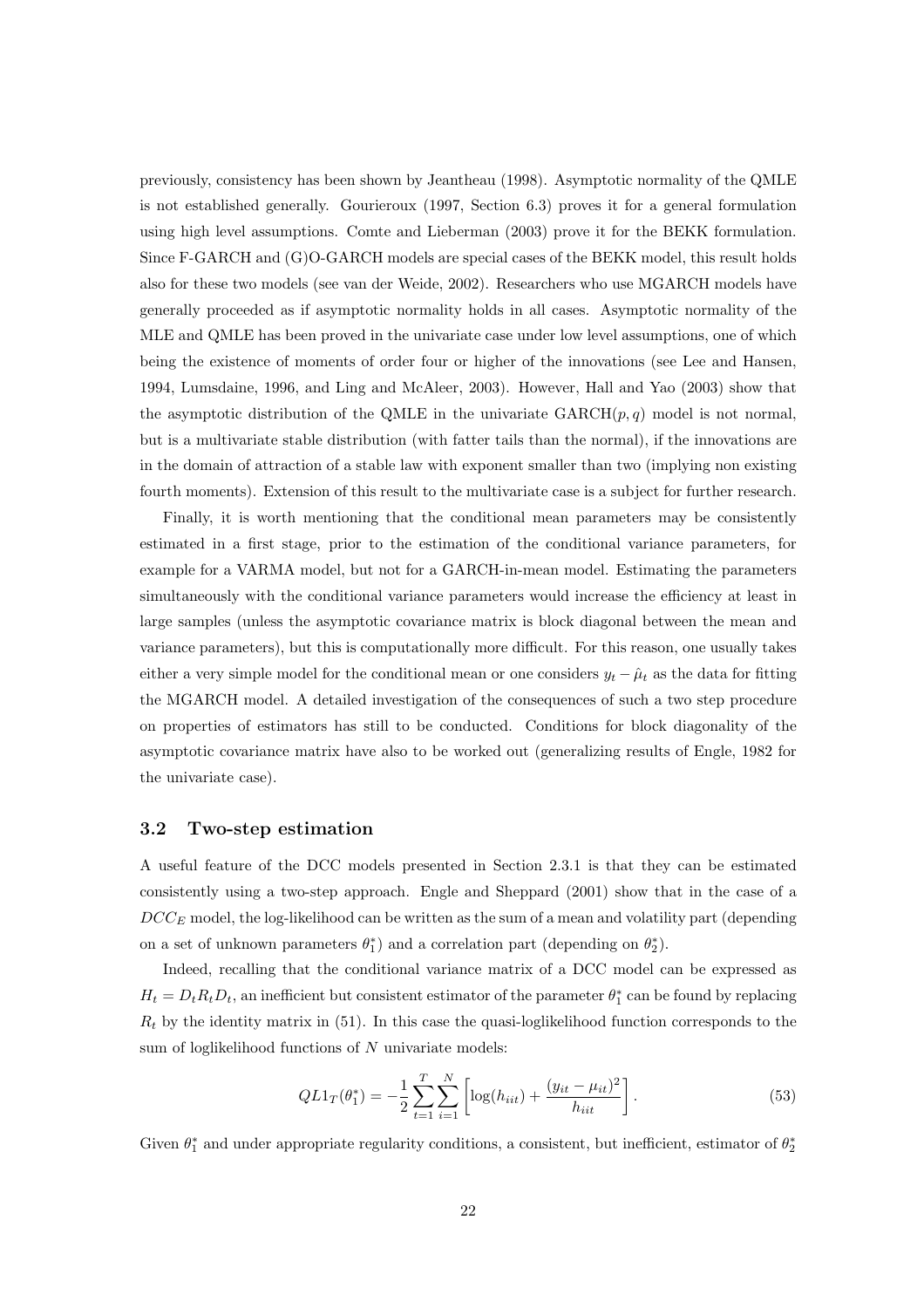can be obtained by maximizing:

$$
QL2_T(\theta_2^*|\theta_1^*) = -\frac{1}{2} \sum_{t=1}^T \left( \log |R_t| + u_t' R_t^{-1} u_t \right),\tag{54}
$$

where  $u_t = D_t^{-1}(y_t - \mu_t)$ . The sum of the likelihood functions in (53) and (54), plus half of the total sum of squared standardized residuals  $(\sum_t u'_t u_t/2$ , which is almost equal to  $NT/2$ ), is equal to the log-likelihood in (51). It is thus possible to compare the log-likelihood of the two-step approach with that of the one-step approach and of other models.

Engle and Sheppard (2001) explain that the estimators  $\hat{\theta}_1^*$  and  $\hat{\theta}_2^*$ , obtained by maximizing (53) and (54) separately, are not fully efficient (even if  $z_t$  is normally distributed) since they are limited information estimators. However, one iteration of a Newton-Raphson algorithm applied to the total likelihood (51), starting at  $(\hat{\theta}_1^*, \hat{\theta}_2^*)$ , provides an estimator that is asymptotically efficient.

Another two-step approach for the diagonal VEC model is proposed by Ledoit, Santa-Clara and Wolf (2003). To avoid estimating c, A and G jointly, they estimate each variance and covariance equation separately. The resulting estimates do not necessarily guarantee positive semi-definite  $H_t$ 's. Therefore, in a second step, the estimates are transformed in order to achieve the requirement, keeping the disruptive effects a small as possible. The transformed estimates are still consistent with respect to the parameters of the DVEC model.

#### 3.3 Various Issues

#### Analytical vs. Numerical Score

Typically, for conditionally heteroscedastic models, numerical techniques are used to approximate the derivatives of the log-likelihood function (the score) with respect to the parameter vector. As shown by Fiorentini, Calzolari and Panattoni (1996) and McCullough and Vinod (1999), in a univariate framework, using analytical scores in the estimation procedure improves the numerical accuracy of the resulting estimates and speed-up ML estimation. According to Hafner and Rombouts (2003b), the score vector corresponding to a term of (49) takes the form

$$
s_t(\zeta) = \frac{\partial \text{vec}(H_t)'}{\partial \zeta} \left\{ -\frac{1}{2} \text{vec}(H_t^{-1}) - D_N D_N^+(I_N \otimes H_t + H_t^{1/2} \otimes H_t^{1/2})^{-1} \text{vec}\left(\frac{\partial \log g(z_t)}{\partial z_t} z'_t\right) \right\},\tag{55}
$$

where  $s_t(\zeta) = \partial \log f(y_t|\zeta, I_{t-1})/\partial \zeta$ , vec (.) is the operator that stacks the columns of a  $M \times N$ matrix into a  $MN \times 1$  vector,  $D_N$  is the duplication matrix defined so that  $D_N$  vech  $(A)$  = vec  $(A)$ for every symmetric matrix A of order N and  $D_N^+$  is its generalized inverse. As pointed out by a referee, one sees from (55) that the choice of the square root matrix  $H_t^{1/2}$  has consequences for the exact form of the score.

In this respect, Lucchetti (2002) proposes a closed-form expression of the score vector for the BEKK model with a Gaussian log-likelihood. Hafner and Herwartz (2003) also provide analytical formulae for the score and the Hessian of a general MGARCH model in a QML framework and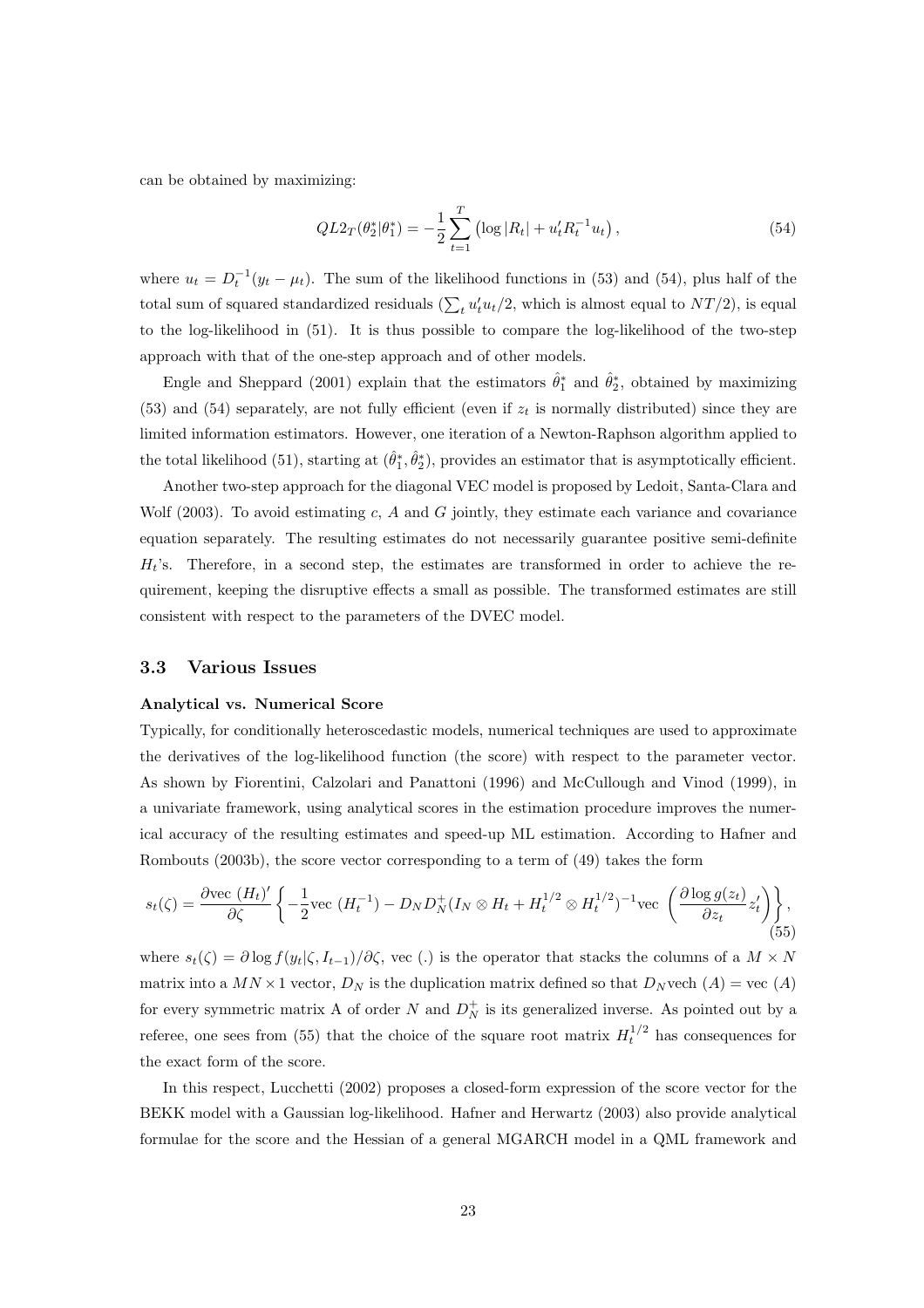propose two methods to estimate the expectation of the Hessian. The authors show in a simulation study that analytical derivatives clearly outperform numerical methods.

#### Variance Targeting

We have seen that what renders most MGARCH models difficult for estimation is their high number of parameters. A simple trick to ensure a reasonable value of the model-implied unconditional covariance matrix, which also helps to reduce the number of parameters in the maximization of the likelihood function, is referred to as variance targeting by Engle and Mezrich (1996). For example, in the VEC model (and all its particular cases), the conditional variance matrix may be expressed in terms of the unconditional variance matrix (see Section 2.1.1) and other parameters. Doing so one can reparametrize the model using the unconditional variance matrix and replace it by a consistent estimator (before maximizing the likelihood). When doing this, one should correct the covariance matrix of the estimator of the other parameters for the uncertainty in the preliminary estimator. In DCC models, this can also be done with the constant matrix of the correlation part, e.g.  $\overline{Q}$  in (40). In this case, the two-step estimation procedure explained in Section 3.2 becomes a three-step procedure.

#### Imposing or not the positivity contraints

A key problem in MGARCH models is that the conditional variance matrix has to be positive definite almost surely for all t. As shown in the previous section this is done by constraining the parameter space (for instance by using a constrained optimization algorithm), assuming that the constraints are known. However, these constraints are usually sufficient but not necessary. For instance, we know since Nelson and Cao (1992) that imposing  $\omega_i > 0$  and  $\alpha_i, \beta_i \ge 0$  in (34) is overly restrictive and that negative values of  $\alpha_i$  and  $\beta_i$  are not incompatible with a positive conditional variance. If one imposes positivity restrictions to facilitate estimation, one incurs the risk of rejecting  $\theta_0$  from the parameter space.

#### Software

Brooks, Burke and Persand (2003) review the relatively small number of software packages that are currently available for estimating MGARCH models. It is obvious that the development of MGARCH models in standard econometric packages is still in its infancy, and that further developments would greatly help applied researchers who cannot afford to program the estimation of a particular model, but who would rather try several models and distributions.

# 4 Diagnostic Checking

Since estimating MGARCH models is time consuming, both in terms of computations and their programming (if needed), it is desirable to check ex ante whether the data present evidence of multivariate ARCH effects. Ex post, it is also of crucial importance to check the adequacy of the MGARCH specification. However, compared to the huge body of diagnostic tests devoted to univariate models, only few tests are specific to multivariate models.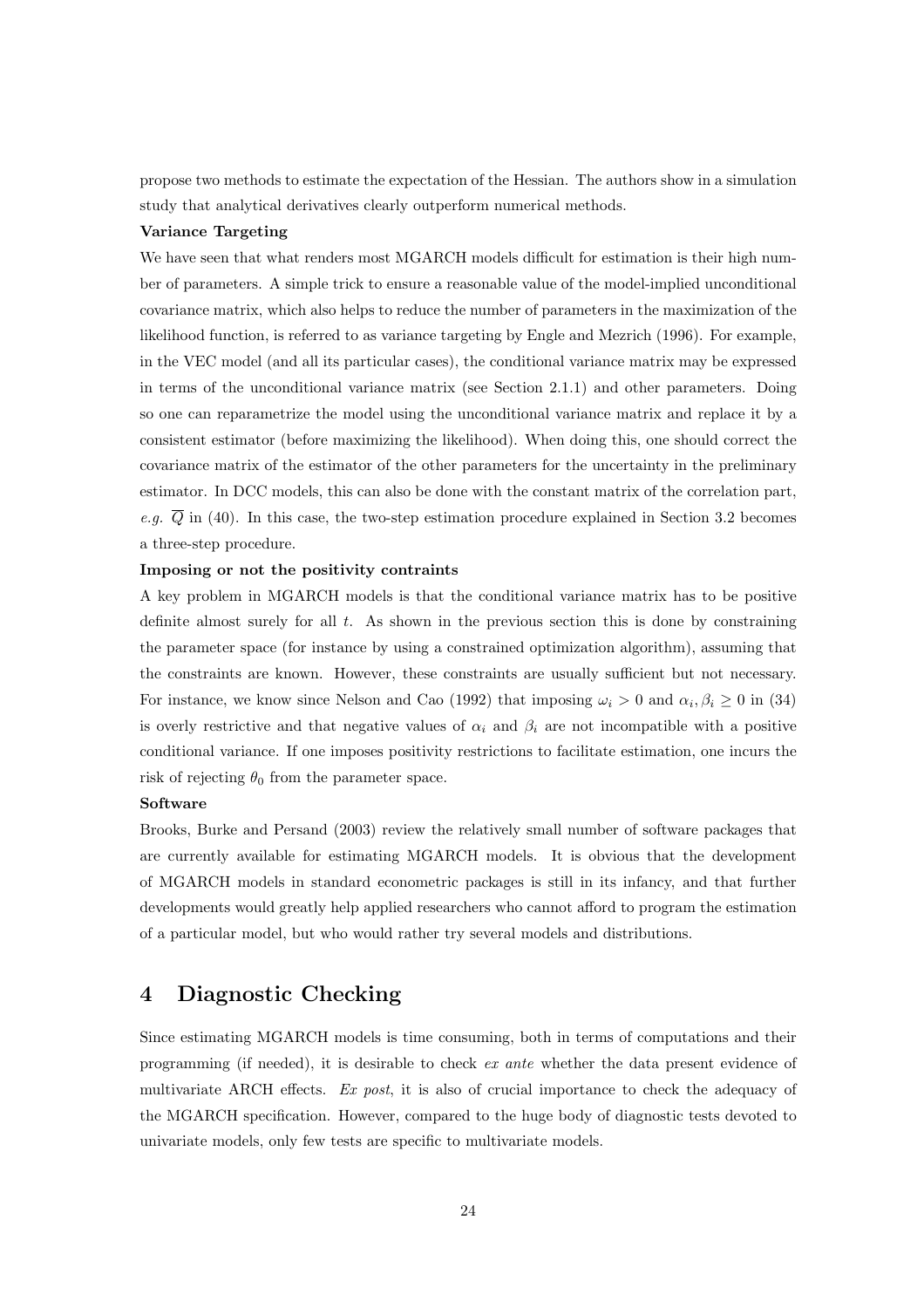In the current literature on MGARCH models, one can distinguish two kinds of specification tests, namely univariate tests applied independently to each series and multivariate tests applied to the vector series as a whole. We deliberately leave out the first kind of tests and refer interested readers to surveys of univariate ARCH processes (see Section 1). As emphasized by Kroner and Ng (1998), the existing literature on multivariate diagnostics is sparse compared to the univariate case. However, although univariate tests can provide some guidance, contemporaneous correlation of disturbances entails that statistics from individual equations are not independent. As a result, combining test decisions over all equations raises size control problems, so the need for joint testing naturally arises (Dufour, Khalaf and Beaulieu, 2003).

Since the dynamics of the series are assumed to be captured by the model (at least in the first two conditional moments) the standardized error term  $z_t = H_t^{-1/2} \epsilon_t$  should obey the following moment conditions (see Ding and Engle,  $2001$ ):<sup>13</sup>

- A.  $E(z_t z'_t) = I_N$ ,
- B. Cov $(z<sub>it</sub><sup>2</sup>, z<sub>jt</sub><sup>2</sup>) = 0$ , for all  $i \neq j$ ,
- C. Cov $(z<sub>it</sub><sup>2</sup>, z<sub>j,t-k</sub><sup>2</sup>) = 0$ , for  $k > 0$ .

While testing A has power to detect misspecification in the conditional mean, testing B is suited to check if the conditional distribution is Gaussian, which could be false even if  $H_t$  is correctly specified. In contrast, testing C aims at checking the adequacy of the dynammic specification of  $H_t$ , regardless of the validity of the assumption about the distribution of  $z_t$ . Ding and Engle (2001) show that if the true conditional distribution is the multivariate Student described in (52),  $Cov(z_{it}^2, z_{jt}^2) = 2\nu^2/[(\nu-4)(\nu-2)^2]$ , for  $i \neq j$ , which is different from 0 when  $1/\nu \neq 0$  (the Gaussian case). Moreover, starting from a conditionally homoscedastic multivariate regression model (i.e.  $H_t = H, \forall t$ , testing C is equivalent to testing the presence of ARCH effects in the data. Provided that a sufficient number of moments exist (which is not always the case), testing conditions A-C could be done using the conditional moment test principle of Newey (1985) and Tauchen (1985).

A quite different approach aims at checking the overall adequacy of a model, i.e. the coincidence of the assumed density  $f(y_t|\theta, \eta, I_{t-1})$  and the true density  $p(y_t|\theta_0, \eta_0, I_{t-1})$  (for all t). Diebold, Gunther and Tay (1998) (in the univariate case) and Diebold, Hahn and Tay, 1999 (in the multivariate case) propose an elegant and practical procedure based on the concept of density forecast. For more details about density forecasts and their applications in finance, see the special issue of the Journal of Forecasting (Timmermann, 2000).

As mentioned by Tse (2002), diagnostics for conditional heteroscedasticity models applied in the literature can be divided into three categories: portmanteau tests of the Box-Pierce-Ljung type, residual-based diagnostics and Lagrange Multiplier tests.

<sup>&</sup>lt;sup>13</sup>The definition of the exact form of the square root matrix  $H_t^{1/2}$  is deliberately left unspecified by Ding and Engle (2001). It is not known to what extent a particular choice has a consequence on the tests presented in this section.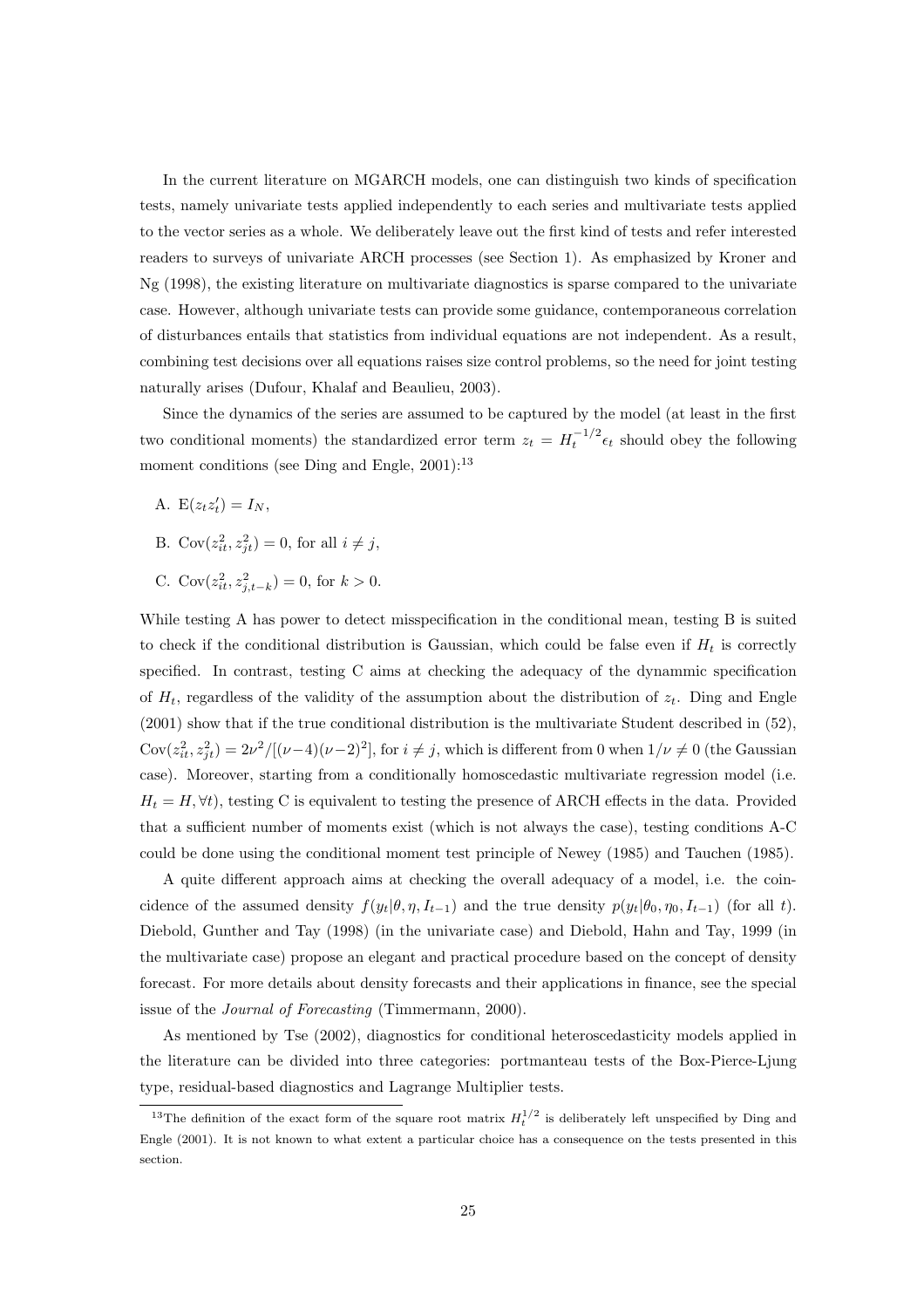## 4.1 Portmanteau Statistics

The most widely used diagnostics to detect ARCH effects are probably the Box-Pierce/Ljung-Box portmanteau tests. Following Hosking (1980), a multivariate version of the Ljung-Box test statistic is given by:

$$
HM(M) = T^{2} \sum_{j=1}^{M} (T-j)^{-1} tr\{C_{Y_{t}}^{-1}(0)C_{Y_{t}}(j)C_{Y_{t}}^{-1}(0)C_{Y_{t}}'(j)\},
$$
\n(56)

where  $Y_t =$  vech  $(y_t y_t')$  and  $C_{Y_t}(j)$  is the sample autocovariance matrix of order j. Under the null hypothesis of no ARCH effects,  $HM(M)$  is distributed asymptotically as  $\chi^2(K^2M)$ . Duchesne and Lalancette (2003) generalize this statistic using a spectral approach and obtain higher asymptotic power by using a different kernel than the truncated uniform kernel used in  $HM(M)$ . This test is also used to detect misspecification in the conditional variance matrix  $H_t$ , by replacing  $y_t$  by  $\hat{z}_t = \hat{H}_t^{-1/2} \hat{\epsilon}_t$ . The asymptotic distribution of the portmanteau statistics is, however, unknown in this case since  $\hat{z}_t$  has been estimated. Furthermore, ad hoc adjustments of degrees of freedom for the number of estimated parameters have no theoretical justification. In such a case, portmanteau tests should be interpreted with care even if simulation results reported by Tse and Tsui (1999) suggest that they provide a useful diagnostic in many situations.

Ling and Li (1997) propose an alternative portmanteau statistic for multivariate conditional heteroscedasticity. They define the sample lag-h sum of squared (transformed) residual autocorrelation as:  $\ddot{\phantom{1}}$ ´

$$
\widetilde{R}(h) = \frac{\sum_{t=h+1}^{T} \left(\hat{\epsilon}_{t}^{t} \hat{H}_{t}^{-1} \hat{\epsilon}_{t} - N\right) \left(\hat{\epsilon}_{t-h}^{t} \hat{H}_{t-h}^{-1} \hat{\epsilon}_{t-h} - N\right)}{\sum_{t=h+1}^{T} \left(\hat{\epsilon}_{t}^{t} \hat{H}_{t}^{-1} \hat{\epsilon}_{t} - N\right)^{2}}.
$$
\n(57)

Their test statistic is given by  $LL(M) = T \sum_{h=1}^{M} \tilde{R}^2(h)$  and is asymptotically distributed as  $\chi^2(M)$ under the null of no conditional heteroscedasticity. In the derivation of the asymptotic results, normality of the innovation process is not assumed. The statistic is thus robust with regard to the distribution choice. Tse and Tsui (1999) show that there is a loss of information in the transformation  $\hat{\epsilon}'_t \hat{H}_t^{-1} \hat{\epsilon}_t$  of the residuals and the test may suffer from a power reduction. Furthermore, Duchesne and Lalancette  $(2003)$  argue that if an inappropriate choice of M is selected, the resulting test statistic may be quite inefficient (the same comment applies to the residual-based tests presented below). For these reasons, these authors propose a more powerful version of the  $LL(M)$ test based on the spectral density of the stochastic process  $\{\epsilon'_t H_t^{-1} \epsilon_t, t \in Z\}$  which is *i.i.d.* under the null of homoscedasticity. Interestingly, since their test is based on a spectral density estimator, a data-dependent choice of M is available.

### 4.2 Residual-based Diagnostics

These tests involve running regressions of the cross-products of the standardized residuals  $(\hat{u}_t)$  on some explanatory variables and testing for the statistical significance of the regression coefficients. The key problem is that since the regressors (transformed residuals) are obtained after estimating a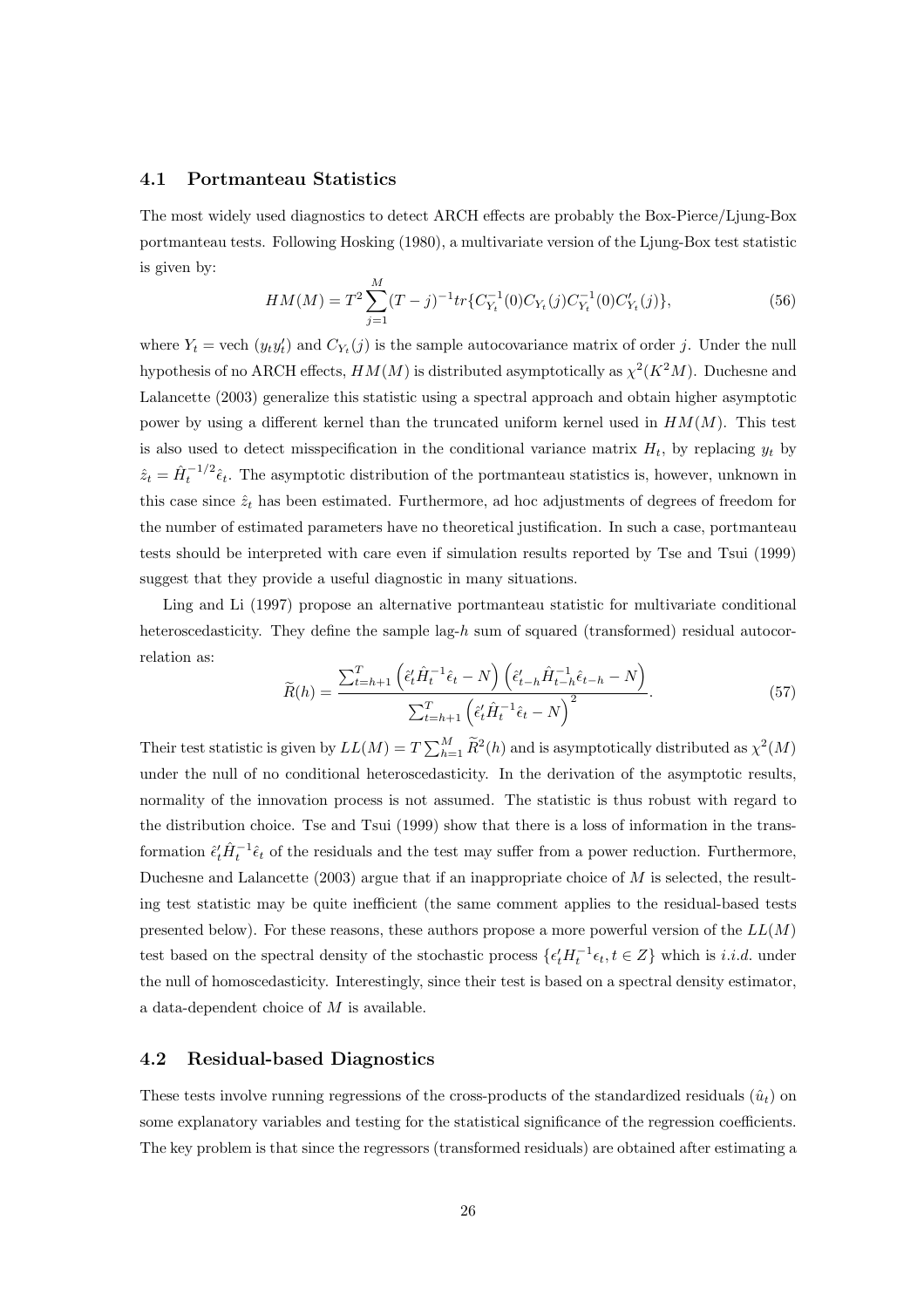first model and so depend on estimated parameters with their own uncertainty, the usual ordinary least squares theory does not apply. The contribution of Tse (2002) is to establish the asymptotic distribution of the OLS estimator in this context. Let us define  $\hat{u}_{it} = \hat{\epsilon}_{it}/\hat{\epsilon}_{it}$ define  $\hat{u}_{it} = \hat{\epsilon}_{it} / \sqrt{\hat{h}_{iit}}$  as the *i*-th (*i* =  $(1,\ldots,N)$  standardized residual at time t and  $\hat{\rho}_{ijt} = \hat{h}_{ijt}/\sqrt{\hat{h}_{iit}\hat{h}_{jjt}}$  as the estimated conditional correlation between  $y_{it}$  and  $y_{it}$ . Tse (2002) proposes to run the following regressions:

$$
\hat{u}_{it}^2 - 1 = \hat{d}_{it}'\delta_i + \zeta_{it}, \ i = 1, \dots, N,
$$
\n(58)

$$
\hat{u}_{it}\hat{u}_{jt} - \hat{\rho}_{ijt} = \hat{d}'_{ijt}\delta_{ij} + \zeta_{ijt}, \ 1 \le i < j \le N,\tag{59}
$$

where  $\hat{d}_{it}$  and  $\hat{d}_{itt}$  are the estimated counterparts of respectively  $d_{it} = (u_{i,t-1}^2, \ldots, u_{i,t-M}^2)'$ ,  $d_{ijt} =$  $(u_{i,t-1}u_{j,t-1},\ldots,u_{i,t-M}u_{j,t-M})'$ , and  $\delta_i$  and  $\delta_{ij}$  are the regression coefficients. The choice of the regressors may be changed depending on the particular type of model inadequacy one wants to investigate. An advantage of the residual-based diagnostics is that they focus on several distinctive aspects of possible causes of "remaining" ARCH effects.

Tse (2002) shows that under reasonable assumptions the statistics  $RB(M)_1 = T\hat{\delta}'_i \hat{L}_i \hat{\Omega}_i^{-1} \hat{L}_i \hat{\delta}_i$ and  $RB(M)_2 = T\hat{\delta}'_{ij}\hat{L}_{ij}\hat{\Omega}_{ij}^{-1}\hat{L}_{ij}\hat{\delta}_{ij}$  are each asymptotically distributed as  $\chi^2(M)$  under the null of correct specification of the first two conditional moments, where

$$
L_i = \text{plim}\,\left(\frac{1}{T}\sum d_{it}d'_{it}\right) \qquad L_{ij} = \text{plim}\,\left(\frac{1}{T}\sum d_{ijt}d'_{ijt}\right),\tag{60}
$$

$$
\Omega_i = E\{(u_{it}^2 - 1)^2\}L_i - Q_i G Q_i' \qquad \Omega_{ij} = E\{(u_{it}u_{jt} - 1)^2\}L_{ij} - Q_{ij} G Q_{ij}',
$$
\n
$$
(1 - \partial u^2) \qquad (1 - \partial (u_{it}u_{it} - \partial u_{it}))
$$

$$
Q_i = \text{plim}\,\left\{\frac{1}{T}\sum d_{it}\frac{\partial u_{it}^2}{\partial \theta'}\right\} \qquad Q_{ij} = \text{plim}\,\left\{\frac{1}{T}\sum d_{ijt}\frac{\partial (u_{it}u_{jt} - \rho_{ijt})}{\partial \theta'}\right\},\tag{62}
$$

and assuming that under certain conditions, the MLE estimate of  $\theta$  satisfies the condition  $\sqrt{T}(\hat{\theta} - \hat{\theta})$  $\theta \to N(0, G)$ . Naturally, to compute these statistics, one has to remplace the unobservable components by their estimated counterparts.

#### 4.3 Lagrange Multiplier Tests

Lagrange Multiplier tests have usually a higher power than portmanteau tests when the alternative is correct (although they can be asymptotically equivalent in certain cases), but they may have low power against other alternatives. Bollerslev et al. (1988) and Engle and Kroner (1995), among others, have developed LM tests for MGARCH models. Recently, Sentana and Fiorentini (2001) have developed a simple preliminary test for ARCH effects in common factor models.

To reduce the number of parameters in the estimation of MGARCH models, it is usual to introduce restrictions. For instance, the CCC model of Bollerslev (1990) assumes that the conditional correlation matrix is constant over time. It is then desirable to test this assumption afterwards. Tse (2000) proposes a test for constant correlations. The null is  $h_{ijt} = \rho_{ij} \sqrt{h_{iit} h_{jjt}}$  where the conditional variances are  $GARCH(1, 1)$ , the alternative is  $h_{ijt} = \rho_{ijt}\sqrt{h_{iit}h_{jjt}}$ . The test statistic is a LM statistic which under the null is asymptotically  $\chi^2(N(N-1)/2)$ . Bera and Kim (2002) also develop a test for constancy of the correlation parameters in the CCC model of Bollerslev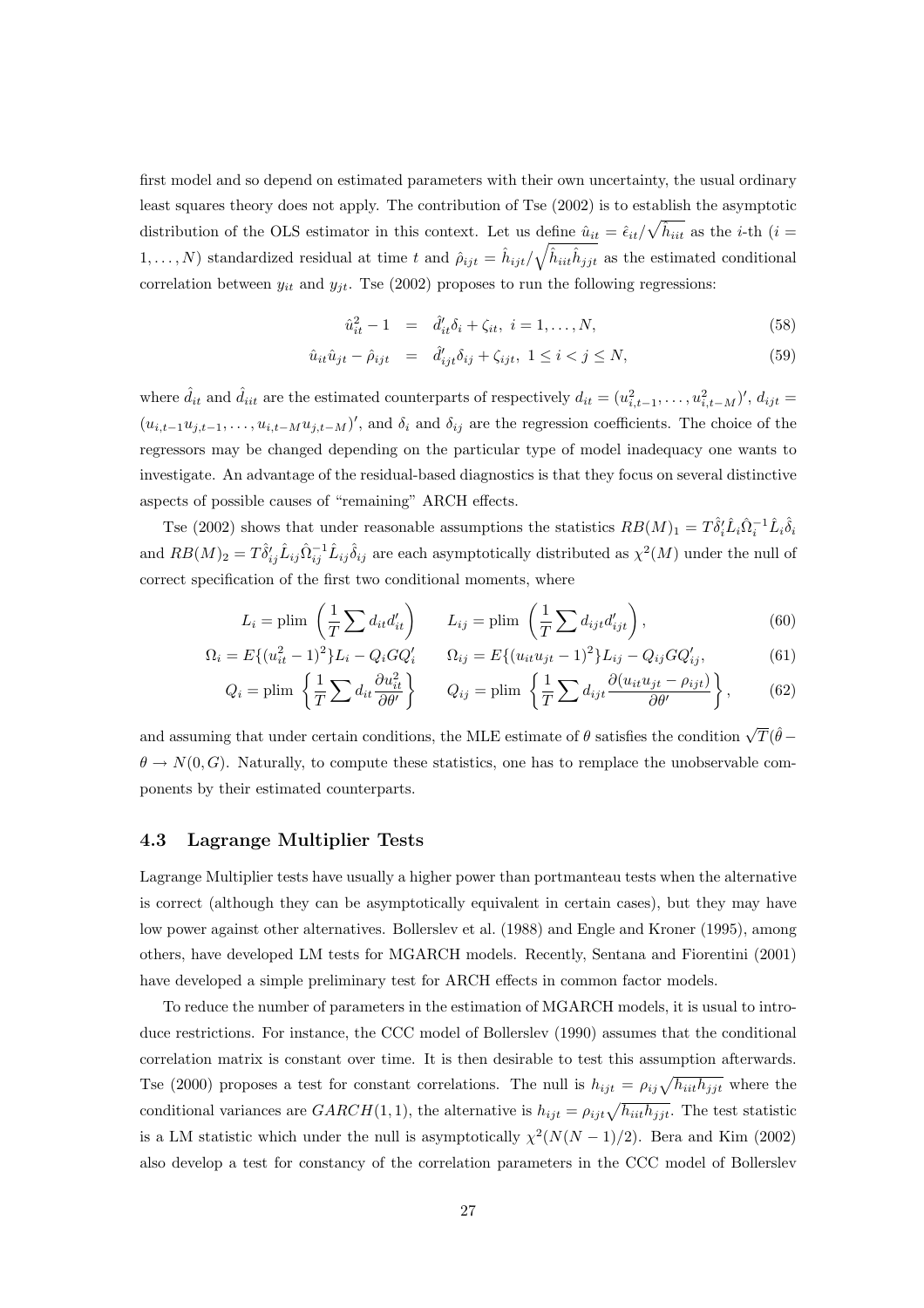(1990). It is an information matrix type test that besides constant correlations examines at the same time various features of the specified model. An alternative test has been proposed by Longin and Solnik (1995).

Engle and Sheppard (2001) propose another test of the constant correlation hypothesis, in the spirit of the DCC models presented in Section 2.3.1. The null  $H_0 : R_t = \overline{R} \forall t$  is tested against the alternative  $H_1$ : vech  $(R_t)$  = vech  $(\overline{R}) + \beta_1^*$ vech  $(R_{t-1}) + \ldots + \beta_p^*$ vech  $(R_{t-p})$ . The test is easy to implement since  $H_0$  implies that coefficients in the regression  $X_t = \beta_0^* + \beta_1^* X_{t-1} + \ldots + \beta_p^* X_{t-p} + u_t^*$ are equal to zero, where  $X_t = \text{vech}^u(\hat{z}_t \hat{z}'_t - I_N)$ , vech<sup>u</sup> is like the vech operator but it only selects the elements under the main diagonal,  $\hat{z}_t = \hat{\overline{R}}^{-1/2} \hat{D}_t^{-1} \hat{\epsilon}_t$  is the  $N \times 1$  vector of standardized residuals (under the null), and  $D_t = \text{diag}(h_{11t}^{1/2} \dots h_{NNt}^{1/2})$ .

# 5 Conclusion

The main purpose of this paper is to review MGARCH models. Since the seminal paper of Engle (1982), much progress has been made in understanding GARCH models and their multivariate extensions. As mentioned in Section 1, these models are increasingly used in applied financial econometrics. Given the large and increasing variety of existing models, an applied econometrician is confronted to the issue of choosing among them for each particular application. A related question is "which model is most appropriate under which circumstances?"

Applied research has naturally followed theoretical research and used existing models. There are very few papers where a comparison of different MGARCH models to the same problem and data is done.<sup>14</sup> The discussion paper version of this article - see Bauwens, Laurent and Rombouts (2003) - contains a detailed review of the application fields and gives an idea of which models have been used for each field. This reveals that to a large extent when a model came out in the literature, applied researchers soon started to try it, discarding the previous models. This partly reflects the fact that parsimonious models were introduced progressively to overcome the difficulty of estimating the VEC model.

In our opinion, the crucial point in MGARCH modelling is to provide a realistic but parsimonious specification of the variance matrix ensuring its positivity. There is a dilemma between flexibility and parsimony. BEKK models are flexible but require too many parameters for multiple time series of more than four elements. Diagonal VEC and BEKK models are much more parsimonious but very restrictive for the cross dynamics. They are not suitable if volatility transmission is the object of interest, but they usually do a good job in representing the dynamics of variances and covariances. This may be sufficient for some applications like asset pricing models.

In contrast, factor GARCH models allow the conditional variances and covariances to depend on the past of all variances and covariances, but they imply common persistence in all these elements. In this respect, the dynamic conditional correlation (DCC) models allow for different

<sup>14</sup>Examples are Karolyi (1995), Bera, Garcia and Roh (1997), Kroner and Ng (1998), and Engle and Sheppard (2001)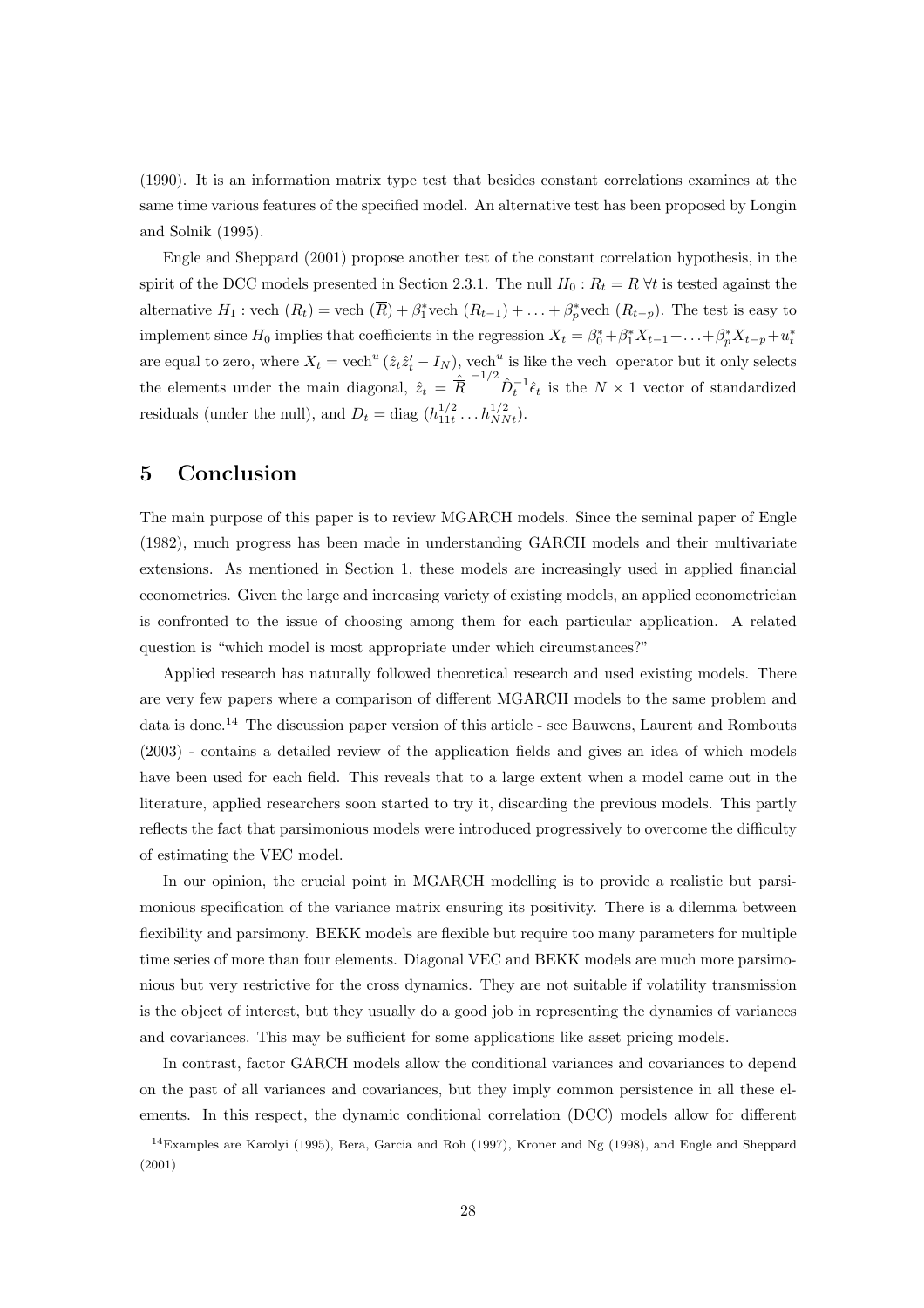persistence between variances and correlations, but impose common persistence in the latter (although this may be relaxed). They open the door to handling more than a very small number of series. They are a relatively easy to estimate extension of the CCC model.

One way to deal with flexible but heavily parametrized models is to keep a flexible functional form and to reduce the number of parameters by imposing restrictions. An example of this approach is provided in Engle, Ito and Lin (1990a) who impose restrictions in a VEC model. We conjecture that researchers will propose new ways to impose restrictions. An idea is to base the restrictions on preliminary (easy to obtain) estimates, in the spirit of Ledoit et al. (2003), or Bauwens and Rombouts (2003).

Finally, here is a list of open issues/research topics (stated in a condensed way since they have been discussed in this survey):

1. Improving software for inference (this is a prerequisite for progress in applications).

2. Comparing the performance and assessing the financial value of different specifications in applications.<sup>15</sup>

3. Implications of stability or not of a model class with respect to linear transformations.

4. More flexible specifications for the dynamics of correlations of DCC models.

5. Unconditional moments of correlations/covariances, marginalization, and temporal aggregation in DCC models.

6. Development of copula tool for specification and inference.

7. Impact of choice of the square root decomposition of  $H_t$  on statistical procedures.

8. Conditions for two-step efficient estimation (MGARCH on residuals of the mean model).

9. Asymptotic properties of MLE (in particular low level, easy to check, sufficient conditions, for asymptotic normality when it holds).

10. Further developments of multivariate diagnostic tests.

There is little doubt that progress on these issues would greatly contribute to the theory and practice of MGARCH models.

<sup>&</sup>lt;sup>15</sup>See Rombouts and Verbeek (2004) and Fleming, Kirby and Ostdiek (2003) for recent examples.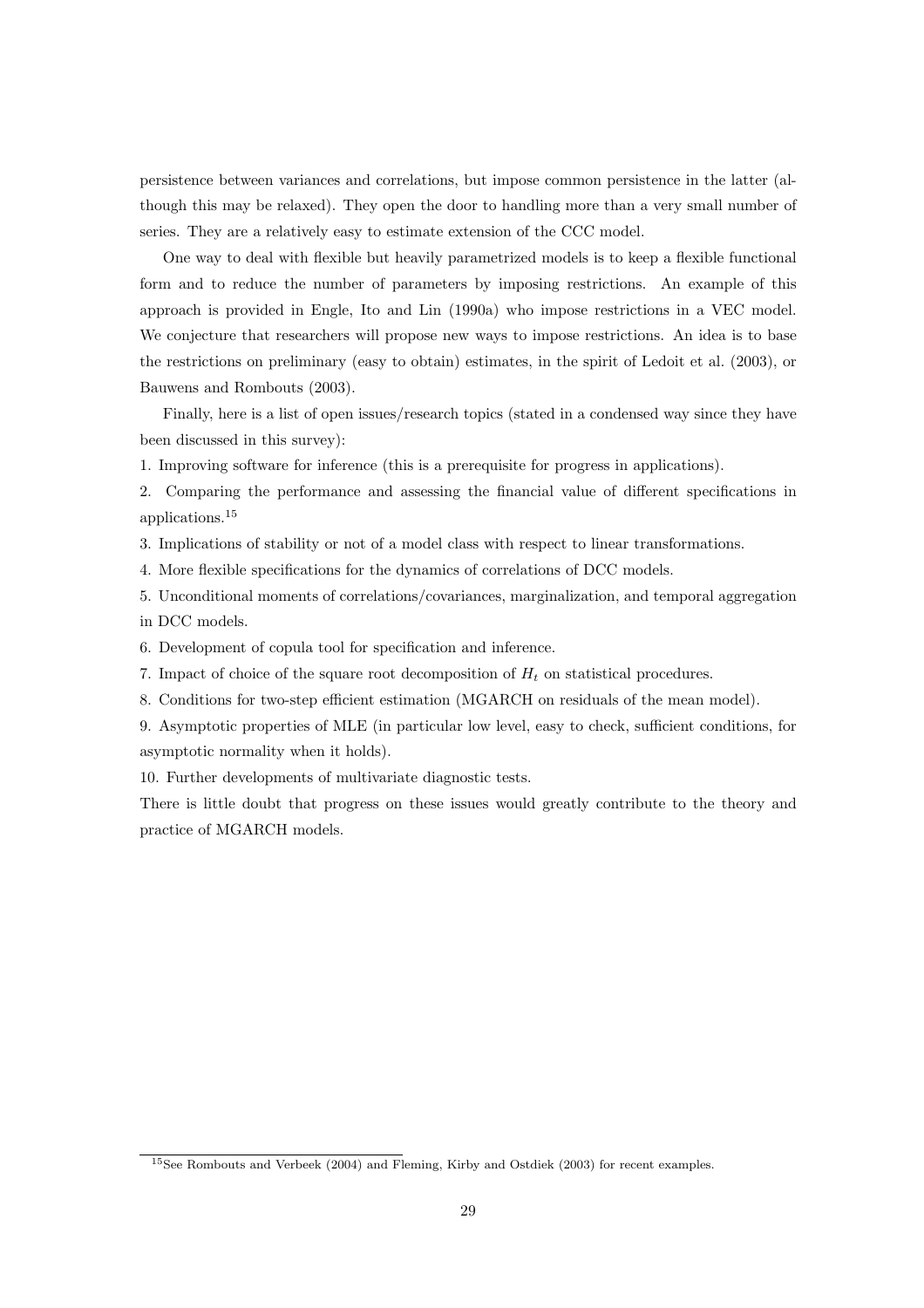# References

Alexander CO. 2001. Market Models. New York: Wiley.

- Alexander CO., Chibumba AM. 1997. Multivariate orthogonal factor GARCH. University of Sussex, Mimeo.
- Andersen TG, Bollerslev T, Diebold FX, Labys P. 2003. Modeling and forecasting realized volatility. Econometrica 71: 579–625.
- Attanasio O. 1991. Risk, time-varying second moments and market efficiency. Review of Economic Studies 58: 479–494.
- Baillie RT, Bollerslev T, Mikkelsen HO. 1996. Fractionally integrated generalized autoregressive conditional heteroskedasticity. Journal of Econometrics 74: 3–30.
- Barndorff-Nielsen OE, Shephard N. 2001. Normal modified stable processes. Theory of Probability and Mathematics Statistics 65: 1–19.
- Bauwens L, Laurent S. 2002. A new class of multivariate skew densities, with application to GARCH models. Forthcoming in Journal of Business and Economic Statistics.
- Bauwens L, Laurent S, Rombouts JVK. 2003. Multivariate GARCH models: a survey. CORE DP 2003/31.
- Bauwens L, Rombouts JVK. 2003. Bayesian clustering of similar GARCH models. CORE DP 2003/87.
- Bera AK, Garcia P, Roh JS. 1997. Estimation of time-varying hedging ratios for corns and soybeans: BGARCH and random coefficient approaches. Sankhya 59: 346–368.
- Bera AK, Higgins ML. 1993. ARCH models: Properties, estimation and testing. Journal of Economic Surveys 7: 305–362.
- Bera AK, Kim S. 2002. Testing constancy of correlation and other specifications of the BGARCH model with an application to international equity returns. Journal of Empirical Finance 9: 171–195.
- Billio M, Caporin M, Gobbo M. 2003. Block dynamic conditional correlation multivariate GARCH models. Greta Working Paper 03.03.
- Black F. 1976. Studies of stock market volatility changes. Proceedings of the American Statistical Association, Business and Economic Statistics Section pp. 177–181.
- Bollerslev T. 1986. Generalized autoregressive conditional heteroskedasticity. Journal of Econometrics 31: 307–327.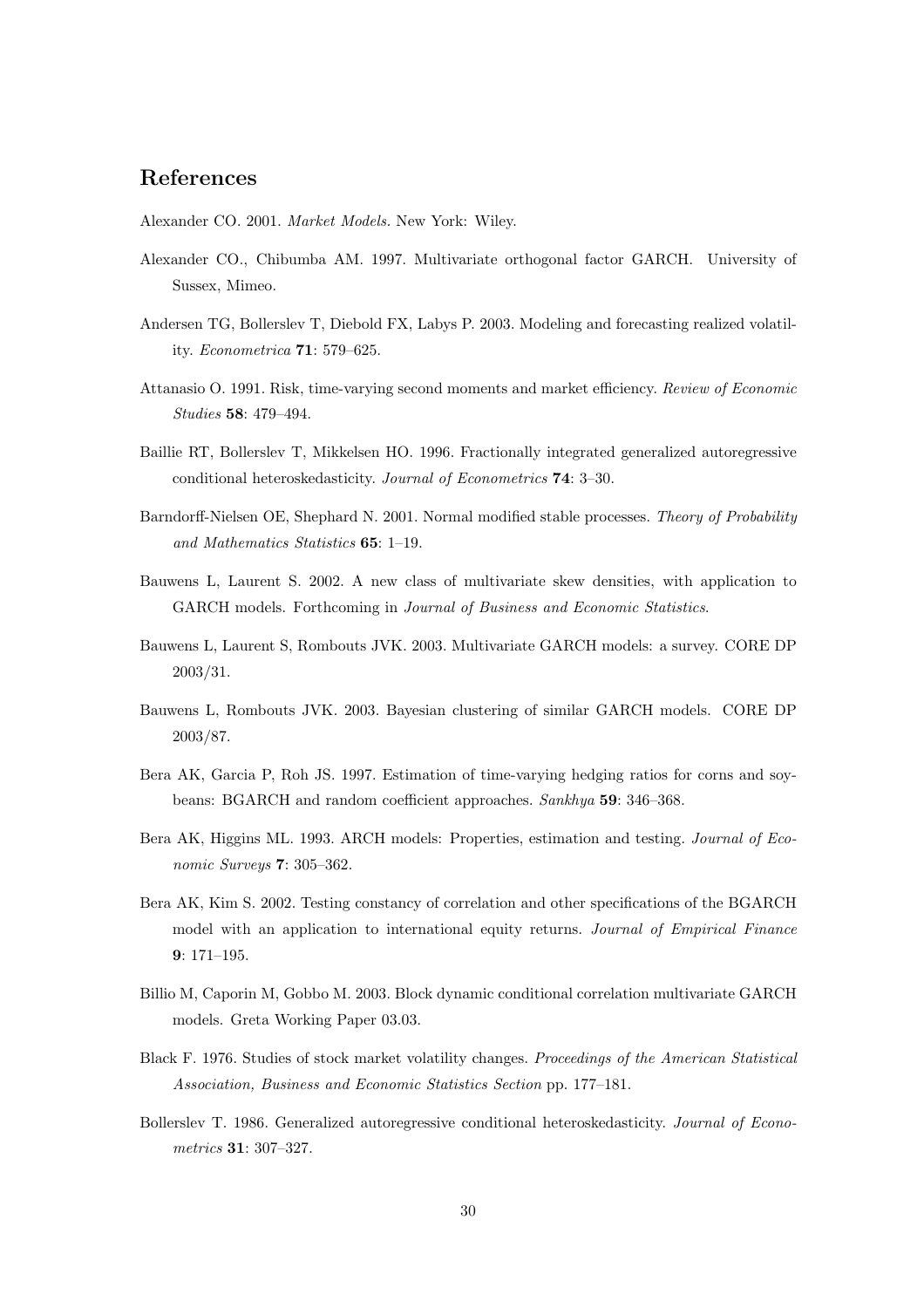- 1990. Modeling the coherence in short-run nominal exchange rates: A multivariate generalized ARCH model. Review of Economics and Statistics 72: 498–505.
- Bollerslev T, Chou RY, Kroner KF. 1992. ARCH modeling in finance: A review of the theory and empirical evidence. *Journal of Econometrics* 52: 5–59.
- Bollerslev T, Engle RF. 1993. Common persistence in conditional variances. *Econometrica* 61:167– 186.
- Bollerslev T, Engle RF, Nelson DB. 1994. ARCH models. In Handbook of Econometrics, Engle R and McFadden D (eds). North Holland Press: Amsterdam.
- Bollerslev T, Engle RF, Wooldridge JM. 1988. A capital asset pricing mode1 with time varying covariances. Journal of Political Economy 96: 116–131.
- Bollerslev T, Wooldridge JM. 1992. Quasi-maximum likelihood estimation and inference in dynamic models with time-varying covariances. Econometric Reviews 11: 143–172.
- Box GEP, Jenkins GM. 1970. Time Series Analysis, Forecasting and Control. San Francisco: Holden-Day.
- Brooks C, Burke SP, Persand G. 2003. Multivariate GARCH models: Software choice and estimation issues. Journal of Applied Econometrics 18: 725–734.
- Brunetti C, Gilbert CL. 2000. Bivariate FIGARCH and fractional cointegration. Journal of Empirical Finance 7: 509–530.
- Christodoulakis GA, Satchell SE. 2002. Correlated ARCH: Modelling the time-varying correlation between financial asset returns. European Journal of Operations Research 139: 351–370.
- Comte F, Lieberman O. 2003. Asymptotic theory for multivariate GARCH processes. Journal of Multivariate Analysis 84: 61–84.
- De Santis G, Gérard B. 1998. How big is the premium for currency risk? Journal of Financial Economics 49: 375–412.
- Diebold FX, Gunther TA, Tay AS. 1998. Evaluating density forecasts, with applications to financial risk management. International Economic Review 39: 863–883.
- Diebold FX, Hahn J, Tay AS. 1999. Multivariate density forecast evaluation and calibration in financial risk management: High-frequency returns on foreign exchange. Review of Economics and Statistics 81: 863–883.
- Diebold FX, Nerlove M. 1989. The dynamics of exchange rate volatility: a multivariate latent factor ARCH model. Journal of Applied Econometrics 4: 1–21.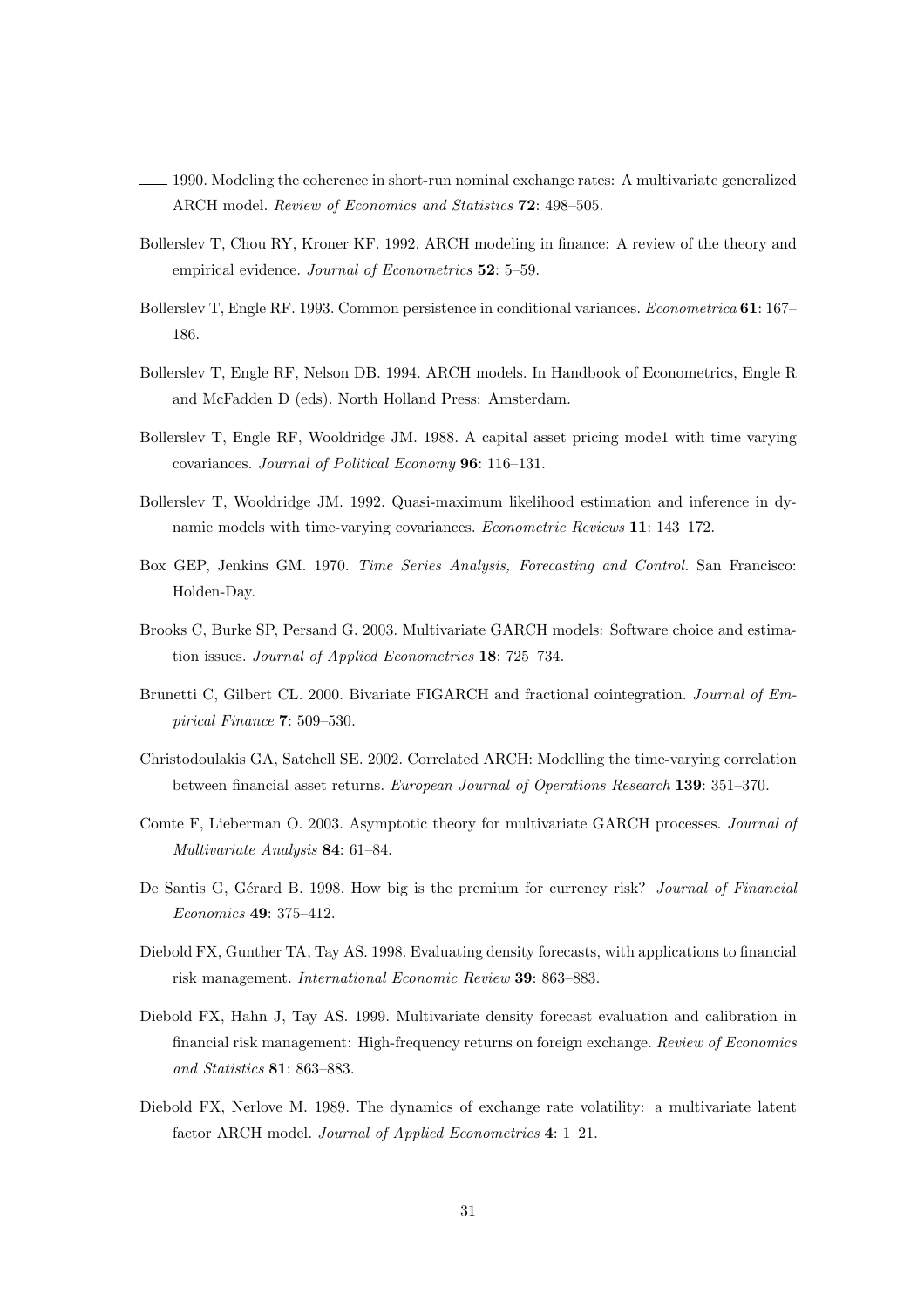- Ding Z, Engle RF. 2001. Large scale conditional covariance matrix modeling, estimation and testing. Working Paper FIN-01-029, NYU Stern School of Business.
- Ding Z, Granger CWJ, Engle RF. 1993. A long memory property of stock market returns and a new model. Journal of Empirical Finance 1: 83–106.
- Doz C, Renault E. 2003. Conditionally heteroskedastic factor models: Identification and instrumental variables estimation. Mimeo.
- Drost CD, Klaassen CAJ. 1997. Efficient estimation in semiparametric GARCH models. Journal of Econometrics 81: 193–221.
- Drost CD, Nijman T. 1993. Temporal aggregation of GARCH processes. Econometrica 61: 909– 927.
- Duchesne P, Lalancette S. 2003. On testing for multivariate ARCH effects in vector time series models. La Revue Canadienne de Statistique 31: 275–292.
- Dufour J-M, Khalaf L, Beaulieu M-C. 2003. Finite-sample diagnostics for multivariate regression with applications to linear asset pricing models. Working Paper No. 06-2003, CIREQ.
- El Babsiri M, Zakoian J-M. 2001. Contemporaneous asymmetry in GARCH processes. Journal of Econometrics 101: 257–294.
- Engle R, Kroner FK. 1995. Multivariate simultaneous generalized ARCH. Econometric Theory 11: 122–150.
- Engle R, Mezrich J. 1996. GARCH for groups. RISK 9: 36–40.
- Engle RF. 1982. Autoregressive conditional heteroscedasticity with estimates of the variance of United Kingdom inflation. Econometrica 50: 987–1007.
- 2002. Dynamic conditional correlation a simple class of multivariate GARCH models. Journal of Business and Economic Statistics 20: 339–350.
- Engle RF, Bollerslev T. 1986. Modeling the persistence of conditional variances. Econometric Reviews 5: 1–50.
- Engle RF, González-Rivera G. 1991. Semiparametric ARCH model. Journal of Business and Economic Statistics 9: 345–360.
- Engle RF, Ito T, Lin W-L. 1990a. Meteor showers or heat waves? Heteroskedastic intra-daily volatility in the foreign exchange market. Econometrica 58: 525–542.
- Engle RF, Sheppard K. 2001. Theorical and empirical properties of dynamic conditional correlation multivariate GARCH. Mimeo, UCSD.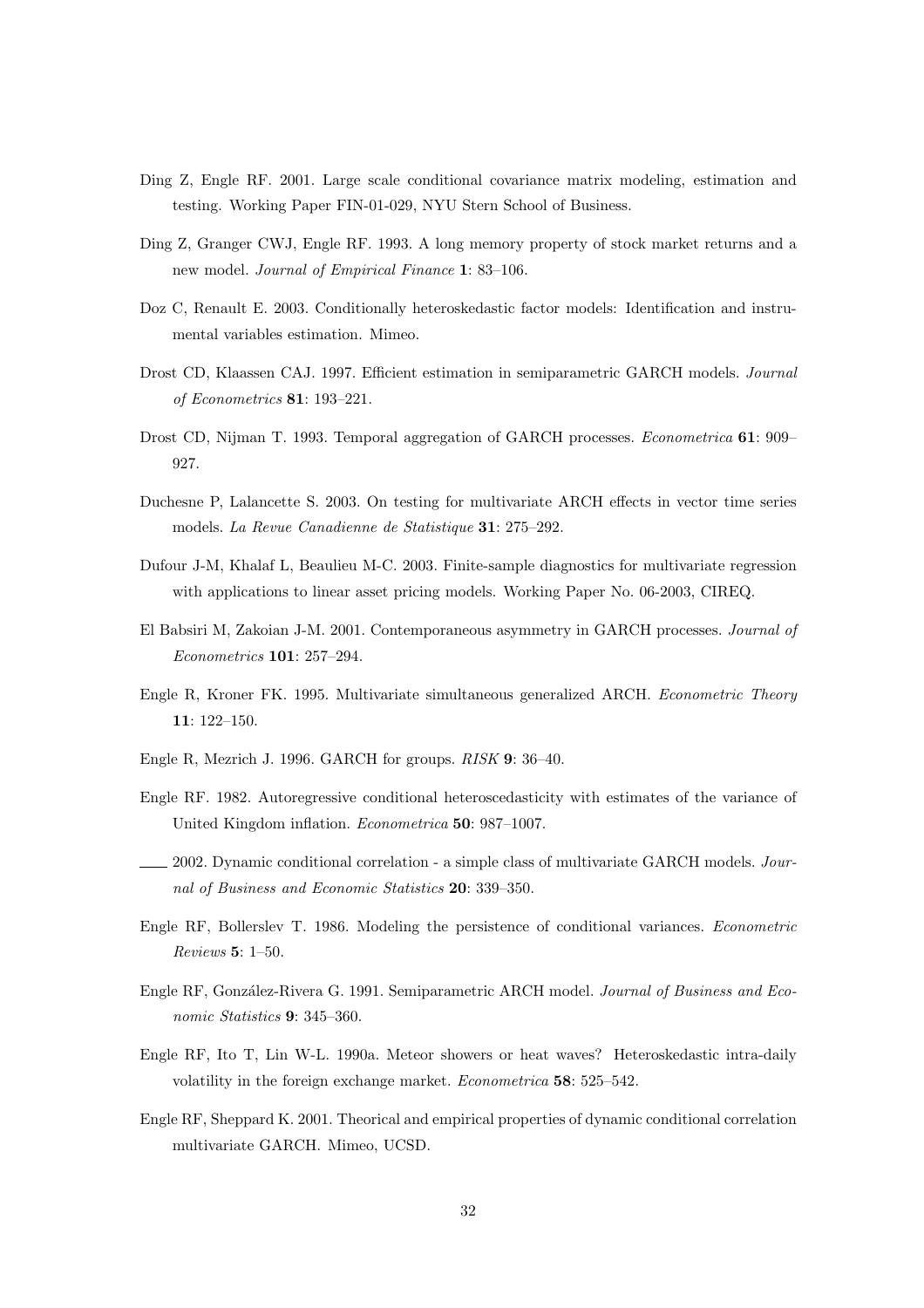- Engle RF, Ng VK, Rothschild M. 1990b. Asset pricing with a factor-ARCH covariance structure: Empirical estimates for treasury bills. Journal of Econometrics 45: 213–238.
- Fiorentini G, Calzolari G, Panattoni L. 1996. Analytic derivatives and the computation of GARCH estimates. Journal of Applied Econometrics 11: 399–417.
- Fiorentini G, Sentana E, Calzolari G. 2003. Maximum likelihood estimation and inference in multivariate conditionally heteroskedastic dynamic regression models with Student t innovations. Journal of Business and Economic Statistics 21: 532–546.
- Fiorentini G, Sentana E, Shephard N. 2004. Likelihood-based estimation of latent generalized ARCH structures. Forthcoming in Econometrica.
- Fleming J, Kirby C, Ostdiek B. 2003. The economic value of volatility timing using "realized" volatility. Journal of Financial Economics 67: 473–509.
- Franses PH, van Dijk D. 2000. Non-Linear Series Models in Empirical Finance. Cambridge, United Kingdom: Cambridge University Press.
- Gallant RA, Tauchen GE. 2001. SNP: A program for nonparametric time series analysis. http://www.econ.duke.edu/˜get/.
- Ghysels E, Harvey A, Renault E. 1996. Stochastic volatility. In Handbook of Statistics, Maddala GS and Rao CR. Elsevier Science:Amsterdam.
- Giot P, Laurent S. 2003. Value-at-Risk for long and short positions. Journal of Applied Econometrics 18: 641–664.
- Glosten LR, Jagannathan R, Runkle DE. 1993. On the relation between expected value and the volatility of the nominal excess return on stocks. Journal of Finance 48: 1779–1801.
- Gourieroux C. 1997. ARCH Models and Financial Applications. Springer Verlag.
- Gourieroux C, Jasiak J. 2001 Financial Econometrics. Princeton University Press.
- Hafner C, Herwartz H. 1998. Time-varying market price of risk in the CAPM. Approaches, empirical evidence and implications. Finance 19: 93–112.
- Hafner CM. 2003a. Fourth moment structure of multivariate GARCH processes. Journal of Financial Econometrics 1: 26–54.
- 2003b. Temporal aggregation of multivariate GARCH processes. Econometric Institute discussion paper, Erasmus University Rotterdam, forthcoming.
- Hafner CM, Herwartz H. 2003. Analytical quasi maximum likelihood inference in multivariate volatility models. Econometric Institute Report EI 2003-21.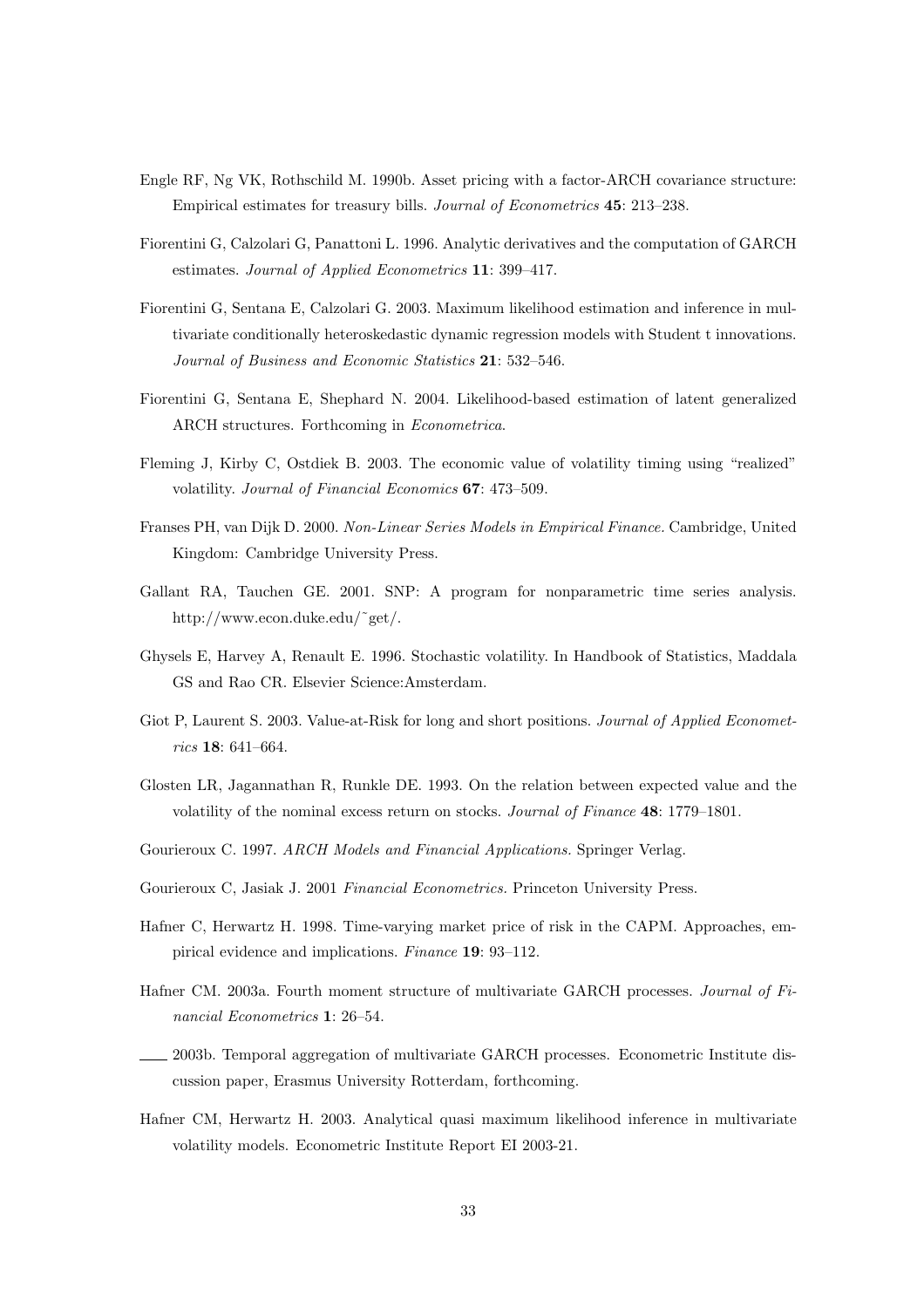- Hafner CM, Rombouts JVK. 2003a. Estimation of temporally aggregated multivariate GARCH models. Core DP 2003/73.
- 2003b. Semiparametric multivariate GARCH models. CORE DP 2003/03.
- Hall P, Yao P. 2003. Inference in ARCH and GARCH models with heavy-tailed errors. Econometrica 71: 285–317.
- Hansson B, Hordahl P. 1998. Testing the conditional CAPM using multivariate GARCH-M. Applied Financial Economics 8: 377–388.
- Harvey AC, Ruiz E, Shephard N. 1992. Unobservable component time series models with ARCH disturbances. Journal of Econometrics 52: 129–158.
- $\pm$  1994. Multivariate stochastic variance models. Review of Economic Studies 61: 247–264.
- He C, Teräsvirta T. 2002a. An application of the analogy between vector ARCH and vector random coefficient autoregressive models. SSE/EFI Working Paper series in Economics and Finance No. 516, Stockholm School of Economics.
- 2002b. An extended conditional correlation GARCH model and its fourth-moment structure. SSE/EFI Working Paper series in Economics and Finance No. 509, Stockholm School of Economics.
- Hosking JRM. 1980. The multivariate portmanteau statistic. Journal of American Statistical Association 75: 602–608.
- Jeantheau T. 1998. Strong consistency of estimators for multivariate ARCH models. Econometric Theory 14: 70–86.
- Jondeau E, Rockinger M. 2001. The copula-GARCH model of conditional dependencies: An international stock-market application. Forthcoming in Journal of International Money and Finance.
- Kariya T. 1988. MTV model and its application to the prediction of stock prices. In Proceedings of the Second International Tampere Conference in Statistics, Pullila T and Puntanen S (eds). University of Tampere Finland.
- Karolyi GA. 1995. A multivariate GARCH model of international transmission of stock returns and volatility: The case of the United States and Canada. Journal of Business and Economic Statistics 13: 11–25.
- Kawakatsu H. 2003. Cholesky factor GARCH. Mimeo. Quantitative Micro Software, Irvine, California.
- Kearney C, Patton AJ. 2000. Multivariate GARCH modelling of exchange rate volatility transmission in the European Monetary System. Financial Review 41: 29–48.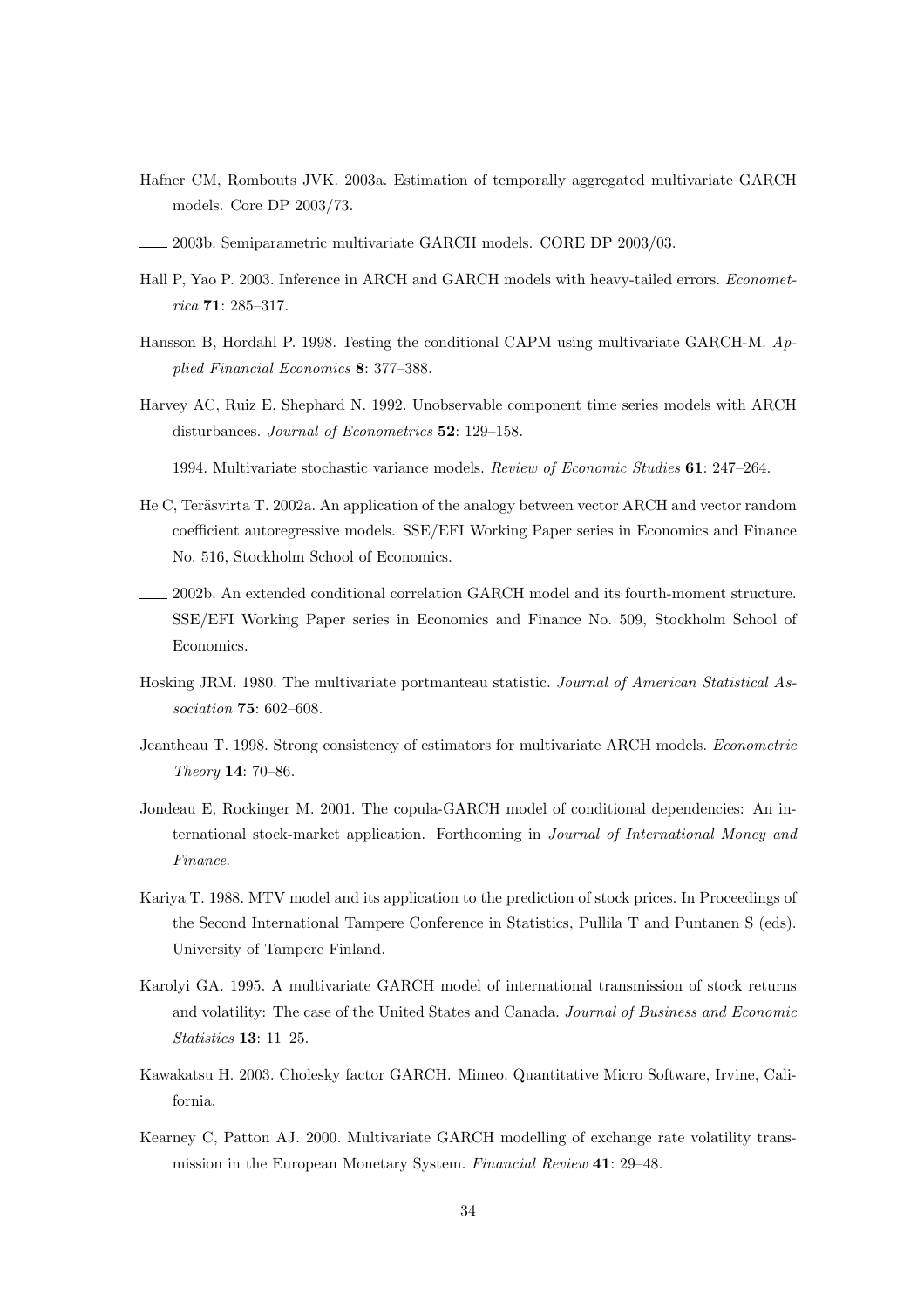- Kim J. 2000. The relationship between the monetary regime and output volatility: a multivariate GARCH-M model of the Japanese experience, 1919-1996. Japan and the World Economy 12: 49–69.
- Kroner FK, Ng VK. 1998. Modelling asymmetric comovements of asset returns. The Review of Financial Studies 11: 817–844.
- Ledoit O, Santa-Clara P, Wolf M. 2003. Flexible multivariate GARCH modeling with an application to international stock markets. The Review of Economics and Statistics 85: 735–747.
- Lee SW, Hansen BE. 1994. Asymptotic properties of the maximum likelihood estimator and test of the stability of parameters of the GARCH and IGARCH models. Econometric Theory 10: 29–52.
- Lien D, Tse YK. 2002. Some recent developments in futures hedging. Journal of Economic Surveys 16: 357–396.
- Lin WL. 1992. Alternative estimators for factor GARCH models a Monte Carlo comparison. Journal of Applied Econometrics 7: 259–279.
- Ling S, Li WK. 1997. Diagnostic checking of nonlinear multivariate time series with multivariate ARCH errors. Journal of Time Series Analysis 18: 447–464.
- Ling S, McAleer M. 2003. Asymptotic theory for a vector ARMA-GARCH model. Econometric Theory 19: 280–310.
- Longin F, Solnik B. 1995. Is the correlation in international equity returns constant: 1960-1990? Journal of International Money and Finance 14: 3–26.
- Lucchetti R. 2002. Analytic score for multivariate GARCH models. Computational Economics 19: 133–143.
- Lumsdaine RL. 1996. Asymptotic properties of the quasi maximum likelihood estimator in  $GARCH(1,1)$  and  $IGARCH(1,1)$  models. *Econometrica* **64**: 575–596.
- Lütkepohl H. 1996. Handbook of Matrices. New York: Wiley.
- McCullough BD., Vinod H.D. 1999. The numerical reliability of econometric software. Journal of Economic Literature 37: 633–665.
- Meddahi N, Renault E. 1996. Aggregation and marginalization of GARCH and stochastic volatility models. Working Paper, Department of Economics, University of Montréal.
- Mencía FJ, Sentana E. 2003. Estimation and testing of dynamic models with generalised hyperbolic innovations. Mimeo, CEMFI.
- Nelsen RB. 1999. An Introduction to Copulas. New York: Springer Verlag.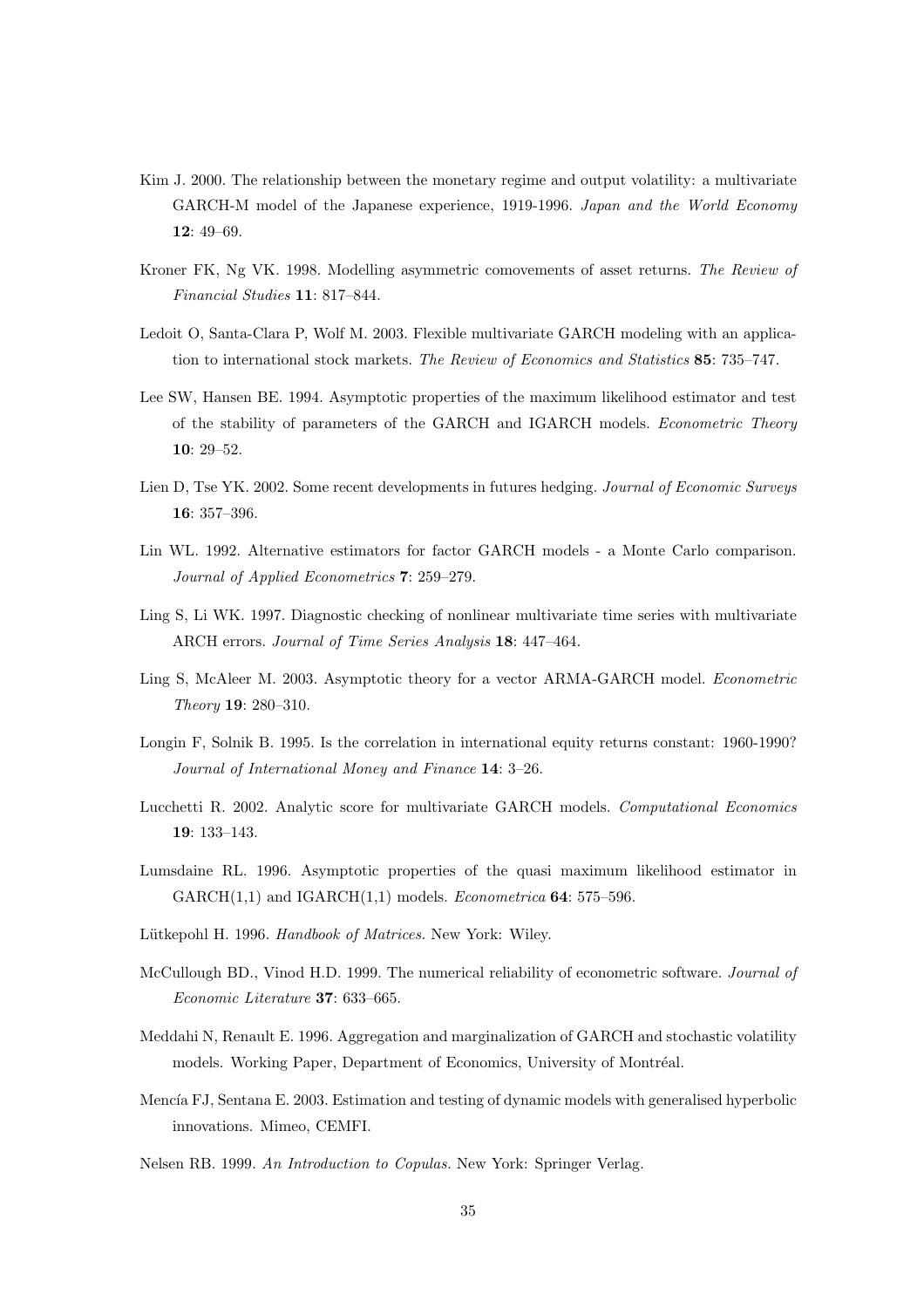- Nelson DB. 1991. Conditional heteroskedasticity in asset returns: a new approach. Econometrica 59: 349–370.
- Nelson DB, Cao CQ. 1992. Inequality constraints in the univariate GARCH model. Journal of Business and Economic Statistics 10: 229–235.
- Newey WK. 1985. Maximum likelihood specification testing and conditional moment tests. Econometrica 6: 1047–1070.
- Newey WK, Steigerwald DS. 1997. Asymptotic bias for quasi maximum likelihood estimators in conditional heteroskedasticity models. Econometrica 3: 587–599.
- Nijman T, Sentana E. 1996. Marginalization and contemporaneous aggregation in multivariate GARCH processes. Journal of Econometrics 71: 71–87.
- Pagan A. 1996. The econometrics of financial markets. Journal of Empirical Finance 3: 15–102.
- Palm FC. 1996. GARCH models of volatility. In Handbook of Statistics, Maddala GS and Rao CR (eds). Elsevier Science: Amsterdam.
- Patton A. 2000. Modelling time-varying exchange rate dependence using the conditional copula. University of California, San Diego, Discussion Paper 01-09.
- Pelletier D. 2003. Regime switching for dynamic correlations. Mimeo, Université de Montréal.
- Rigobon R, Sack B. 2003. Spillover across US financial markets. NBER Working Paper 9640.
- Riskmetrics. 1996. Riskmetrics Technical Document, 4th ed. New York: J.P. Morgan.
- Rombouts JVK, Verbeek M. 2004. Dynamic semiparametric portfolio management in VaR framework. Forthcoming CORE DP.
- Sentana E. 1995. Quadratic ARCH models. Review of Economic Studies 62: 639–661.
- 1998. The relation between conditionally heteroskedastic factor models and factor GARCH models. Econometrics Journal 1: 1–9.
- Sentana E, Fiorentini G. 2001. Identification, estimation and testing of conditionally heteroskedastic factor models. Journal of Econometrics 102: 143–164.
- Shephard N. 1996. Statistical aspects of ARCH and stochastic volatility. In Time Series Models in Econometrics, Finance and Other Fields, Hinkley DV, Cox DR and Barndorff-Nielsen OE. Chapman & Hall: London.
- Sklar A. 1959. Fonctions de répartition à n dimensions et leurs marges. Publications de l'Institut Statistique de l'Université de Paris 8: 229–231.